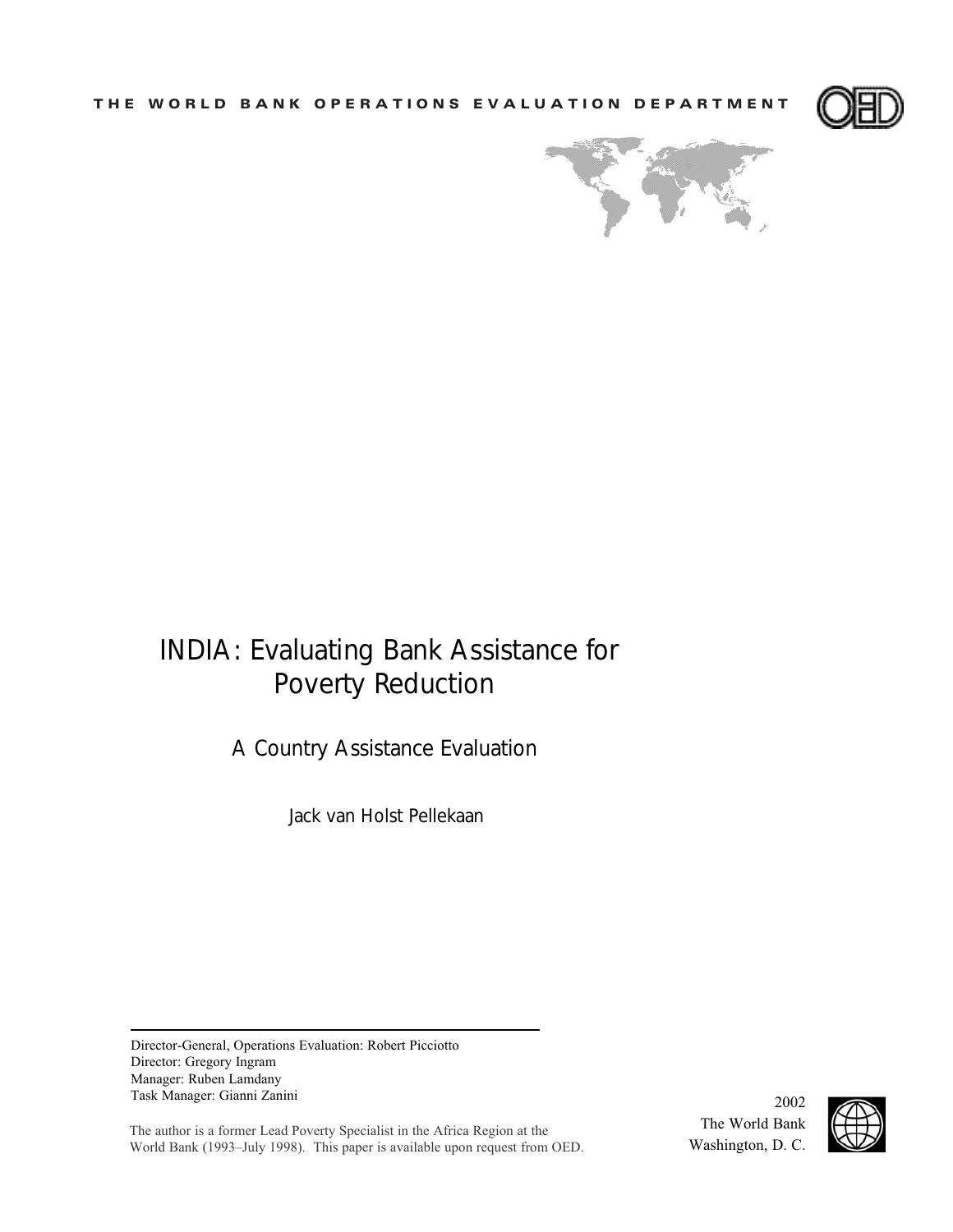## OPERATIONS EVALUATION DEPARTMENT

#### **ENHANCING DEVELOPMENT EFFECTIVENESS THROUGH EXCELLENCE AND INDEPENDENCE IN EVALUATION**

The Operations Evaluation Department (OED) is an independent unit within the World Bank; it reports directly to the Bank's Board of Executive Directors. OED assesses what works, and what does not; how a borrower plans to run and maintain a project; and the lasting contribution of the Bank to a country's overall development. The goals of evaluation are to learn from experience, to provide an objective basis for assessing the results of the Bank's work, and to provide accountability in the achievement of its objectives. It also improves Bank work by identifying and disseminating the lessons learned from experience and by framing recommendations drawn from evaluation findings.

OED Working Papers are an informal series to disseminate the findings of work in progress to encourage the exchange of ideas about development effectiveness through evaluation.

The findings, interpretations, and conclusions expressed here are those of the author(s) and do not necessarily reflect the views of the Board of Executive Directors of the World Bank or the governments they represent.

The World Bank cannot guarantee the accuracy of the data included in this work. The boundaries, colors, denominations, and other information shown on any map in this work do not imply on the part of the World Bank any judgment of the legal status of any territory or the endorsement or acceptance of such boundaries.

Contact: Operations Evaluation Department Partnerships & Knowledge Programs (OEDPK) email: ecampbellpage@worldbank.org email: eline@worldbank.org Telephone: 202-458-4497 Facsimile: 202-522-3125 http:/www.worldbank.org/oed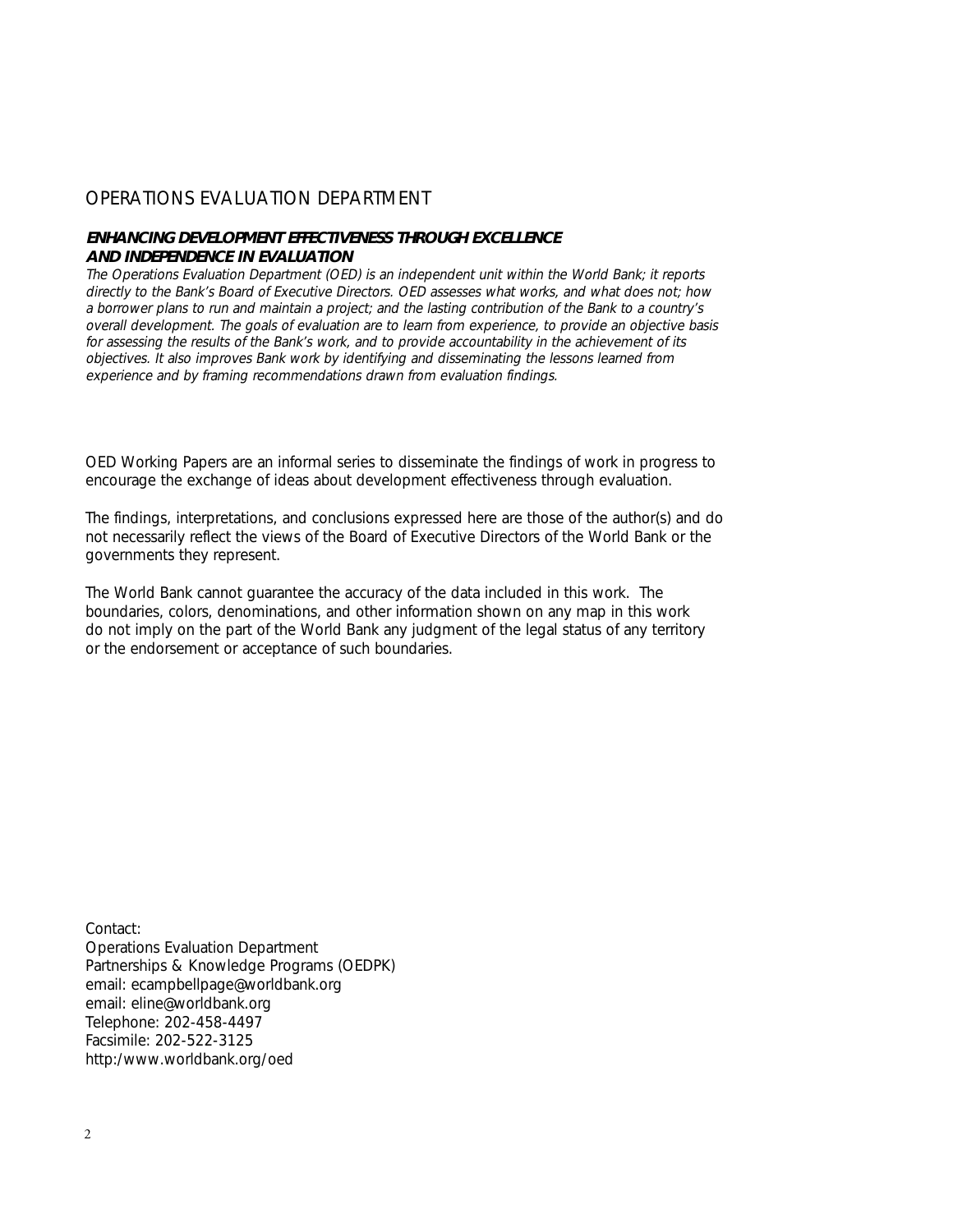# **Abbreviations**

| <b>CAE</b>     | <b>Country Assistance Evaluation</b>                             |
|----------------|------------------------------------------------------------------|
| CAS            | <b>Country Assistance Strategy</b>                               |
| <b>CEM</b>     | <b>Country Economic Memorandum</b>                               |
| <b>CIG</b>     | <b>Community Interest Group</b>                                  |
| <b>DPEP</b>    | <b>District Primary Education Project</b>                        |
| <b>DPIP</b>    | <b>District Poverty Initiative Project</b>                       |
| <b>ESW</b>     | <b>Economic Sector Work</b>                                      |
| <b>GDP</b>     | <b>Gross Domestic Product</b>                                    |
| <b>ICRISAT</b> | International Crops Research Institute for the Semi-Arid Tropics |
| <b>IDA</b>     | <b>International Development Association</b>                     |
| <b>IEG</b>     | Institute for Economic Grwoth                                    |
| <b>JFM</b>     | Joint Forest Management                                          |
| <b>NCAER</b>   | National Council for Applied Economic Research                   |
| <b>NSS</b>     | <b>National Sample Survey</b>                                    |
| <b>OED</b>     | <b>Operations Evaluation Department</b>                          |
| <b>PDS</b>     | <b>Public Distribution System</b>                                |
| <b>PRA</b>     | Participatory Rural Appraisal                                    |
| PTI            | Poverty Targeted Intervention                                    |
| <b>RRA</b>     | Rapid Rural Appraisal                                            |
| <b>UNDP</b>    | <b>United Nations Development Programme</b>                      |
| <b>WRCP</b>    | <b>Water Resources Consolidation Project</b>                     |
|                |                                                                  |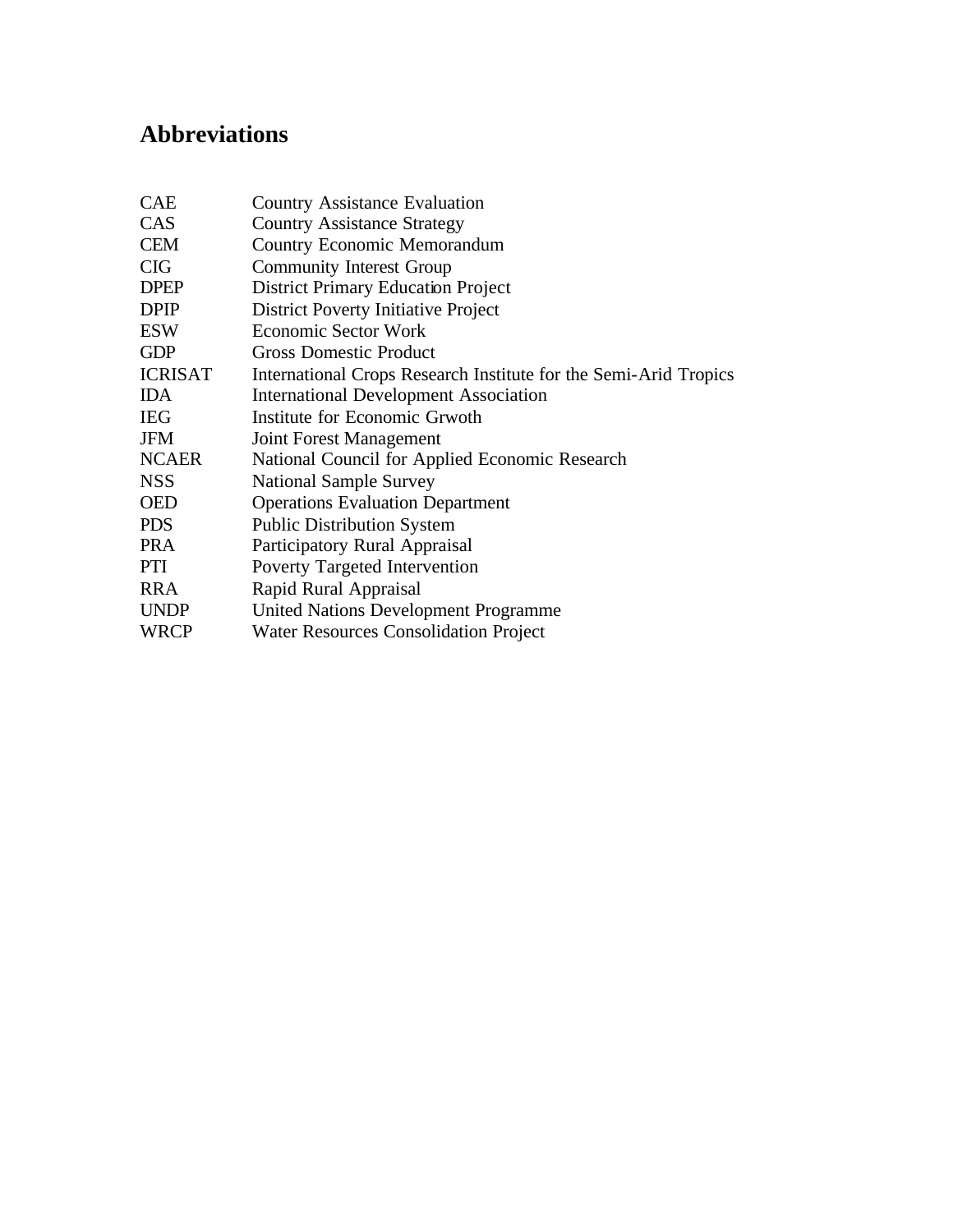# **Contents**

| 1. | Situation, Achievements, and Challenges in Poverty Reduction 1                                                   |
|----|------------------------------------------------------------------------------------------------------------------|
| 2. |                                                                                                                  |
| 3. |                                                                                                                  |
| 4. | Non-Lending Assistance (Research, and Economic and                                                               |
| 5. | Strategic Focus of Poverty Reduction Strategy 15<br><b>Overall Evaluation Of The Poverty Focus Of The Bank's</b> |
| 6. | Conclusion - A Vision For Poverty Reduction Strategies23                                                         |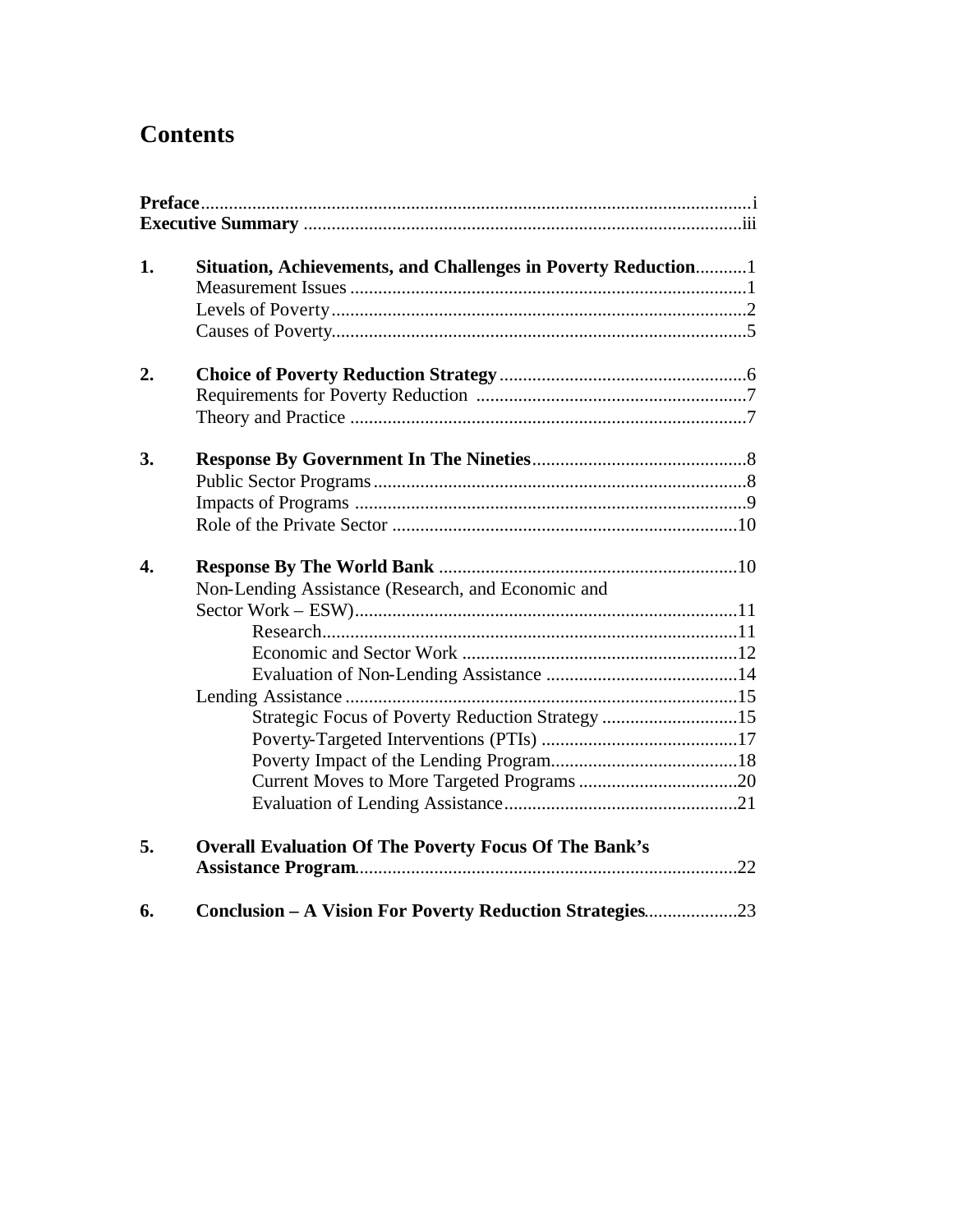| 1.             | Estimates of Measures of Poverty and Inequality over Time       |     |
|----------------|-----------------------------------------------------------------|-----|
| <b>Figures</b> |                                                                 |     |
| $\mathbf{1}$ . | Summary of Strategic Poverty Reduction Focus of                 |     |
|                |                                                                 |     |
| 2.             | India – Relative Importance of Poverty-Targeted                 |     |
|                |                                                                 |     |
| <b>Annexes</b> |                                                                 |     |
| 1.             | Summary of Projects Approved from FY94 to FY99,                 |     |
|                |                                                                 | .26 |
| 2.             | Summary of Discussion at CAE Workshop on Agricultural and Rural |     |
|                |                                                                 | .30 |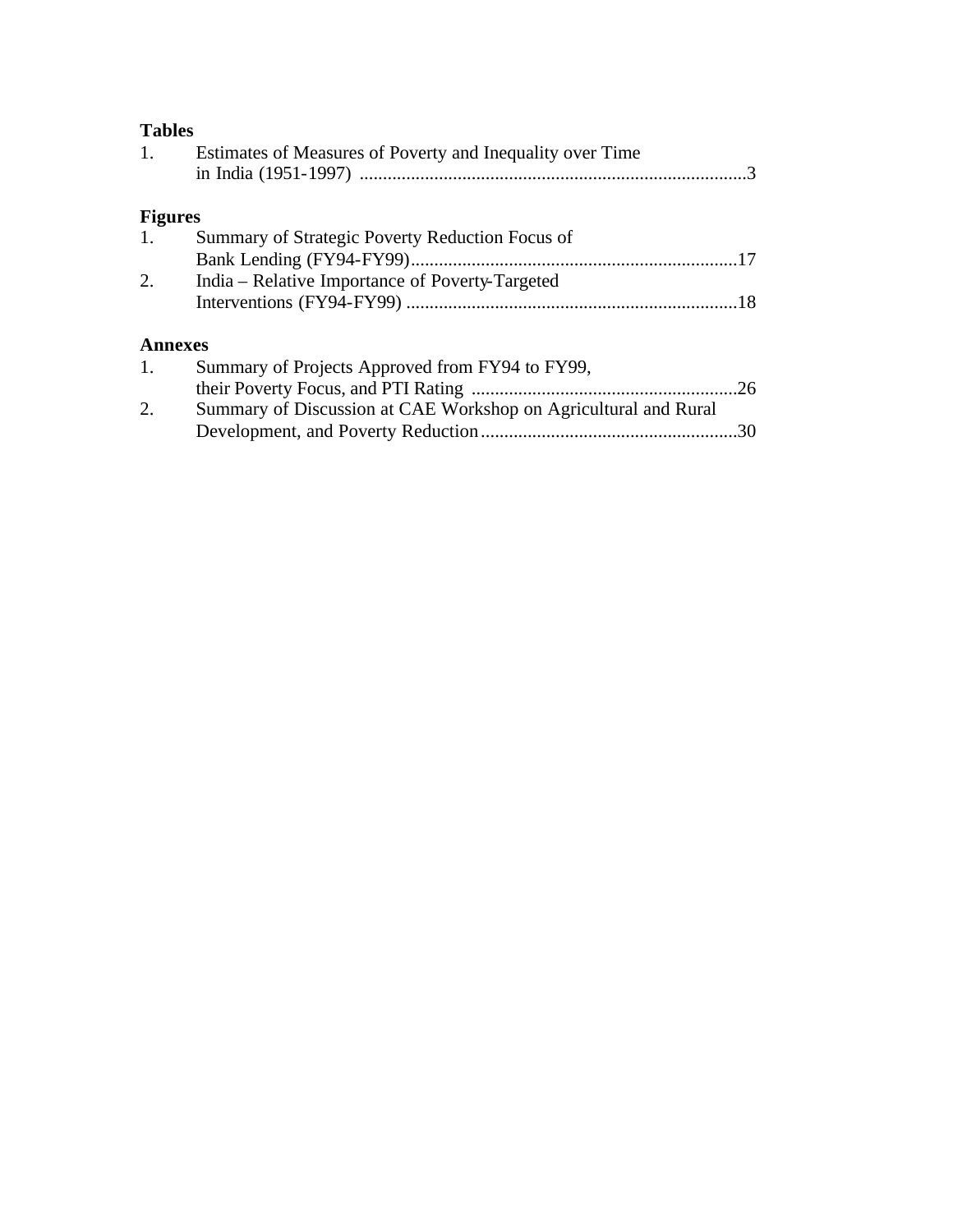# **Preface**

This paper is one of the background papers prepared as an input to the India Country Assistance Evaluation (Task Manager: Mr. Gianni Zanini) by the Operations Evaluation Department (OED) of the World Bank. Findings are based on a review of project appraisal and completion reports, sector reports, and a number of other documents produced by the Borrower, the Bank, OED, and research papers. An OED mission visited India in April/May 1999. The mission interviewed current and retired government officials and Indian experts. Bank staff were interviewed at both headquarters and in the field office. Their valuable assistance is gratefully acknowledged.

Peer reviewers were Messrs. Anandarup Ray (Consultant), and Sohail Malik and Ms. Alison Evans (OEDCR). An earlier version of this paper was reviewed by Ms. Valerie Kozel (SASPR) on behalf of the Bank's India poverty team, and Stephen Howes (ASAPR) and Martin Ravallion (DECRG) provided additional comments and advice. Poverty issues were also discussed in the context of a workshop on agricultural and rural development in New Delhi, on April 5, 2000 chaired by Professor Vijay Vyas and with the participation of central and state government officials, academics and members of research institutes, and other representatives of civil society.

The author is grateful for all comments received; they have been taken into account in the preparation of this revised version. However, the views expressed in this paper remain entirely those of the author. They do not necessarily represent the views of OED or the World Bank.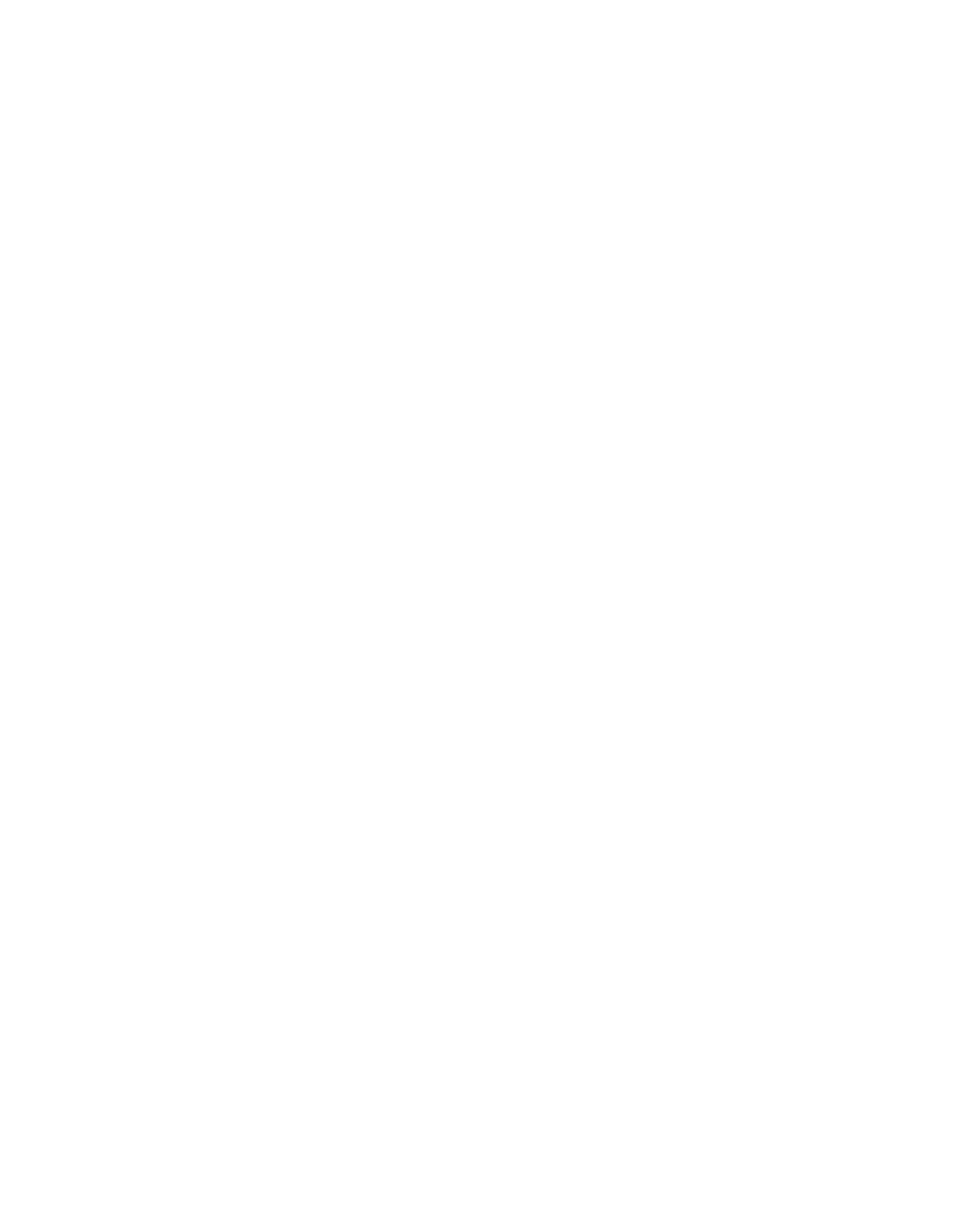# **Executive Summary**

1. The focus on poverty reduction by the Indian government goes back many years and those declarations continue to this day.<sup>1</sup> Declarations about the importance of poverty reduction are also found regularly in the World Bank's country assistance strategies. The objective of this paper is to assess the extent to which the Bank's analytical (non-lending) work and lending operations have had an impact on poverty reduction in India over the last decade with the main focus on the last five years.

# **Disappointing Poverty Trends**

2. Despite the declarations and many government programs for poverty reduction, it is not clear that poverty has been reduced in India during the 1990s. The National Sample Surveys (NSS) of Indian households, when the official price indexes are used to determine poverty lines, indicate that on average the incidence of rural poverty was the same in 1997 as it was at the end of the eighties, namely 36 percent. This was surprising because the nineties were generally years of strong economic growth. It was also in contrast to the steady decline in rural poverty during the eighties when its incidence came down from 45 percent in 1983 (the closest measure available) to about its current level. Urban poverty also declined steadily from 36 percent since 1983 but continued to decline to its estimated level of 30 percent in 1997. On a national basis the incidence of poverty declined from 43 percent in 1983 to 34 percent in 1997. The latest NSS data up to 1998 show a decline in poverty but because of problems with the questionnaire these results have been rejected.

3. In the light of the relatively slow decline in poverty up to 1997 based on estimates using official price indexes the unit values of consumption implicit in the consumption expenditures collected in household surveys have been used to re-estimate price indexes for 1987/88, 1993/94 and 1995/96. These revised price indexes were then used to reestimate poverty lines and re-calculate the incidence of poverty. The re-estimated incidence of poverty was calculated to be 39.2, 32.9 and 31.6 percent in rural areas for the three years, and 22.6, 18.5 and 16.8 percent respectively in urban areas. This result gives a much more favorable picture of the poverty trends in the nineties than when estimated using the official price indexes. Another recent estimate of poverty based on the private consumption component of national income claims that the incidence of poverty in India in 1997 was only 26 percent.

4. There is at present no consensus on the incidence or depth of poverty in India. The Bank therefore finds itself in the unenviable position of having a country assistance strategy aimed at reducing poverty but without adequate baseline information on the current incidence and depth of poverty at the national or state level.

 1 See companion background paper by T. N. Srinivasan, *India's Development in the Near Term: Constraints and Prospects*, background paper for India CAE, draft, June 1999.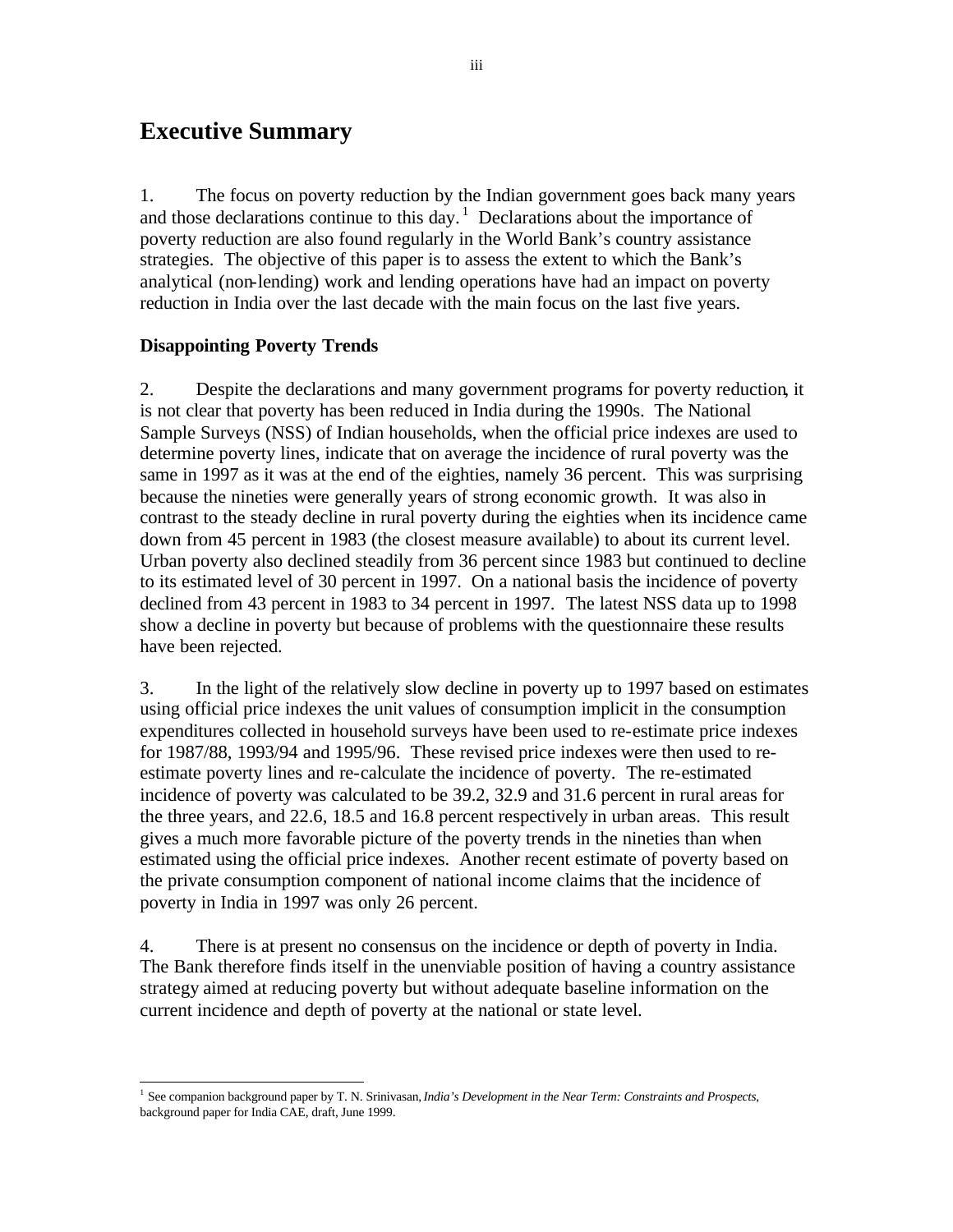5. Regardless of which estimate of poverty is accepted, and even if it is concluded that a decline in poverty has taken place, the reduction in poverty is disappointing considering that average growth in GDP in the mid-nineties has been around 7.5 percent per annum following a respectable average 5 percent per annum during the eighties. GDP growth for agriculture, the sector that employs most of the poor, has been around 3.4 percent per annum during the nineties which was a modest increase compared with the average growth rate in the eighties of 3.1 percent per annum, but still at least a percentage point above the growth rate of population. There is evidence that, despite the higher growth, the agricultural sector had a reduced ability to maintain previous levels of employment. In addition, those traditionally employed in agriculture have had difficulties finding alternative remunerative employment outside agriculture.

6. Changes in poverty at the state level vary substantially compared with the national average reflecting their current levels of poverty and economic growth, as well as weaker primary social services. In states such as Bihar, Rajasthan and Uttar Pradesh, where many Indian poor live, the incidence of poverty (based on the use of official prices) has tended to increase over the decade to 1993/94 when the last comprehensive survey data are available. On the other hand in states where economic activity has been strong, where economic and social endowments are generally better, and where poverty was generally not so high such as in Andhra Pradesh, Madya Pradesh, Maharashtra, and Kerala, poverty has declined. The Punjab and Orissa are interesting exceptions. In the Punjab (a high income state), which had a relatively low level of poverty in 1983 (headcount index of 21.5 percent) experienced an increase in its headcount to 25.2 percent in 1993/94. On the other hand, Orissa (a poor state) had a headcount of 56.8 percent in 1983 but reduced this to 40.3 percent in 1993/94. Recent research sheds some light on the pre-conditions for poverty reduction in different states. These will be discussed later in the paper.

7. Moneymetric measures of poverty do not, of course, paint the complete picture of poverty and deprivation in India. Many reports by the government, the Bank and other institutions have illustrated the desperate condition in which about one-third of India's population live. While the situation is improving slowly, the UNDP Human Development Report for 1999 ranks India as  $132<sup>nd</sup>$  out of 174 countries in terms of the human development index. $<sup>2</sup>$ </sup>

### **World Bank Non-Lending Activities – An Improving Focus on Poverty Reduction**

8. The Bank's Country Assistance Strategies (CASs) have always emphasized poverty reduction as the over-arching objective of the Bank's assistance program, but they have been unclear about the likely impact of assistance strategies on poverty reduction. In the early nineties the Bank strongly supported the government's focus on improving macroeconomic policies to achieve economic growth and poverty reduction. This was a necessary first strategy. There was, however, an inadequate focus by the Bank on the need to adjust national and state agricultural and rural development policies, as part of the

 2 United Nations Development Programme, *Human Development Report 1999*, Oxford University Press, 1999. The human development index is a composite index designed to measure human development.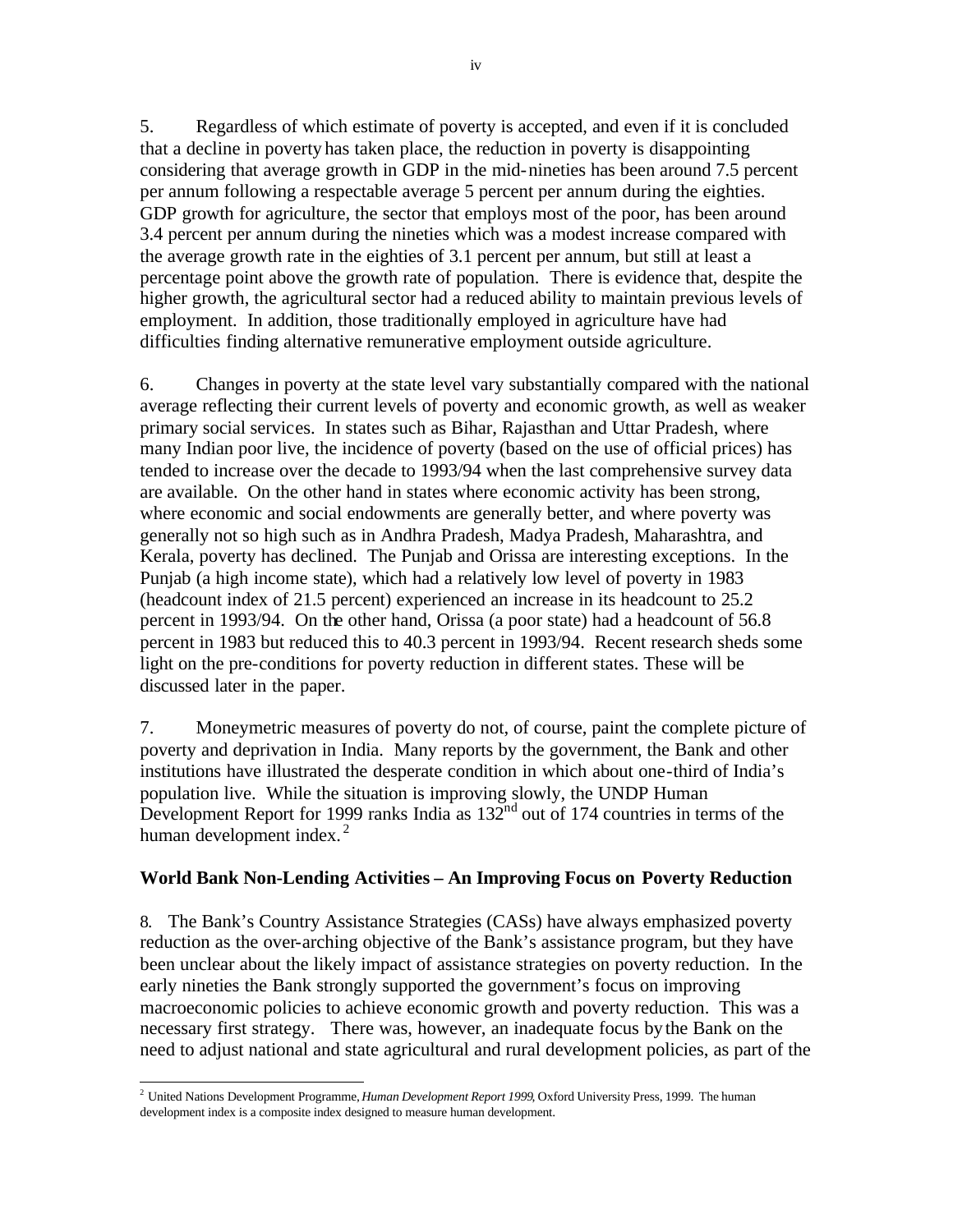growth and poverty reduction strategy, until the latter part of the nineties.<sup>3</sup> On the other hand, projects aimed at broad based improvement of primary social services (e.g. national primary education and health programs), while a relatively small part of the lending program in the eighties, were an increasingly important second part of the strategy and lending program in the second half of nineties. Of course poverty reduction resulting from improved primary services takes many years. Third, projects with a narrowly targeted group of beneficiaries such as the poorest groups were a relatively unimportant part of the Bank assistance strategy until recently.

9. Overall there has, however, been a "sea change" in the attention to poverty reduction in the Bank's assistance programs from moderate interest in the late eighties and the first half of the nineties to acute concern evident in the CAS of 1997. The 1999 CAS update and the draft Comprehensive Development Review for India reflect a continued attention to poverty reduction in the Bank's assistance strategy. The focus by the Bank matches the concern in the Indian government and in public debate about the effectiveness of national and state poverty reduction programs. It also underlines a concern to achieve better governance and a more effective implementation of the poverty reduction programs through the Panchayats following the 73rd and 74th amendments to the constitution.

10. Bank research on poverty in India in the eighties and early nineties focused mainly on analysis of National Sample Survey data to evaluate trends in poverty and the decomposition of those trends into growth and distribution components. There was also considerable analysis of the government's targeted programs. This has been high quality work and highly valued. It is used regularly in Indian academic and policy circles, and in the Bank. In recent years research has become increasingly focused on analyzing policy issues which are relevant to public expenditure allocations for the reduction of poverty.

11. The Bank's economic and sector analysis on poverty over the last ten years included first a Review of Poverty, Employment and Social Services in 1989 (the country economic memorandum for that year). It discussed the substantial progress made in poverty reduction during the eighties, the constraints to a continued reduction in rural poverty, and the issues that lay ahead. The 1991 CEM laid out policies and public expenditure strategies that constrained the opportunities for income growth in the agricultural sector and drew conclusions on actions that needed to be taken to stimulate agricultural growth. These reports, with strong and clear messages about strategies for poverty reduction, were both virtually ignored within the Bank. They contained, for example, warnings about the difficulties of achieving continued poverty reduction in the nineties compared with the eighties. They also emphasized the necessity of stimulating rural development for poverty reduction.

12. After a hiatus in sector work on poverty issues, two poverty assessments were prepared in 1997 and 1998. They covered respectively the importance of growth and

<sup>&</sup>lt;sup>3</sup> See companion background paper for the India CAE on agricultural and rural development. The Region's view is that achieving changes in policies at the central government level, while desirable, is fraught with the difficulties of an unpredictable political economy. It is, in the Region's view more direct and practicable to negotiate changes in state policies in the context of agreements on credits and loans at the state level.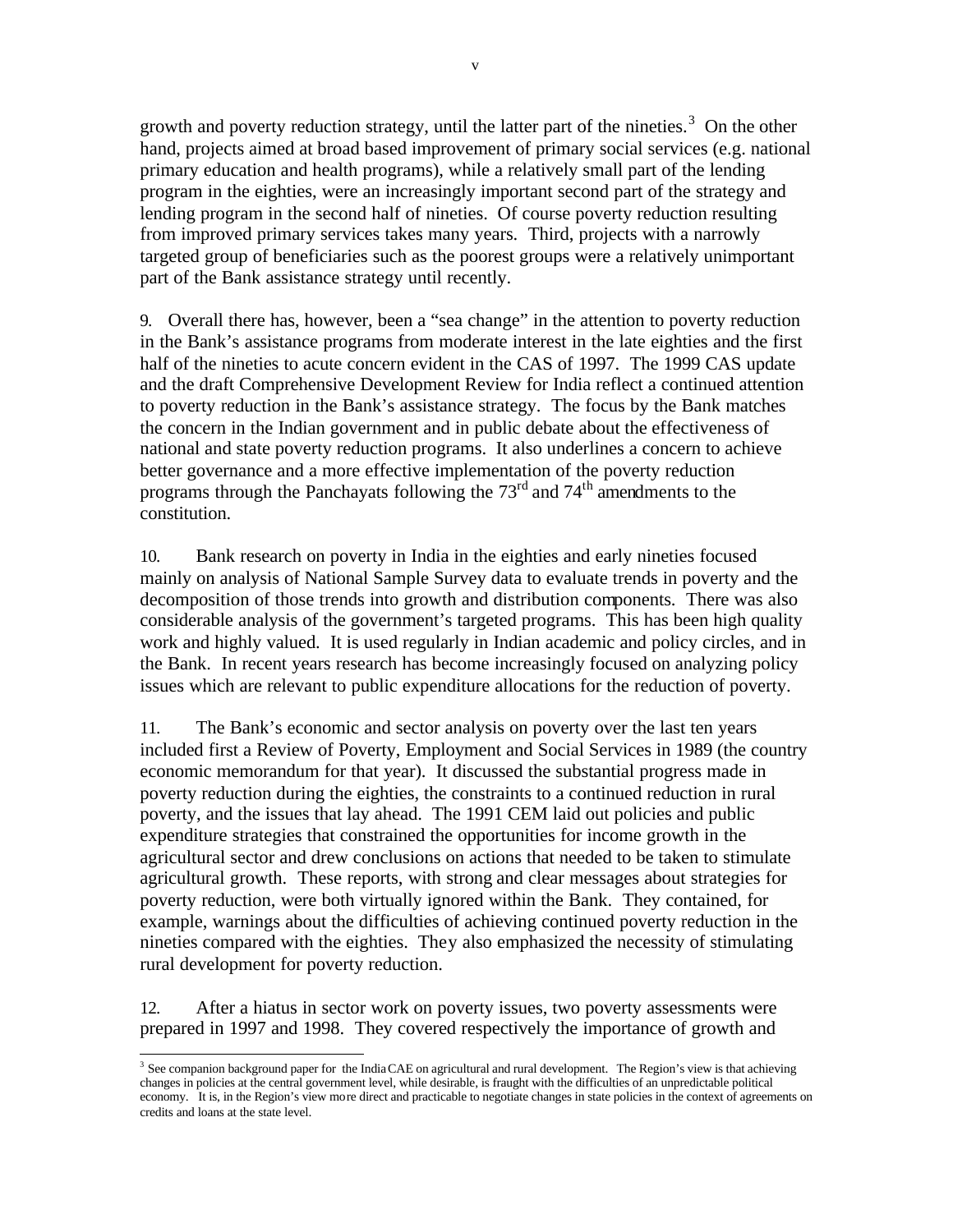employment to poverty reduction, and the role of social services and targeting in poverty reduction. Both were informative relying heavily on Bank research, and interestingly written. The first report of 1997 focused on the importance of growth in general as the solution to poverty reduction but without any analysis of the pattern of growth that would be necessary to reduce poverty. It therefore added little value in terms of how to design Bank operations to achieve poverty reduction. The second report was more strategic in its discussion of options and recommendations for poverty reduction. A follow-up report on poverty in 1998 drew from the results of qualitative surveys in Uttar Pradesh and Bihar providing additional perspectives of poverty and drew attention to the importance of developing social capital as a way for the poor to insure against risks of social exclusion and as a basis for pursuing income generation. This work has recently been developed into an interesting poverty assessment for Uttar Pradesh.

13. There were also a number of country economic memoranda (CEMs) and a plethora of sector reports in the second half of the nineties. The CEM for 1995 included a chapter on rural development and poverty, but generally CEMs did not focus a great deal on poverty reduction strategies. There were sector reports on sugar and livestock (1996) primary education, health, and oilseeds (1997), and irrigation (1991 and 1998) which all could have focused to a large extent on poverty reduction. In the event their content (except for education) was narrowly sub-sector driven missing a broad perspective on major challenges such as poverty reduction. Indeed these sector reports reflect very well the overall conclusion that until the late nineties poverty reduction was not the central theme for the Bank's assistance strategy in India.

14. Finally, the report on rural development and poverty reduction in 1999, capping five years of background work, drew similar conclusions to those in the 1991 CEM. This report analyzed the linkages between rural development, the non-farm sector and poverty reduction. It promises to be a flagship product for intensifying the Region's focus on rural development and poverty reduction in India if its messages can be effectively disseminated and discussed with the central and state governments. The most important aspect of rural development is that it will involve an increased role for the private sector in contributing to poverty reduction.

# **Growth Strategy for Poverty Reduction**

15. A cohort of 53 projects approved in FY94 through FY99 was classified according to their generic objectives and implicit strategy for poverty reduction, namely stimulating growth, providing broad-based improvements in social services, or financing narrowly targeted services and assistance to the poor. For most of the second half of the nineties during which the Bank's strategy focused more explicitly on poverty reduction the project assistance was seen to intensify considerably 58 percent of project commitments was devoted to primarily supporting growth, namely projects addressing broad macroeconomic policy issues, increased output, or improving the enabling environment for increased output such as more reliable power supplies. About 34 percent of project commitments financed broadly targeted support for poverty reduction such as the development of primary services in education and health, and domestic water supplies.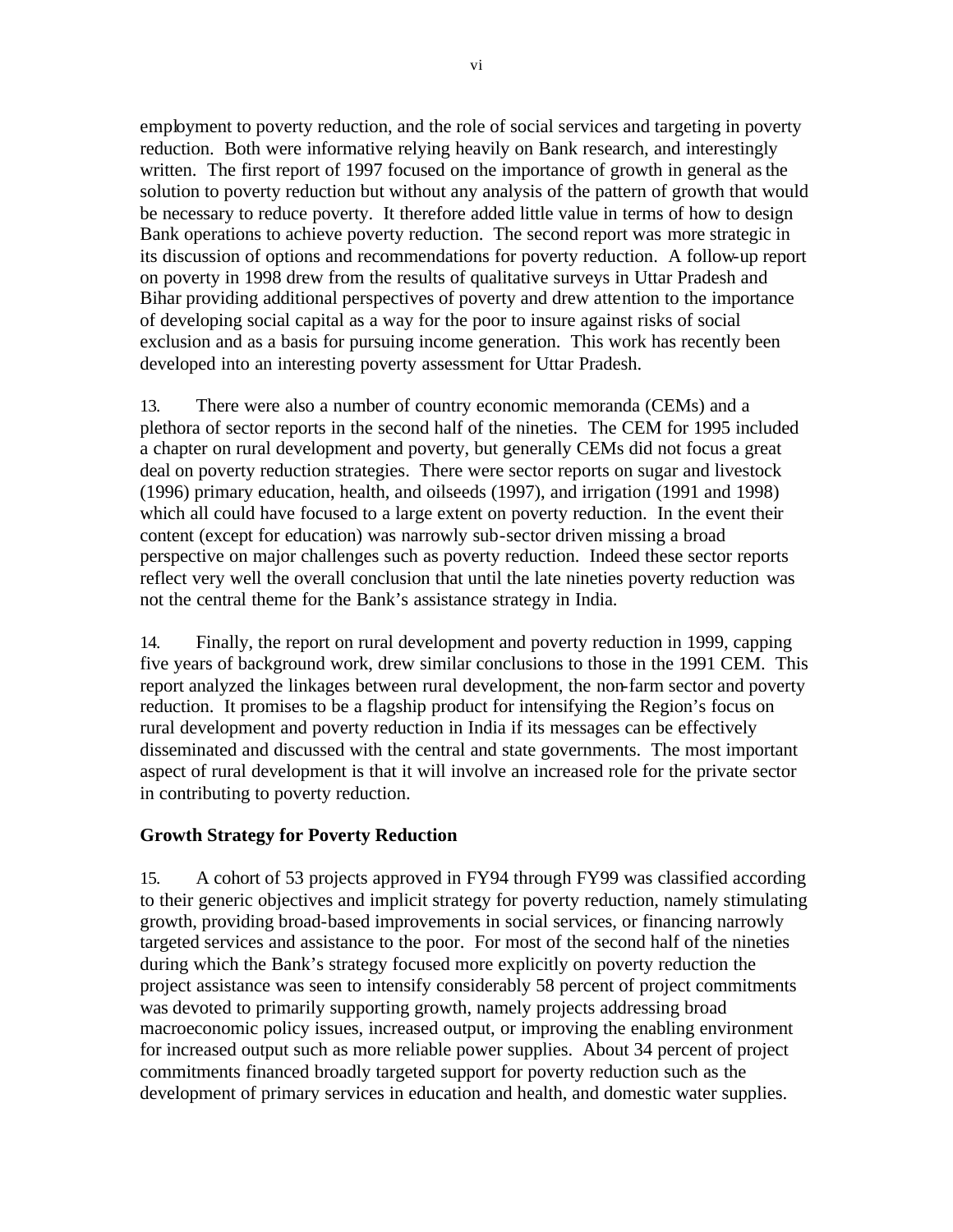There was very little (8 percent) of the lending program devoted to narrowly targeted programs for poverty reduction. The forestry projects, which originally were not designed primarily to focus on poverty reduction, are the main projects in this third group. A surprising aspect of all projects was that, despite the rhetoric in CASs about the importance of poverty reduction being an important objective of the Bank's operations, there were no targets established for these projects that were directly relevant to poverty reduction and no systematic monitoring of the poverty reduction impact of the projects financed. By and large this was typical of the situation in many countries. Reflecting a renewed concern for monitoring the Bank's India field office has held a workshop in mid 2000 with the objective of improving monitoring and evaluation in the Region.

16. Another approach to assessing the poverty focus of the lending program is to use the Bank's classification of the expected impact of projects on poverty reduction (referred to as poverty targeted interventions or "PTIs") assessed at the time of Board approval. For India 56 percent of Bank-financed projects were classified as PTIs since  $\overline{FY}$  94<sup>4</sup>, but it should also be noted that there is a healthy skepticism among many Bank staff about the veracity and usefulness of the PTI classification. It is no more than a rough guide to the focus of projects on poverty reduction.

# **Evaluation of Main Assistance Programs**

17. **Non-lending (research, economic and sector work).** This evaluation gives the greatest weight to poverty assessments, followed by other economic and sector work (ESW). The reason for this weighting is because poverty assessments and ESW generally are intended to be relevant to the Bank's operational work on poverty reduction. At the same time it is acknowledged that the Bank's excellent research work on India has been extensively used in preparing the two poverty assessments. The relevance and quality of the Bank's ESW work for poverty reduction in the first half of the nineties were respectively substantial and satisfactory. The impact on Bank operations, however, was negligible since the two economic reports most relevant to poverty reduction were virtually ignored because of the Bank's exclusive focus on macroeconomic issues at the time.

18. In the second half of the nineties research was highly satisfactory and substantially relevant. The 1997 poverty assessment was also substantially relevant to the Bank's poverty reduction strategy and operational work in India. While it adopted the conventional growth-led poverty reduction strategy, it was based on considerable research work (mostly by the Bank) and provided an important baseline of knowledge about poverty in India that the Bank had heretofore not been able to present. That was an important breakthrough in the Bank's collaboration with the Government. The generality of the 1997 poverty assessment no doubt stimulated the preparation of a specific Bank strategy for poverty reduction in the 1997 CAS. The next poverty assessment on social services and targeting in 1998 was more strategic, but it added relatively little to the Bank's existing strategy in the social sectors. The Bank had already placed considerable

 $\overline{a}$ <sup>4</sup> The classification of projects as PTIs or non-PTIs started in 1992.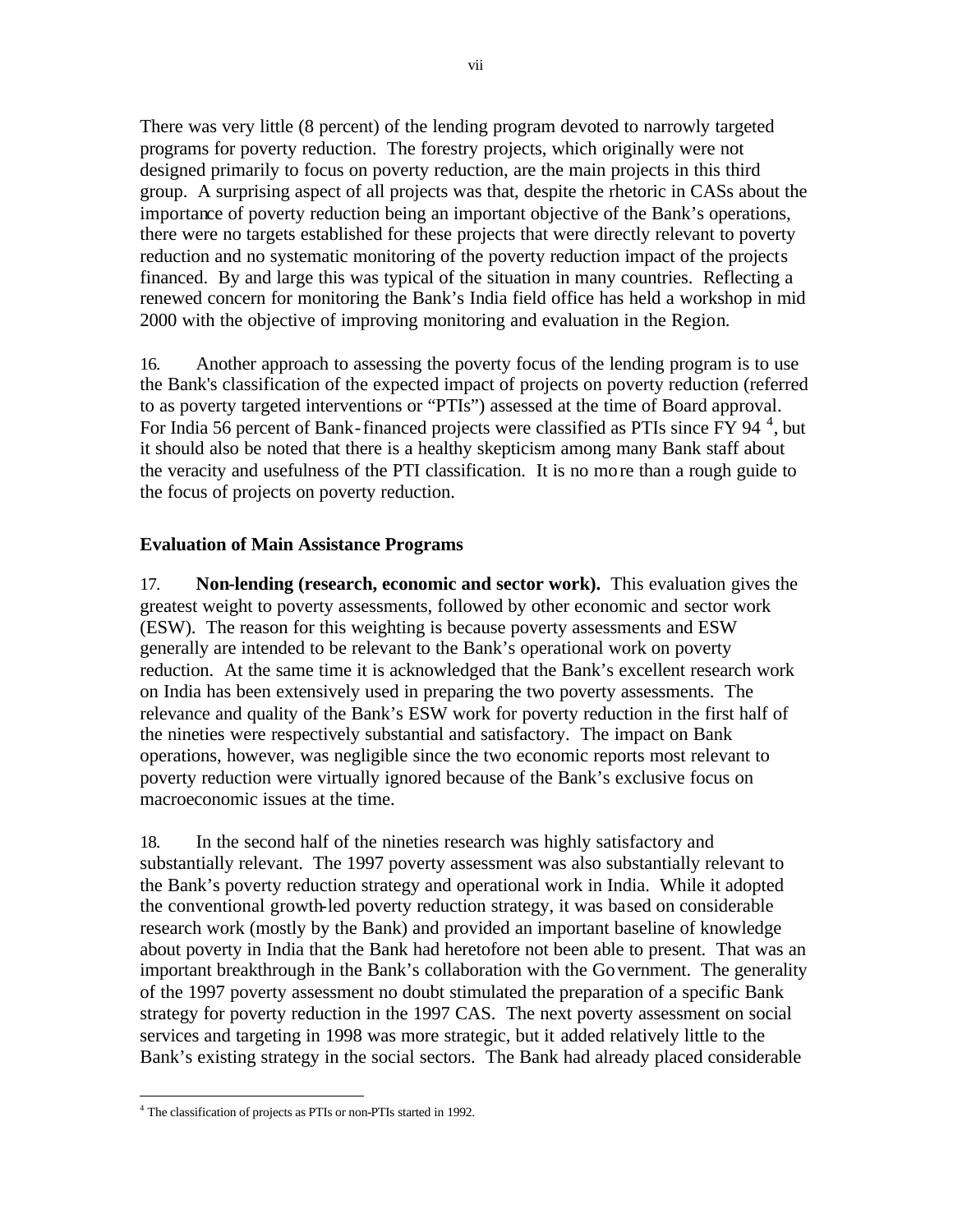emphasis on putting development of the social sectors into high gear in India in the early nineties. Also, an explicit strategy had already been laid out in the earlier 1997 CAS. The chapter on targeting in the second poverty assessment was not relevant to the Bank's strategy and operations since it had no intention of providing assistance in this area. Nevertheless it was an excellent chapter and has no doubt generated many benefits outside the Bank. Overall the relevance of the second poverty assessment was also judged to be substantial. The quality for both poverty assessments was satisfactory, but their impact was modest since they contained few new strategic insights. The other major ESW output directly relevant to poverty reduction was the 1999 report on rural development and poverty alleviation was substantially relevant to poverty reduction, had relevant but weakly presented recommendations for agricultural policy change, and was of a satisfactory quality.

19. **Lending.** The outcome of projects in terms of poverty reduction for both the first and second halves of the nineties is likely to be moderately satisfactory, although the re have been some improvements in project design (and therefore better prospects for poverty reduction outcomes) in the last half of the nineties. This assessment of outcome is based on substantial relevance of projects to poverty reduction, and modest efficacy since these projects were mainly directed at people with assets - namely not the poorest. In addition, because of the substantial surplus labor in rural areas, additional employment opportunities would have been limited. There was virtually no monitoring and evaluation of poverty reduction or employment generation in any of the Bank projects so the impact of projects on poverty reduction cannot be ascertained. The institutional development impact of projects for poverty reduction is expected to be modest but in some cases negligible because, apart from a few exceptions, project documents show that Bankassisted projects have not developed long term institutional structures to address poverty. Sustainability of projects as mechanisms or models for poverty reduction is uncertain because in most cases a replicable approach for economic development and poverty reduction did not evolve.

# **Overall Evaluation**

20. On the basis of actual and expected results for poverty reduction, and giving most weight to the portfolio of project investments compared to non-lending work over the last five years, the overall outcome for the Bank's assistance program over the last decade is rated as moderately satisfactory. The basis for this evaluation is the substantial relevance of the program to poverty reduction. While the absence of poverty monitoring in most projects makes it impossible to assess their impact on poverty, it is expected that their efficacy in terms of poverty reduction will also be modest. Institutional development impact of Bank–assisted projects in terms of poverty reduction programs is expected to be modest, and sustainability of projects or components of projects focused on poverty reduction, such as exist, is uncertain.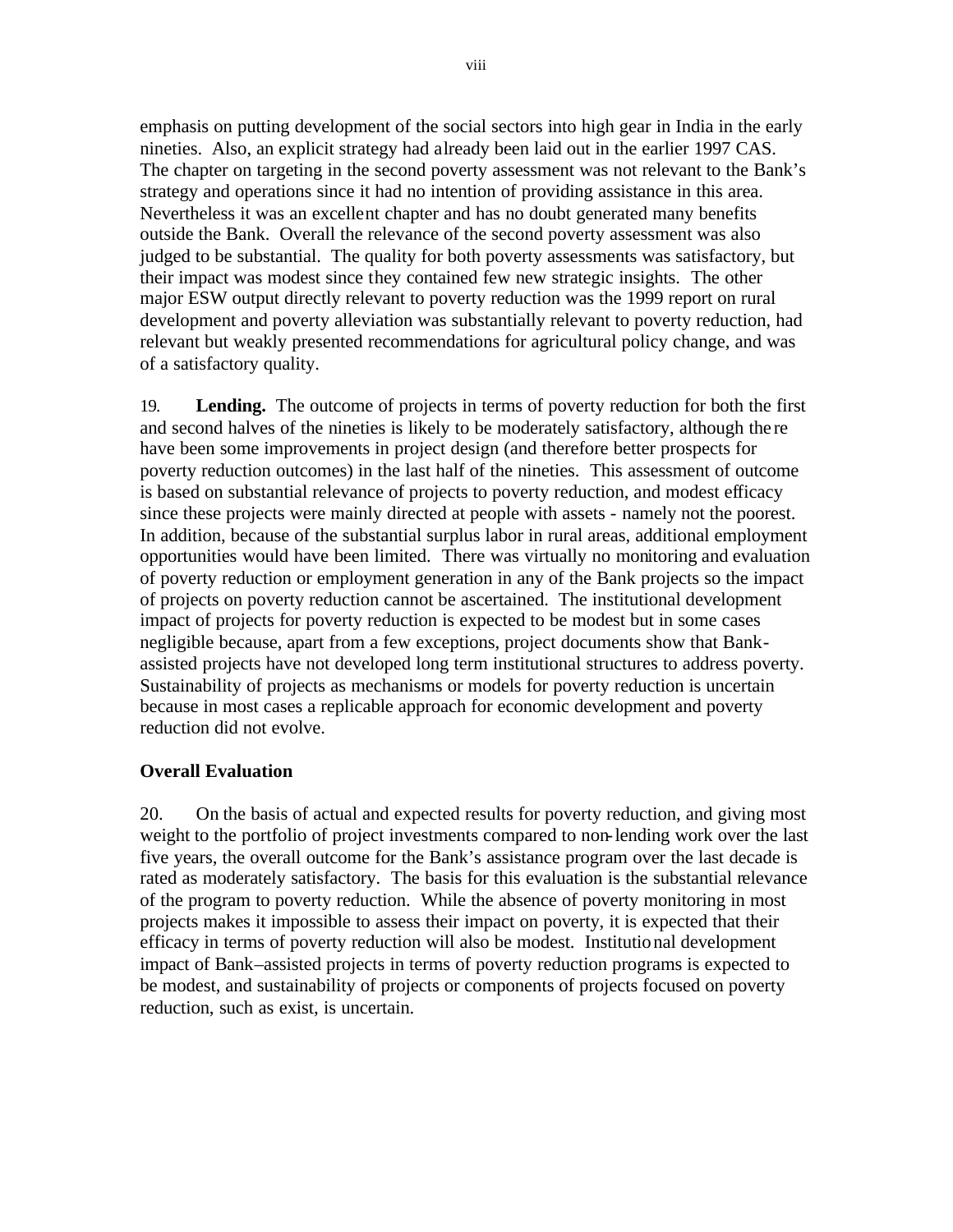# **1. Situation, Achievements, And Challenges In Poverty Reduction**

1.1 The broad facts about poverty in India are well known thanks to considerable publicity, a large number of surveys, substantial research into poverty, and numerous statements about strategies for poverty reduction by Indian and international scholars over many years.<sup>5</sup> At the same time the precision of poverty data has recently been questioned because of doubts about the analysis of the basic household survey from which the poverty data have been derived. Poverty continues to be the subject of intense discussion in India amid considerable controversy about both its measurement and the best strategies to reduce it.

### **Measurement Issues**

1.2 Controversies about the extent and depth of income poverty continue in India, despite the long history and relatively high quality of its National Sample Survey (NSS) of households. There are also many other surveys available but the NSS is by far the most comprehensive.<sup>6</sup> One issue is the price data used to estimate the value of consumption expenditure. The prices used to estimate the value of consumption in the NSS are based on regional and state price series collected independently. Recently Angus Deaton and Alessandro Tarozzi calculated the unit values of consumption implicit in the consumption expenditures collected in household surveys for 1987/88, 1993/94 and 1995/96. These prices were then used to re-estimate the poverty lines. It was then possible to re-assess the poverty status of these households and summarize the results by states. Poverty estimates based on the latest NSS data have been rejected because of serious questions about the design of the questionnaire which would tend to inflate information on consumption expenditure.

1.3 Another issue is the long running controversy has been the divergence in the incidence of poverty between that measured through the NSS and that measured through estimates of private consumption in the national accounts. In recent years national accounts-based estimates of private consumption (higher than those estimated by the NSS) imply a more optimistic picture of poverty reduction in the 1990s than NSS household surveys.<sup>7</sup> In 1993 an expert group appointed by the government concluded, *inter alia*, that there was no reason to believe that consumption estimated through the national accounts were more reliable than the data collected through the NSS. Also, the

 5 See, for example Suresh D. Tendulkar, *Indian Economic Policy Reforms and Poverty: An Assessment*, in India's Economic Reforms and Development: Essays for Manmohan Singh, edited by Isher Judge Ahluwalia and I.M.D. Little, Oxford University Press, 1998. There is now increasing debate on the current incidence of poverty in India. It had been thought that this debate would be resolved when the latest complete household survey for 1999 is analyzed. Unfortunately the results of the latest NSS are in doubt because of questions about the questionnaire design. In the meantime projections of poverty measures have been made on the basis of results from smaller annual surveys; see for example *Economic Reforms and the Poor*, prepared by the National Council of Applied Economic Research, October 1998.

<sup>6</sup> Surveys have been done by ICRISAT and NCAER.

<sup>7</sup> The draft of Bank report No. 19471-IN, *India: Comprehensive Development Review of Policies to Reduce Poverty and Accelerate Development*, contains a discussion of these issues.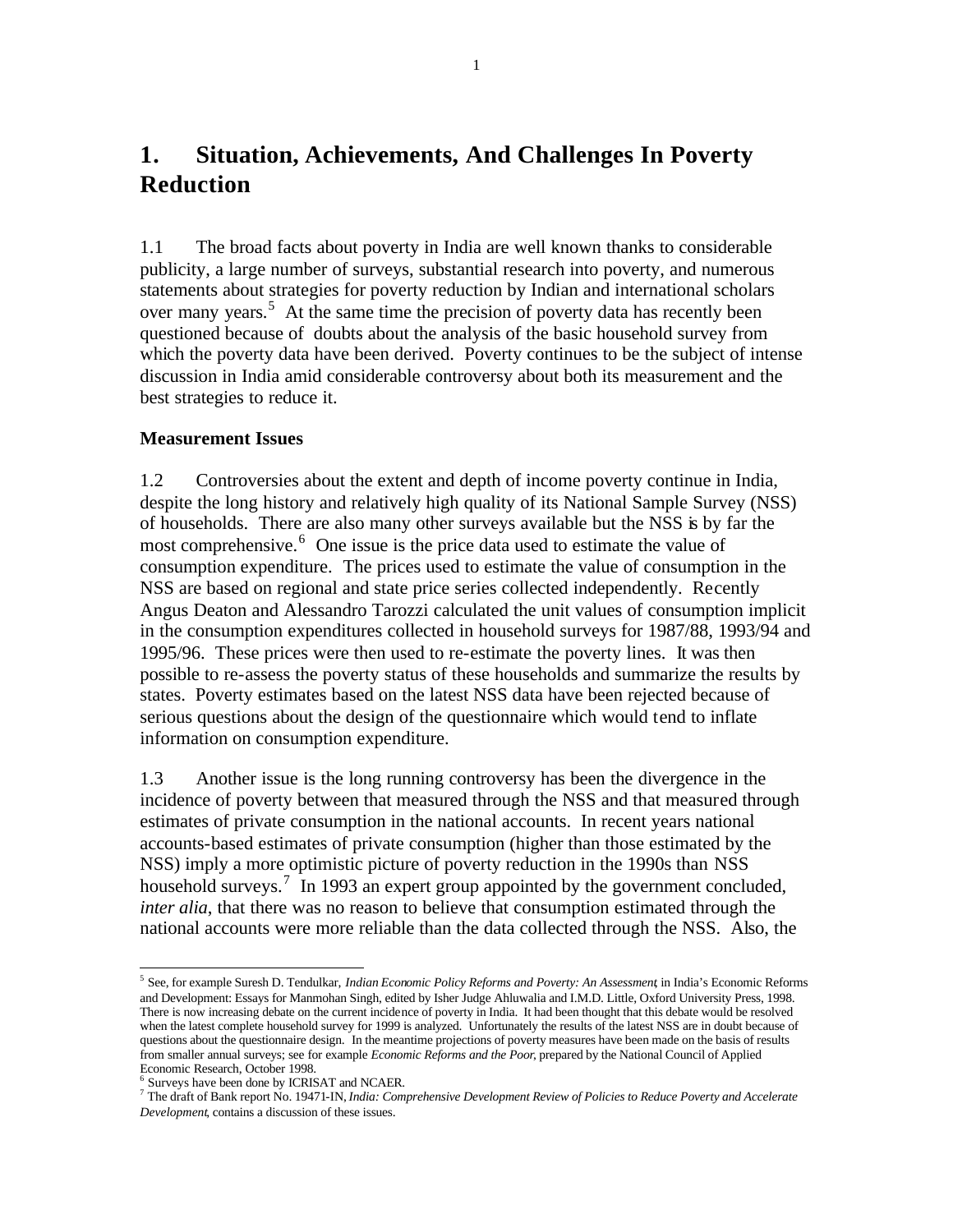NSS data have a sound track record and are still the preferred source of data for the analysis of poverty.

1.4 In June this year Surjit Bhalla, who disagrees strongly with the conclusions of the expert group, calculated the incidence of poverty in India based on estimated private consumption in the national accounts and an elasticity of the change in the headcount index with respect to the change in real per capita income/expenditure. Using his estimated elasticity (-0.75), he claims that poverty in India declined more than estimated by the Government or the Bank.<sup>8</sup>

### **Levels of Poverty**

1.5 **Money-metric Measures.** This paper will focus on estimates of poverty made in the Bank since they are the most complete and during the period for this CAE review were the data being used for analysis and strategic decisions. Table 1 summarizes the latest available information on poverty based on NSS data for the last two decades. The incidence of poverty in rural areas declined from 45 percent in 1983 to 36 at the end of the eighties and then to 36 at the end of the nineties, although in the intervening years it had increased under the impact of the stabilization and reform program but also as a result of other factors such as drought in 1992 when the incidence of poverty hit 44 percent. Over the same period urban poverty declined steadily from 36 percent to 33 percent to 30 percent. For India as a whole the incidence of poverty declined from 43 percent in 1983 to 36 percent in 1990/91 to only 34 percent in 1997. This means that for India as a whole, about 327 million people live below the poverty line.<sup>9</sup> If a different benchmark is used such as a poverty line defined in terms of the internationally comparable purchasing power of \$1.0 per day per head then 53 percent of India's population lived below that level in 1992. If the poverty line is defined as \$2.0 per day then 89 percent of Indians were below that benchmark in 1992.<sup>10</sup> Although these are probably over estimates because 1992 was a drought year and there were some negative impacts on consumption of the reform program, the basic issue is the enormity of the poverty problem that needs to be tackled.

1.6 In the interests of complete disclosure, it should be mentioned that the Deaton/Tarozzi paper estimated the incidence of poverty to have been 39.2, 32.9 and 31.6 percent in rural areas for 1987/88, 1993/94 and 1995/96. The incidence of urban poverty was estimated at 22.6, 18.5 and 16.8 percent respectively for the three years.<sup>11</sup> Also, Bhalla estimated that the incidence of poverty had declined from 44 percent in 1987 to 26 percent in 1997 for India as a whole.<sup>12</sup> Obviously these results give a much more favorable picture of poverty trends in the nineties than the assessment by Gaurav Datt. This paper was not planned as a place to analyze the strengths and weaknesses of the

<sup>8</sup> Surjit Bhalla, *Trends in World Poverty – Ideology and Research,* Oxus Research and Investments*,* June 28, 2000, mimeo. 9 The poverty line for India was established in 1993 as monthly per capita expenditures of Rs. 49 in rural areas and RS. 57 in urban areas as at October 1973 – June 1974.

 $10$  To be updated to latest available estimates.

<sup>&</sup>lt;sup>11</sup> Note that the Deaton/Tarozzi estimate for rural areas in 1987/88 is the same as Datt's estimates, but for urban areas the

Deaton/Tarozzi estimate is lower than that by Datt.<br><sup>12</sup> See Bhalla, op cit, Table 3. Note that Bhalla's estimate for poverty in India for 1998 is even lower at around 15 percent. Even casual observation of Indian society suggests that this estimate is very optimistic.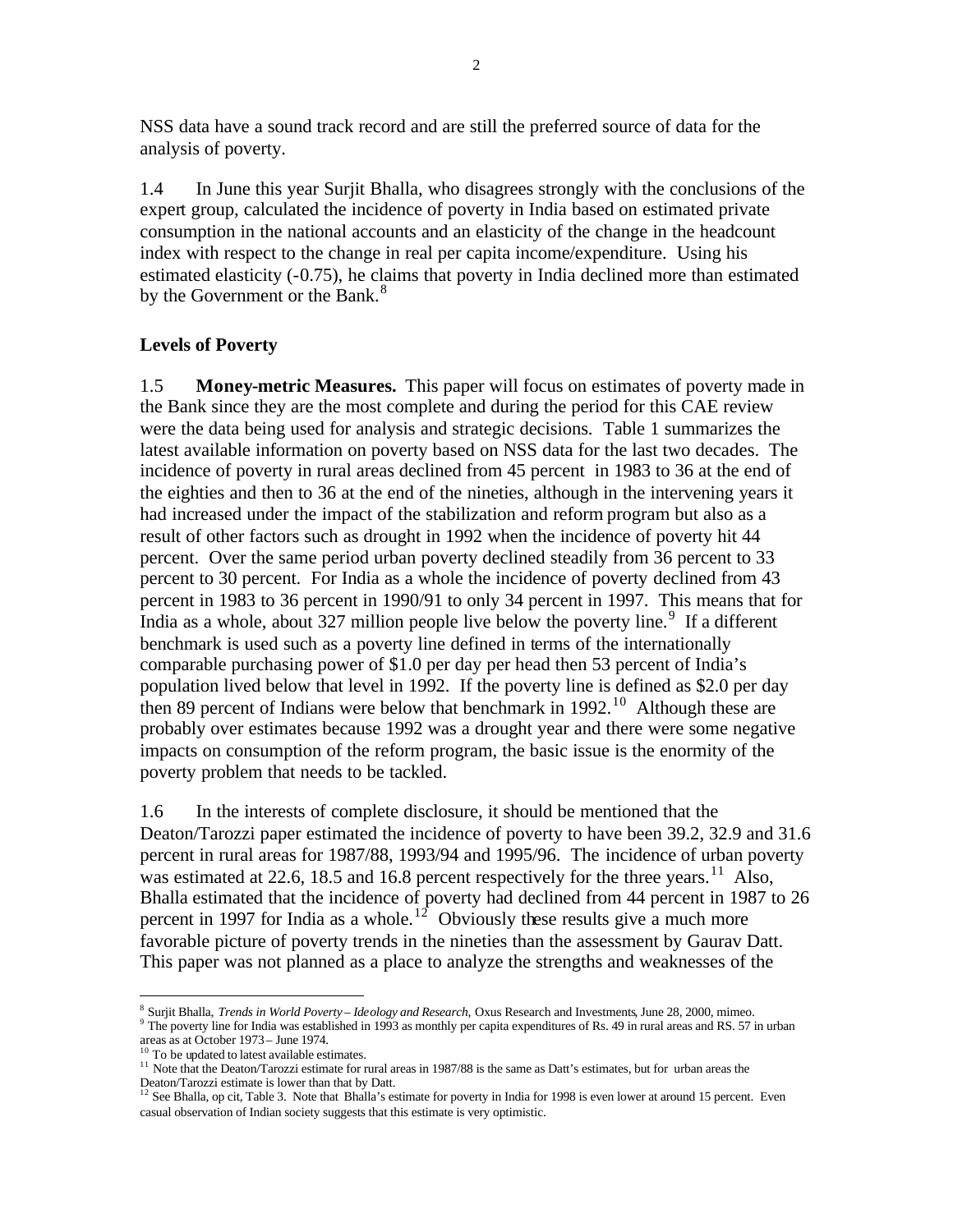three current estimates of Indian levels of poverty. It should be said, however, that there is no evidence that this review has uncovered to support Bhalla's view that national accounts are the best basis for estimating poverty in India, nor the charge in his paper that Bank estimates of India's poverty levels are ideologically based.

1.7 Regardless of the poverty estimates used, the trends and levels of poverty and inequality are disappointing given the strong growth in the economy during the nineties. In addition they contrast starkly against the substantial reductions in poverty achieved in other large countries such as China and Indonesia over the last decade in urban and rural areas. In China, for example, the incidence of rural poverty (using a poverty line of \$1 per day in purchasing parity terms) declined from 31percent in 1990 to between 13 and 14 percent in 1997 driven by a growth rate in agriculture of 4.4. percent per annum over that period. Urban poverty in China is minor compared to rural poverty, but it increased from 0.5 percent in 1990 to 0.8 percent in 1997.<sup>13</sup> With poverty reduction so prominent in the agendas of the Indian government and the Bank it is worrisome that the reduction in poverty has been so elusive by comparison with the success of other countries. Leaving aside the actual level of poverty, this does then beg the question about the causes of poverty and these will be discussed in the next section.

| <b>Survey Period</b>      | <b>Headcount</b><br>Index |       | <b>Poverty Gap</b><br>Index |       | <b>Squared Poverty</b><br><b>Gap Index</b> |       | <b>Gini Index</b> |       |
|---------------------------|---------------------------|-------|-----------------------------|-------|--------------------------------------------|-------|-------------------|-------|
|                           | Rural                     | Urban | Rural                       | Urban | Rural                                      | Urban | Rural             | Urban |
| August $51$ – November 52 | 47.37                     | 35.46 | 16.05                       | 11.14 | 7.53                                       | 4.82  | 33.72             | 40.0  |
| July $60 -$ August $61$   | 45.40                     | 44.65 | 13.60                       | 13.84 | 5.53                                       | 5.83  | 32.48             | 35.57 |
| July $70 -$ June $71$     | 54.84                     | 44.98 | 16.55                       | 13.35 | 6.80                                       | 5.35  | 28.76             | 34.69 |
| July $77 -$ June $78$     | 50.60                     | 40.50 | 15.03                       | 11.69 | 6.06                                       | 4.53  | 30.92             | 34.71 |
| January 83 – December 83  | 45.31                     | 35.65 | 12.65                       | 9.52  | 4.84                                       | 3.56  | 30.1              | 34.08 |
| July $86 -$ June $87$     | 38.81                     | 34.29 | 10.01                       | 9.10  | 3,7                                        | 3.4   | 30.22             | 36.75 |
| July $87 -$ June $88$     | 39.23                     | 36.20 | 9.28                        | 9.12  | 2.98                                       | 3.06  | 29.39             | 34.64 |
| July $88 -$ June $89$     | 39.06                     | 36.60 | 9.50                        | 9.54  | 3.29                                       | 3.29  | 29.51             | 34.8  |
| July 89 - June 90         | 34.30                     | 33.40 | 7.80                        | 8.51  | 2.58                                       | 3.04  | 28.23             | 35.59 |
| July $90 -$ June $91$     | 36.43                     | 32.76 | 8.64                        | 8.51  | 2.9                                        | 3.1   | 27.72             | 33.98 |
| July $91 - Dec 91$        | 37.42                     | 33.23 | 8.29                        | 8.24  | 2.68                                       | 2.90  | 29.91             | 37.98 |
| Jan 92 – Dec 92           | 43.47                     | 33.73 | 10.88                       | 8.82  | 3.81                                       | 3.19  | 29.88             | 35.11 |
| July 93 – June 94 (A)     | 36.66                     | 30.51 | 8.39                        | 7.41  | 2.79                                       | 2.42  | 28.58             | 34.34 |
| July 93 – June 94 (B)     | 36.32                     | 30.29 | 8.11                        | 7.12  | 2.49                                       | 2.25  | 28.13             | 34.13 |
| July $94 -$ June $95$     | 39.75                     | 33.50 | 8.89                        | 8.38  | 2.90                                       | 2.80  | 29.43             | 37.18 |
| July 95 - June 96         | 37.46                     | 28.04 | 8.31                        | 6.78  | 2.64                                       | 2.22  | 28.62             | 35.53 |
| Jan 97 - Dec 97           | 35.69                     | 29.99 | 8.39                        | 7.77  | 2.83                                       | 2.73  | 30.40             | 36.54 |

**Table 1: Estimates of Measures of Poverty and Inequality over Time in India (1951–1997)** (Percent)

*Source:* Gaurav Datt, *Has Poverty in India Declined During the Post Reform Period*, mimeo, International Food Policy Research Institute, February 1999. The different results for July 93 to June 94 are based on different estimation techniques. "A" is based on fitted Lorenz curves and "B" is based on fitted distribution functions.

 $13$  Participants at the workshop were uncomfortable with the China/India comparison because Chinese agriculture had come from such a low base that growth rates and poverty reduction would inevitably be high.. It is true that yields in China in the early eighties were low, nevertheless the sustained increase in their yields over 20 years has been a remarkable performance by any comparison and does raise the question as to why Indian agricultural productivity has been so slow to move. Note that Bhalla, op cit, estimated that the incidence of poverty in China declined from 47 percent in 1990 to 21 percent in 1997.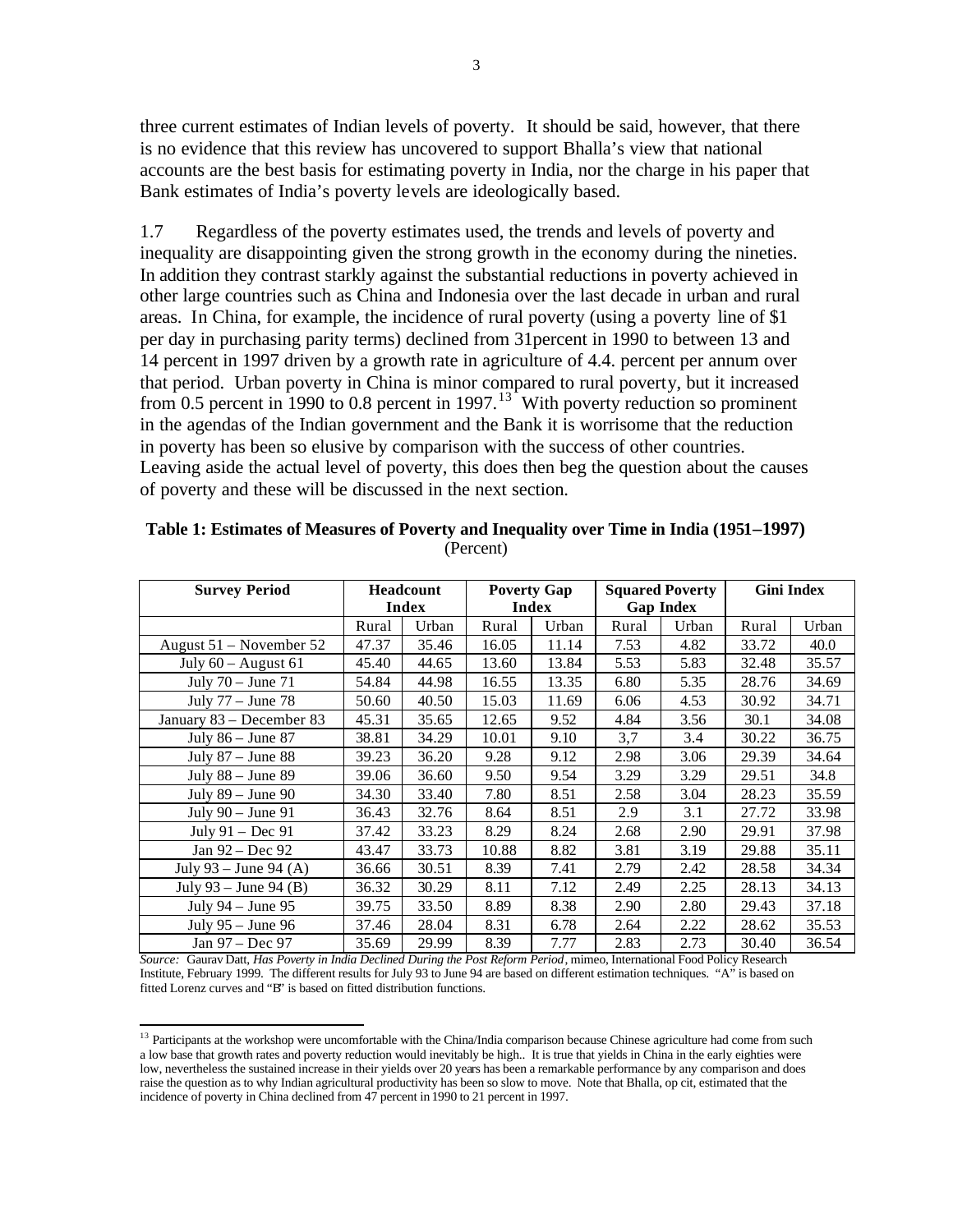1.8 **Social indicators.** When money-metric measures of poverty are supplemented by various other (usually social) indicators the real extent of the deprivation of the poor emerges. For example, literacy and health services are still generally at low levels in India. Currently the average literacy rate is about 62 percent, with a level of 50 percent for females and 73 percent for males. While average literacy rates for females and males have risen over the nineties, the data show no change in the disparity between women and men. Infant (under five) mortality is about 80 per 1000 live births for India as a whole, but (based on 1992/93 data) the poorest quintile has double the infant mortality rate of the richest quintile. Access to safe water is found in about 62 percent of households, and access to toilet facilities is found in about 24 percent of households. Child immunization is between 80 and 90 percent for the whole of India. Communicable diseases, and prenatal and maternal mortality account for 12.5 percent of deaths of rural women aged 15 to 45. This selection highlights the low level of India's social indicators. At the same time it should be acknowledged changing social indicators is difficult and requires a long-term effort. It should also be acknowledged that social indicators are improving.

1.9 A "silent emergency" in India is discussed in the second poverty assessment. It notes, inter alia, that India has 20 percent of the world's child population but 40 percent of the world's malnourished children. <sup>14</sup> Another paper in 1998 drew attention to information in the household surveys which shows that food and nutrition deficiencies in households are much larger than what one would conclude by looking at the income poverty estimates. It was concluded from the data that energy, protein and micronutrient deficiencies continue up to and including the seventh decile of the income distribution. <sup>15</sup> It is therefore not surprising that more than half of India's children are moderately or severely undernourished, and 30 percent of newborns are significantly underweight. <sup>16</sup>

1.10 The 1999 Human Development report provides a summary index based on a number of social indicators which is indicative of the deprivation suffered by India's poor. It shows that India ranks 132<sup>nd</sup> out of 174 countries in terms of the human development index. In terms of this index India ranks just above Ghana and Cameroon and just below Zimbabwe and Equatorial Guinea.<sup>17</sup>

1.11 Obviously an "all India" approach masks considerable variation between the states and communities. Changes in poverty at the state level are substantially different from the national average reflecting their current levels of poverty and economic growth, as well as substantially different levels of primary social services. In states such as Bihar, Rajasthan and Uttar Pradesh, where many of Indian poor live, the incidence poverty has tended to increase over the decade to 1993/94 when the last comprehensive survey data are available. On the other hand in states where economic activity has been strong, where economic and social endowments are generally better, and where poverty was generally not so high such as in Andhra Pradesh, Madya Pradesh, Maharashtra, and Kerala, poverty has declined. The Punjab and Orissa are interesting exceptions. The

<sup>14</sup> For example, see Bank report No. 17881-IN, *India: Reducing Poverty in India: Options for More Effective Public Services*, op cit page 29.

<sup>15</sup> Abusaleh Shariff and Ananta C. Mallick, *Dynamics of Food Intake and Nutrition According to Expenditure Class*, 1998.

<sup>16</sup> See Bank report No. 18667-IN, *India: Wasting Away: the Crisis in Malnutrition in India* , December 15, 1998.

<sup>&</sup>lt;sup>17</sup> Human Development Report 1999, op cit.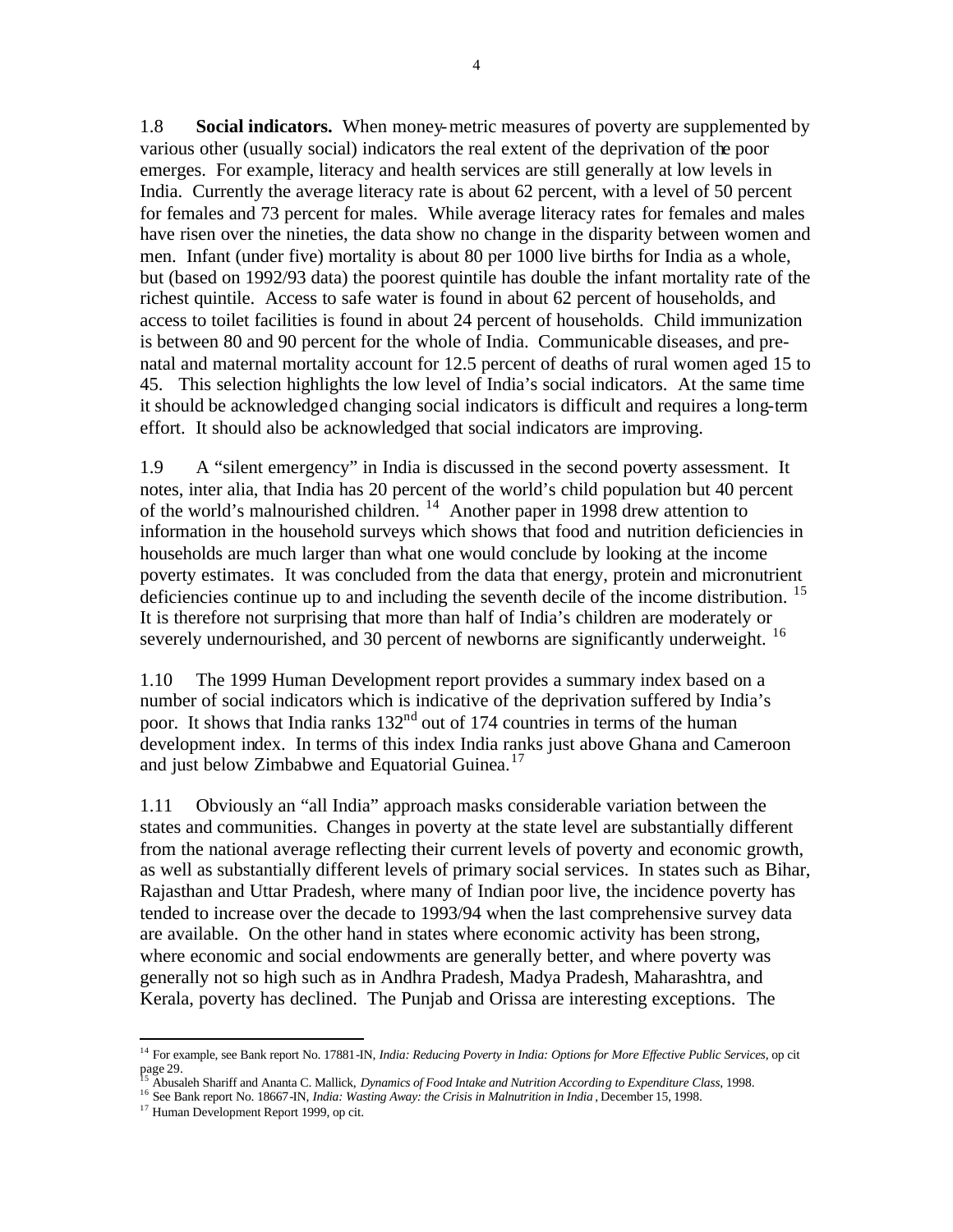Punjab and Orissa are interesting exception. The Punjab, also a state with substantial endowments, had a low level of poverty in 1983 (headcount index of 21.5 percent) the headcount increased to 25.2 percent in 1993/94. On the other hand, Orissa (still a poor state) had a headcount of 56.8 percent in 1983 but reduced this to 40.3 percent in 1993/94. To summarize the variation another way, the latest full scale household survey in India in 1993/94 shows that incidence of rural and urban poverty varied between lows of 25 and 11 percent respectively in the Punjab and highs 64 and 40 percent respectively in Bihar. The average depth of poverty was about 5.2 percent and 1.8 percent respectively in rural and urban Punjab, whereas it was 17.3 percent and 9.8 percent respectively for rural and urban areas respectively in Bihar.<sup>18</sup>

### **Causes of Poverty**

1.12 It is income, endowments, and access to social services that distinguish the rich from the poor. The large variation in poverty among the states mentioned above almost certainly reflects the variation in the endowments of their households. Datt and Ravallion have referred to this as the impact of "initial conditions" when they examined the reasons for differences in the poverty rankings of Indian states between 1960 and 1990.<sup>19</sup> They found that there was a favorable effect (based on cross-state regressions) of the initial proportion of land under irrigation on the growth rate of average household consumption and therefore the rate of progress in poverty reduction. The rate of poverty decline was also significantly lower in states that started with lower female literacy rates. For example, a state such as Kerala which has the highest proportion of villages of any state with electricity, high road density, a relatively high proportion of land under irrigation, and by far the highest female literacy rate of any state, reduced the incidence of poverty by 2.3 percent per annum between 1957/58 and 1990/91.

1.13 A more recent (unpublished) paper by Ravallion and Datt underlines that "initial conditions," such as poverty itself, and low levels of education inhibit the prospects of the poor finding employment in the non-farm sector. In other words its difficult to find a job off the farm if you are already below the poverty line, without education and sound health and few other assets with which to change one's circumstances.

1.14 Gaiha and Kulkarni came to similar conclusions drawing attention to circumstances in which poverty persists because growth has no impact on the welfare of the poor. The reasons, they concluded were that many of the poor lack physical and human capital assets or belong to lower castes (that is a state of "social exclusion"). In some circumstances the disadvantaged poor may live in remote regions which means that they cannot participate effectively in markets or take advantage of services.  $20$  These conclusions add emphasis to the importance of human capital development and infrastructure development as a means for the poor to escape from their low "level equilibrium trap".

 $\overline{a}$ <sup>18</sup> See Bank report No. 19471-IN, *India: Comprehensive Development review of Policies to Reduce Poverty and Accelerate Development*, for more information on regional disparities in poverty. <sup>19</sup> Gaurav Datt and Martin Ravallion, *Why Have Some Indian States Done Better than Others at Reducing Rural Povert*y?*,* Economica,

<sup>(1998) 65, 17-38</sup>*.*  <sup>20</sup> See Raghav Gaiha and Vani Kulkarni, *Is Growth Central to Poverty Alleviation in India?* Journal of International Affairs, Fall

<sup>1998, 52,</sup> No. 1, pp 145-188.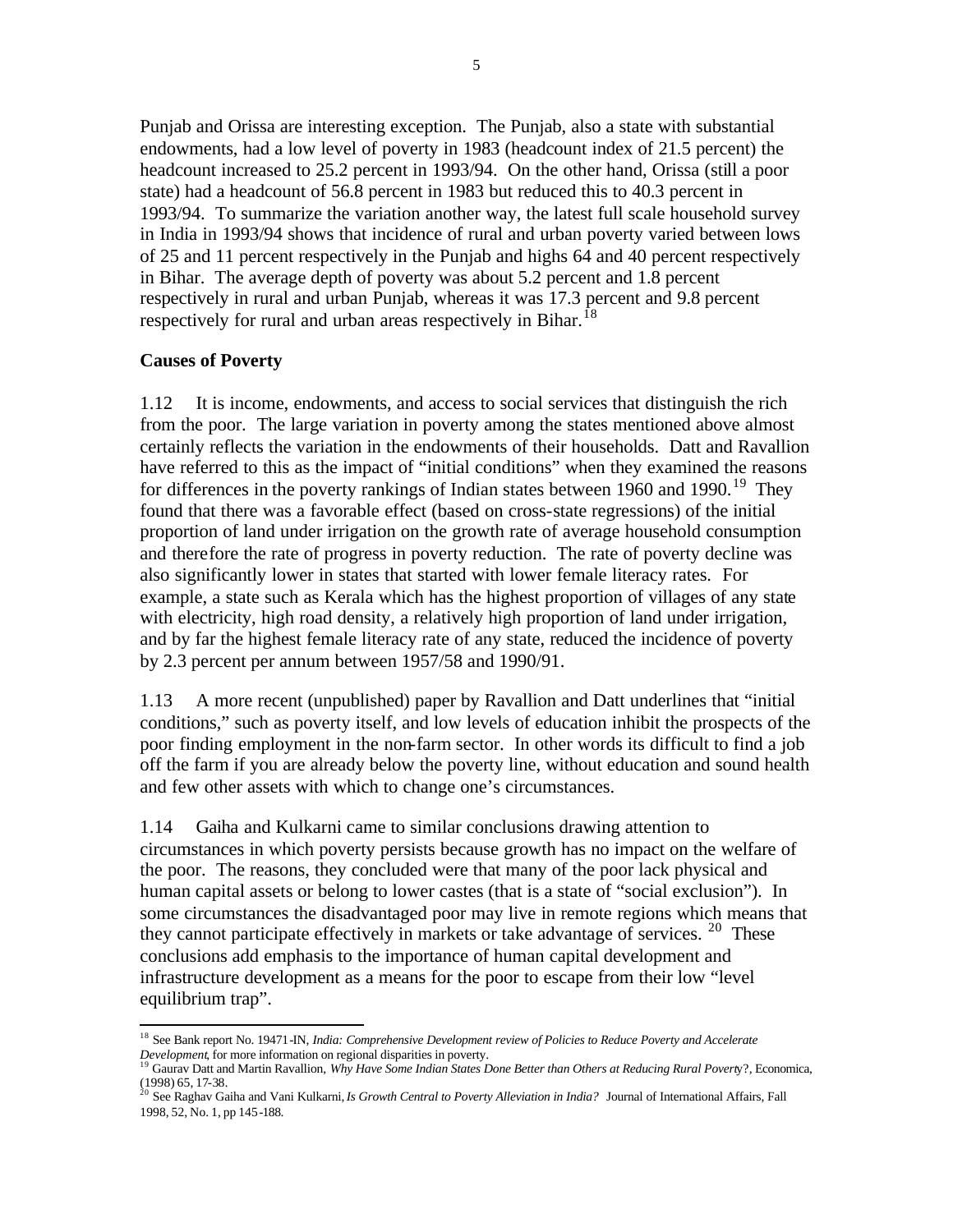1.15 The ability to address poverty is also diminished by the isolation the poor, and particularly women, feel as a result of not being included in a community and its economic and social activities. This aspect of poverty is perhaps more relevant for India than for many other developing country.<sup>21</sup> The Mandal Commission found that caste was an important constraint to equitable development in India and as a consequence the government has since then taken steps to redress discrimination based on caste. This was an important step forward in the fight against poverty. For India, therefore, social development and rural infrastructure are just as important a part of a poverty reduction strategy as growth in income or improved primary services.

1.16 As noted already, the decline in poverty in rural areas stagnated even while the growth rate of agricultural GDP declined. The National Council of Applied Economic Research concluded that the main reason for the arrest in the decline in rural poverty during the eighties was the declining share of agriculture in total GDP without compensating reductions in the number of people dependent on the sector.<sup>22</sup> Clearly increased non-farm income would be the answer, but the growth of non-farm income opportunities has also declined leaving the poorest farmers trapped. Traditionally the non-farm sector has been the strongest where the working conditions are harsh and agriculture suffers uncertainty. Rajasthan is a classic example. The poor could usually find jobs in the past, but there is at present a gap between expectations and reality since employment prospects depend on having skills. Many of the unemployed do not have the skills, and training facilities are inadequate at present.<sup>23</sup>

1.17 Obviously this is a severely limited overview of the causes of poverty in India. The averages also gloss over the tremendous variation in access to services for the poor in particular, and in different states and communities. Nevertheless, they provide pointers for an action plan for achieving poverty reduction. The conundrum for India is that while there is a wealth of data and analysis on poverty and its solutions, progress on poverty reduction is painfully slow.

# **2. Choice Of Poverty Reduction Strategy**

2.1 As in other countries, there has been a debate in India about the efficacy of growth-led poverty reduction versus a strategy based on improved social services and programs targeted at the poor. This is not the place to devote a lot of time to this but the main message from this debate in India about whether growth, improvements in social

 $\overline{a}$  $2<sup>1</sup>$  Isolation has been found to be the most important problem faced by the poor in many African communities for which participative poverty surveys are available. People of lower caste in India must feel extremely isolated. It was also a point mentioned by Rakesh Kaushik in a written review of this paper following the workshop in New Delhi.

<sup>&</sup>lt;sup>22</sup> National Council for Applied Economic Research, *Economic Reforms and the Poor*, October 1998.

<sup>&</sup>lt;sup>23</sup> Rakesh Kaushik, personal communication.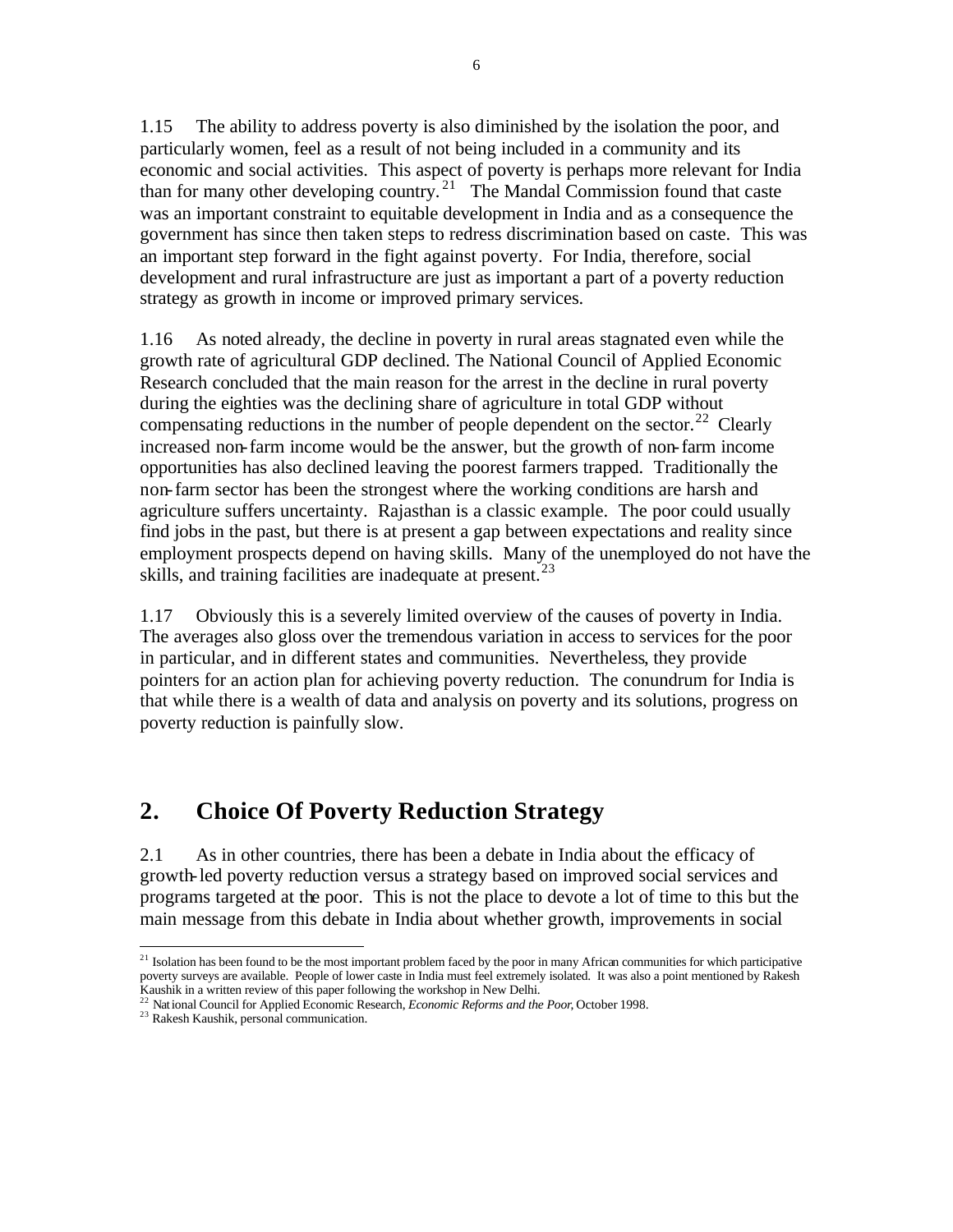services, or targeted programs are the most important strategy for poverty reduction is that there is no choice. They are all required under different circumstances if broadbased poverty reduction is to be achieved. The question is how to decide the balance among these strategies and choose that combination of strategies, which is the most relevant for each circumstance. The following brief references to some of the basic research provides a flavor of the arguments and the criteria for choice.

#### **Requirements for Poverty Reduction**

2.2 Ravallion and Datt have concluded that "fostering the conditions for growth in the rural economy … must be considered central to an effective strategy for poverty reduction in India.<sup>324</sup> Growth in yields on farms has also had a strong positive impact on poverty reduction. <sup>25</sup> The NCAER paper referred to above finds an association between the incidence of poverty and relative performance of the rural and agricultural sector in India.<sup>26</sup> In a recent paper Ravallion and Datt find that the responsiveness of poverty to the growth of farm yields is important in all the states they studied which means that technological change, along with positive incentives to produce, will benefit the rural population in both poor and not so poor states and regions. Obviously higher incomes for farmers resulting from higher yields will create demand by the farm sector for products from the non-farm sectors. This interaction will be positive for growth generally.  $2^7$ These conclusions are consistent with those of Mellor and Johnston many years ago and more recently Hazell and Haggeblade, who insisted that rural led growth based on improved agricultural technology would benefit both urban as well as rural populations.<sup>28</sup>

#### **Theory and Practice**

 $\overline{a}$ 

2.3 It is necessary to match the theory with practical policy. Agriculture provides a highly relevant example. While the growth of agricultural output in aggregate has been positive (around 3.4 percent per annum) over the last decade, the rate of growth of productivity has declined. Reductions in the rate of growth of agricultural productivity have an impact on the rate of change of rural employment and poverty reduction. Research has shown (and common sense would confirm) that the impact of productivity change on poverty reduction is much more evident in the long run than in the short run. For example the elasticity of changes in the incidence of poverty reduction (measured by the headcount index) with respect to increases in average farm yield in India is –0.177 in the short term and  $-0.875$  in the long term.<sup>29</sup> Sustained growth in yield is therefore an important contribution to long term poverty reduction. Obviously the declining rice and

<sup>&</sup>lt;sup>24</sup> Martin Ravallion and Gaurav Datt, *How Important to India's Poor is the Sectoral Composition of Economic Growth?* The World Bank Economic Review, Vol. 10, (1) pages 1-25. <sup>25</sup> Gaurav Datt and Martin Ravallion, *Farm Productivity and Rural India,* Journal of Development Studies, Vol.. 34, No. 4, April

<sup>1998,</sup> pp 62-85.

<sup>&</sup>lt;sup>26</sup> National Council for Applied Economic Research, op cit, page 113.

<sup>27</sup> Ravallion, Martin and Gaurav Datt (1999): *When is Growth Pro-Poor? Evidence from the Diverse Experience of India's States*, Policy Research Working paper WPS 2263, World Bank

<sup>&</sup>lt;sup>28</sup> See John W. Mellor and Bruce Johnston, *The World Food Equation: Inter-relations among Development, Employment and Food Consumption*, Journal of Economic Literature 22 (June): pp 531-74; Hazell, P.B.R. and Steve Haggeblade, *Rural Urban Growth Linkages in India*, India Journal of Agricultural Economics, 46 (4): 515-529. <sup>29</sup> Datt, Gaurav and Martin Ravallion, 1998, *Farm Productivity and Rural Poverty in India,* Journal of Development Studies, Vol. 34,

No. 4, April 1998.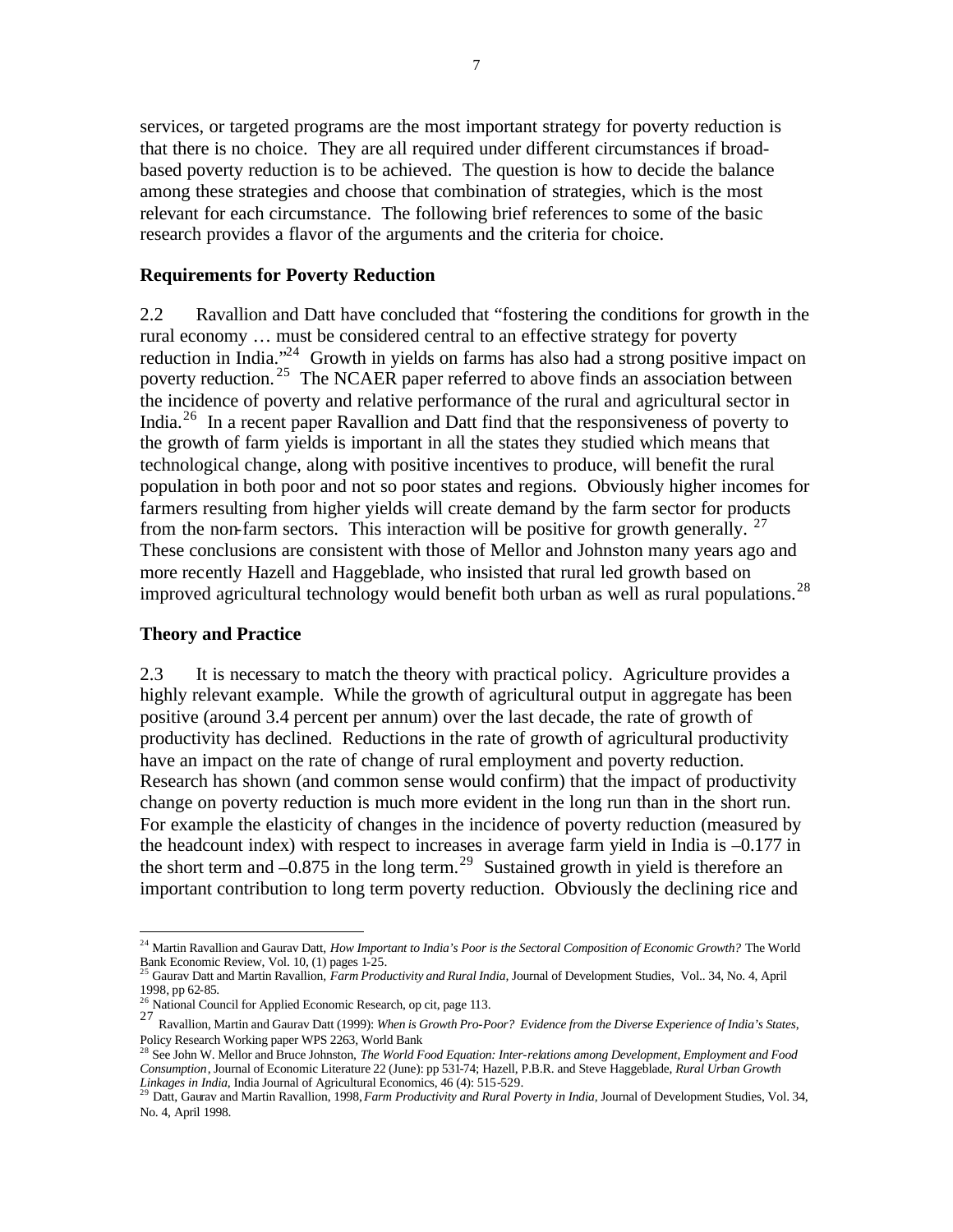wheat yields between the 1980s and the 1990s (discussed in the companion background paper on rural development) had negative consequences for poverty reduction and may be the reason for the increase in poverty in the Punjab mentioned in paragraph 1.11 of this paper. Of course, while the elasticities indicate that productivity growth has a relatively small impact on poverty reduction in the short term, the short term is crucial in human and political economy terms and hence other measures are required to achieve a comprehensive attack on poverty reduction. This underlines the need for short term targeted interventions in certain circumstances.

2.4 Other measures for addressing poverty include broad-based improvements in primary social services that have both short term (e.g. health, sanitation and water supplies) and long term benefits (e.g. education). This set of measures is aimed at enhancing human capital development providing people with the assets to take advantage of the employment prospects offered by economic growth. Targeted programs are the other option but they face difficult design questions relating to the tendency for these programs to become very costly, and the difficulty of ensuring that those who need assistance benefit and those who do not need it do not get a "free ride." The rest of the paper is about how the government and the Bank have chosen programs for poverty reduction among the various priorities and how the programs have been implemented.

# **3. Response By Government In The Nineties**

### **Public Sector Programs**

 $\overline{a}$ 

3.1 Well before the nineties the central and state governments had devoted considerable energy and resources to programs supporting poor consumers through targeted employment, food subsidy (public distribution schemes) and social service programs. The government also financed programs to assist producers with subsidies on inputs such as fertilizers, water and electricity, but the distribution of benefits from such subsidies often favored those who were already better off.<sup>30</sup> Price supports for outputs were also (and still are) an important part of the programs,  $31$  although it was to a large extent those with assets (land, irrigation, capital, technology) who reaped most of the benefits from these support programs. Government interventions have ranged from narrowly targeted programs (directed at a specific group based on the welfare of individuals such as the well-known range of employment programs) to broadly targeted programs (based on the welfare of a group).

 $30$  It was estimated that electricity subsidies for agricultural consumers in 1995/96 were an average of Rs. 700 per caput in the high income states, but only Rs. 180 per caput in the low income states. See S.R. Hashim and T. Haque, *Policy Reforms in Agricultural Domestic Sector – Role of the Centre and the State*s, Paper presented at the NCAER-IEG-World Bank Conference on Reforms in the Agricultural Sector for Growth, Efficiency, Equity and Sustainability, New Delhi, April 15-16, 1999. It should be added that rates for electricity for agricultural producers were raised by about 50 percent in the States of Rajasthan and Haryana during 2000 although the adjusted rates still do not cover costs and hence a subsidy remains. <sup>31</sup> See *India: Towards Rural Development and Poverty Reduction*, op cit, Volume One, page 8 for a review of the central and state

government market interventio ns in agriculture and agro-industry.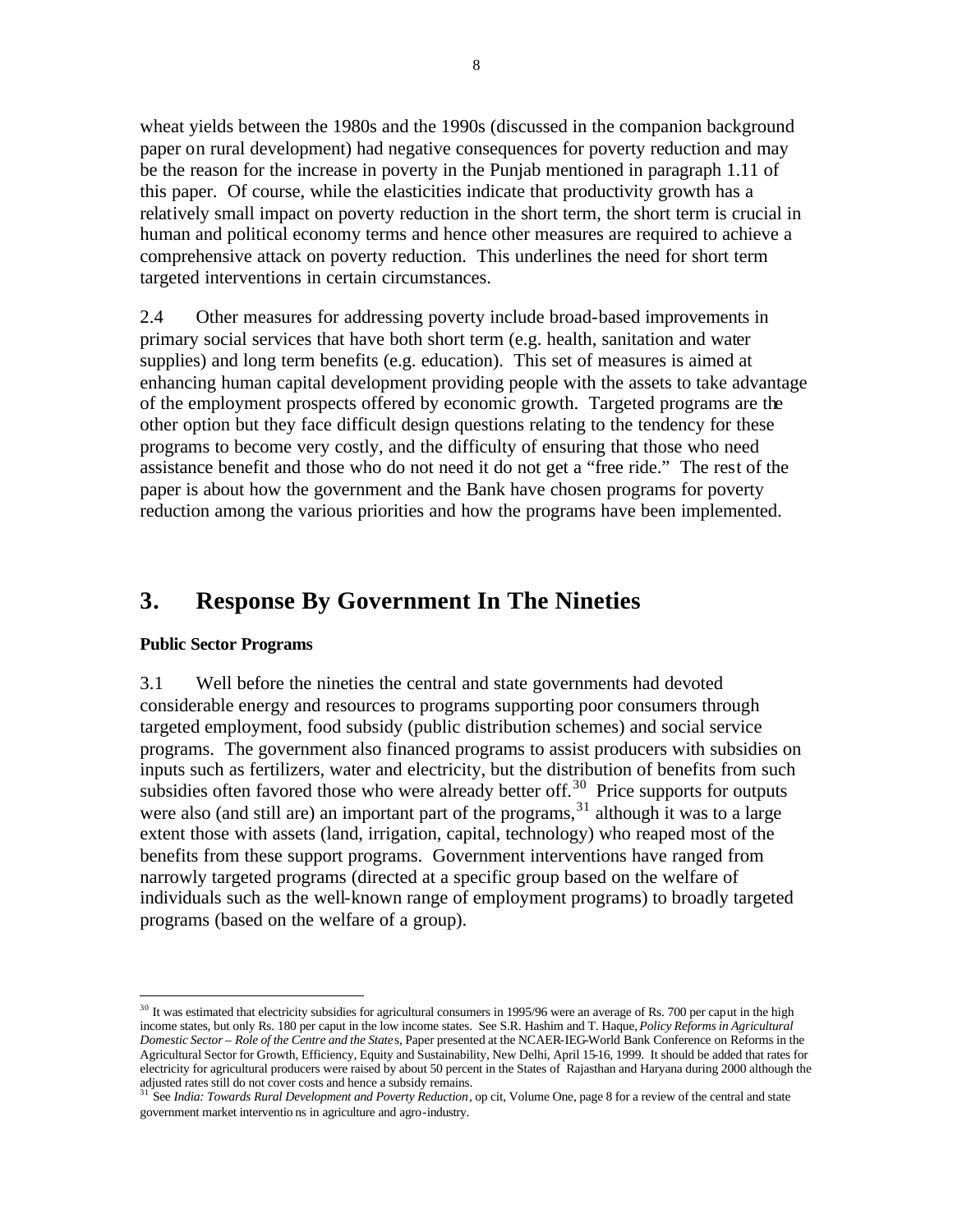3.2 Although adjustments have been made in government targeted programs, most of them still exist in the nineties in much the same way as they were in the eighties. Many of them (such as the Public Distribution System) have, however, become increasingly unwieldy and cost ineffective.<sup>32</sup> The solution is not to reject targeted programs, rather programs need to be designed that will have an increased impact on the poor and that can at the same time be sustainable on an institutional and fiscal basis. The basic drawback of these publicly managed programs is that they were managed top down with minimal community participation.

3.3 In the early nineties the Government of India turned a corner and adopted a multipronged poverty reduction strategy and it involved a larger role than before for broadbased growth. Nevertheless, it continued to rely on a wide array of broadly and narrowly targeted anti-poverty programs (such as the Public Distribution System and various employment programs) with a renewed emphasis on human capital development. As a continuation of the reform program there have been changes in the PDS and the employment programs such as adjustment in issue prices and the levels of wages paid. <sup>33</sup>

### **Impacts of Programs**

 $\overline{a}$ 

3.4 The policies of the early nineties included liberalization of the government's control over economic activity, fostering growth of the private sector, the liberalization of trade in manufactured products, reductions in tariffs and quantitative restrictions, and reductions in price controls. For the most part these policies, through their effect on growth and employment, benefited the urban poor, but in some cases also created costs and difficulties for them. For example an NCAER report in October 1998 concluded that the food price increases which accompanied the post 1991 reform period (which were of course important for farmers who produced a surplus), had a disproportionately detrimental effect on consumers in the lowest income groups compared with the effect of such price rises in earlier years.<sup>34</sup> The reforms of the early nineties did not include the agricultural sector, except to the extent that policies such as exchange rate adjustments resulted in an improvement in the terms of trade for producers of some commodities, the mirror image effect of prices facing the urban consumers. The increased focus on exports resulted in structural changes and growth in agriculture. Joshi and Little found that concurrently there was a very large rise in food grain prices, resulting in a depression of real rural wages.<sup>35</sup> This issue is discussed in the background paper on agriculture and rural development for the CAE.

<sup>32</sup> This is not the place for a detailed review, but for a very careful review see for example, R. Radkhakrishna and K. Subbarao, *India's Public Distribution System: A National and International Perspective*, World Bank Discussion Paper No. 380, November 1997. See also Raghav Gaiha, Katsushi Imai and P.D. Kaushik, *On the Targeting and Cost-Effectiveness of Anti-Poverty Programmes in Rural India*, mimeo, February 1999; and Martin Ravallion, *Appraising Workfare Programs,* Development Research Group, World Bank to mention but a few.

It should be noted that PDS prices were raised substantially in the 2000 central government budget.

<sup>&</sup>lt;sup>34</sup> See National Council for Applied Economic Research, op cit, Table 3.4.

<sup>35</sup> See Joshi, Vijay and I.M.D. Little (1994), *India: Macroeconomics and Political Economy, 1964-1991`* (Washington DC and New Delhi: World Bank and Oxford University Press). With respect to structural change, note that the Minister for Agriculture reported to the central Parliament in 1996 that some two million hectares of agricultural land had changed from food to cash crops during the post reform period which was meant to partly explain higher food prices. But this was only about 1.6 percent of the total area devoted to foodcrops in 1996, hardly enough to make a big difference to national prices. This was reported in *Poverty and Human Development-An India Profile,* report prepared for CARE by Sandya Venkateswaran, January 1999.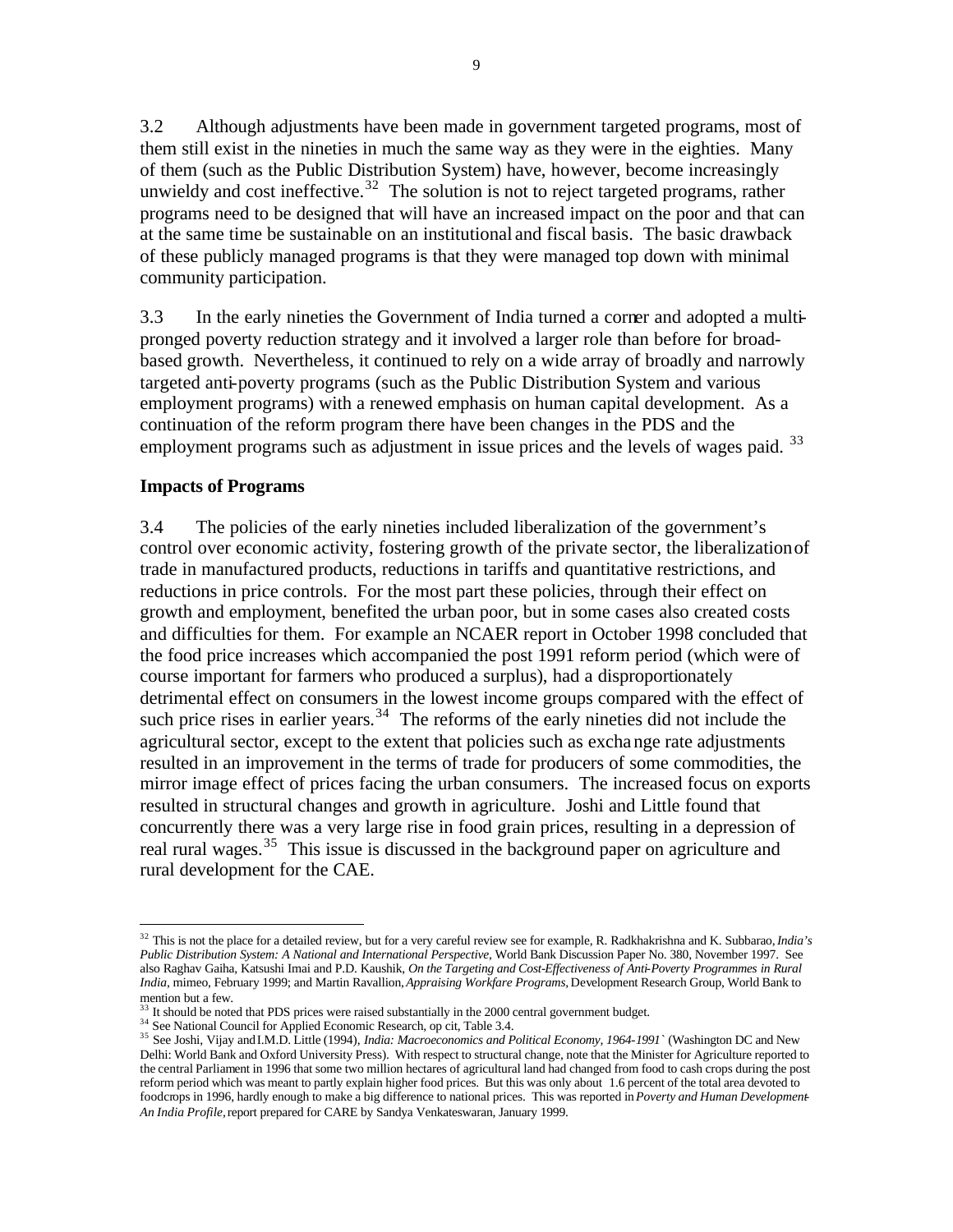### **Role of the Private Sector**

3.5 A theme running through the previous paragraphs has been the dominant role of government programs in addressing poverty reduction. On the other hand, as the background paper for the India CAE on Openness of the Indian Economy and Private Sector Development states, "the private sector has remained a major source of national income growth as well as employment". A dynamic private sector stimulated by investment incentives should be able to provide a major part of the solution to poverty reduction in India. Indeed the evidence, discussed above, makes it clear that this has happened in urban areas where reductions in urban poverty have been sustained over many years to the present time. The reform programs of the nineties tha t stimulated manufacturing and trade have further strengthened the downward trend in urban poverty. On the other hand, while rural poverty also declined steadily in the seventies and eighties this was not sustained (or not sustained at the same rate) in the nineties following the introduction of the reform program. While Indian agriculture is certainly private sector based, it has not been a dynamic source of growing employment opportunities. The reasons almost certainly include a slowdown in agricultural productivity, agricultural policies which reduced production incentives, the constrained capacity of small farms (which are rapidly getting smaller) to employ additional labor, the limited off-farm employment opportunities (see paragraphs 1.13 and 1.16) and the still quite rigid social constraints within the labor market which limit the employment opportunities of specific groups.  $36$ 

# **4. Response By The World Bank**

 $\overline{a}$ 

4.1 The Bank's impact on poverty reduction in India through its lending programs will inevitably be relatively minor in absolute terms because the Bank's assistance represents only a small fraction of total public investment. On the other hand the Bank can, on the basis of its partnerships with central and state governments, have a significant impact on public policy by making public policy that has an influence on poverty reduction a central part of its dialogue on the nature and level of assistance. The dialogue should, of course, be backed up by sound research, and "economic and sector work," and technical assistance. Obviously this means that the Bank needs to be diligent and ensure that it has established a coherent assistance strategy for poverty reduction, and that it brings to the dialogue the accumulated experience from its work world wide on strategies that have and have not worked. The CAE mission to India was on many occasions advised that the wealth of Bank experience is not readily available and should be made more readily available during Government/Bank dialogue.

<sup>&</sup>lt;sup>36</sup> The issues related to employment in agriculture are discussed in the background paper on agriculture and rural development.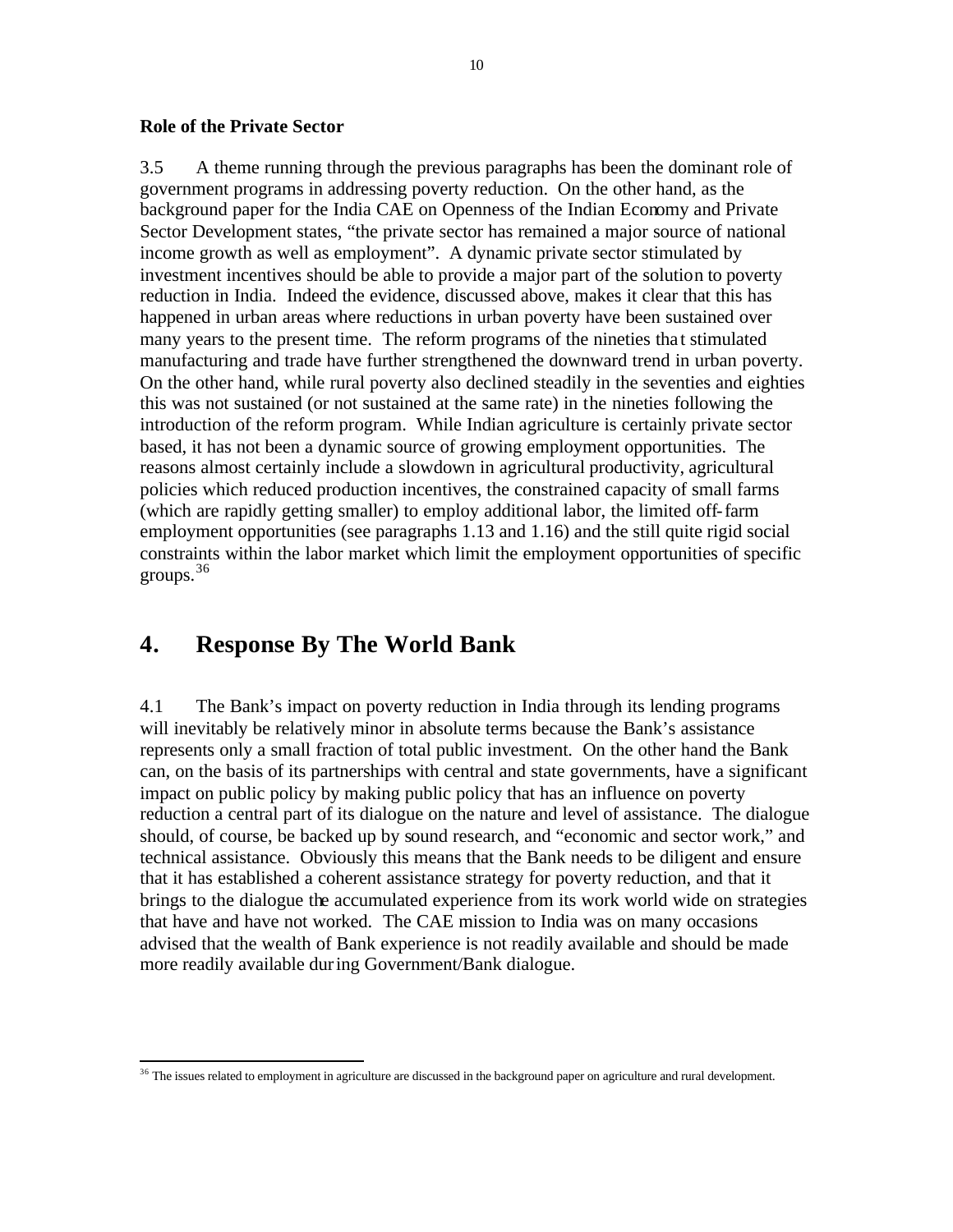4.2 It was not until the mid to late nineties that a clear Bank assistance strategy for poverty reduction in India emerged. The 1992 CAS mentioned poverty only once in the context of improving safety nets for the poor. There was little strategic focus on poverty reduction in CASs in the following years until the 1995 CAS that recognized poverty reduction as part of the unfinished agenda from the economic reform program. The renewed focus on poverty emphasized the importance of growth and extending the macroeconomic reforms to other sectors such as agriculture. The 1996 Progress Report on the CAS again emphasized the importance of growth and sectoral reform in agriculture and foreshadowed the District Poverty Initiatives projects as a targeted program that could complement broader reforms. <sup>37</sup> There was little strategic content such as a strategy for the long term pattern of growth. Neither was there much confidence in the contribution that agricultural sector reform could make to poverty reduction. The 1997 CAS contained the first explicit "country assistance strategy proposals" for poverty reduction (Annex 2 of the CAS). This CAS made it clear that the Bank's assistance strategy was to address poverty on all three fronts suggested on the 1990 WDR. The 1999 CAS Update continued this strategy. As a result there is now considerable energy devoted to ensuring the poverty focus of Bank operations, although monitoring has been weak.

# **Non-Lending Assistance (Research, and Economic and Sector Work - ESW) <sup>38</sup>**

#### *Research*

 $\overline{a}$ 

4.3 The Bank's substantial body of research has had a significant impact on the debate on poverty in India. Some of the main highlights of this research and their conclusions have already been mentioned above in sections on the poverty situation and its causes in India. This is not the place to review this work in more detail, but it is useful to identify its main groupings. One group is measurement of poverty, the decomposition of changes in poverty into the growth and redistribution components, and the factors that cause the changes in poverty. The latest contribution in this grouping (mentioned previously) confirms the importance of growth to poverty reduction, but identifies the important factors and household characteristics which influence the ability of households to take advantage of macroeconomic and sectoral policies for poverty reduction. This research underlines the importance of human capital development and the value of household assets for poverty reduction. The results are important for policy purposes since they indicate the types of investment most likely to lead to poverty reduction. The second group of work has evaluated targeted programs such as public distribution programs, the well-known employment programs for the poor, and nutrition programs. The conclusions are that most programs have been excessively costly in fiscal terms and often led to the inefficient allocation of resources. This research is of high quality and

 $37$  Two such projects were approved by the Bank in Andhra Pradesh and Rajasthan in FY 2000

<sup>&</sup>lt;sup>38</sup> There have been many papers and reports produced on issues which impinge on the welfare of the poor such as education, health, and infrastructure, not to mention conferences of various kinds that take place almost every month on social development and poverty and poverty reduction. For example the workshop on poverty reduction in New Delhi in February, 1999, and the subsequent workshop on *Reforms in India Agriculture for Growth, Efficiency, Equity and Sustainability, in April, 1999.* It is not intended in this background note to summarize the conclusions of all the studies and workshops.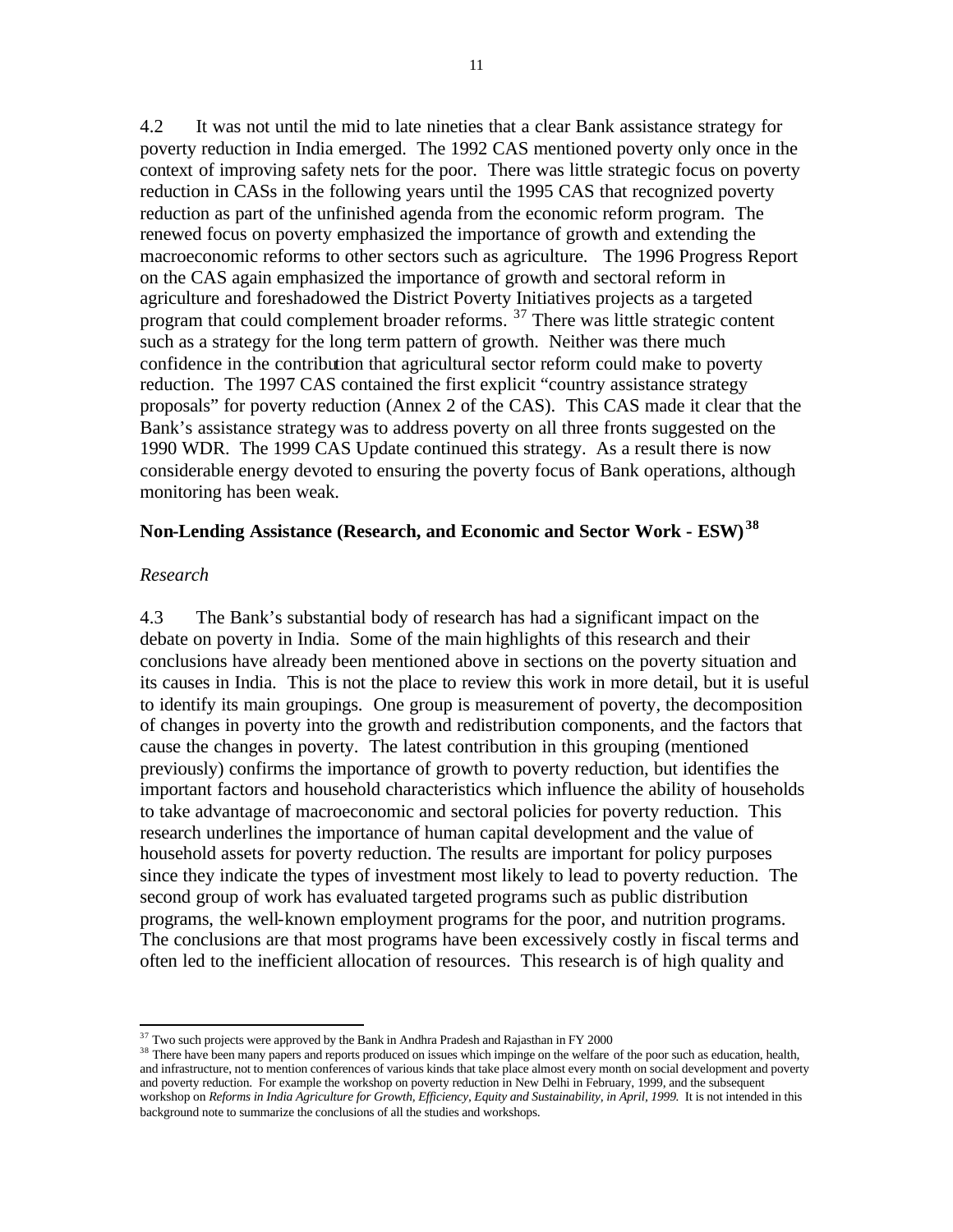used frequently as a background to policy discussions and analysis on poverty reduction strategies in government and academia in India.

4.4 One criticism of the Bank's research work mentioned during the CAE mission to India was that, while much of the research that focused on measurement was of high quality, after a point in time it had limited marginal benefit because the demand in India was more for an analysis of policy options for poverty reduction. It was also regretted that there was still not a robust model that policy makers could use to assess the impact on poverty reduction of different policies and strategies. An analysis of the impact of policy change is crucial, but recent research (such as the evaluation of factors that influence the poverty reduction impact of growth) has gone a considerable way to making the Bank's research more relevant to policy questions.

# *Economic and Sector Work<sup>39</sup>*

 $\overline{a}$ 

4.5 There were numerous pieces of economic and sector work on poverty and related issues over the last ten years. $40$  The first report was the Review of Poverty, Employment and Social Services in 1989. <sup>41</sup> It was the country economic memorandum for that year and discussed the substantial progress made in poverty reduction during the eighties and the way ahead. It also included a remarkably good prediction of the difficulties that lay ahead for poverty reduction. It noted that the "complexion and context of Indian poverty have changed." The report listed four issues that were important for a continued poverty reduction in the rural sector. They were the importance of generating productive employment in industry and services because of the limited prospects for increased employment in agriculture, the increasing concentration of poor in some regions, the growing share of the landless, numerous wage dependent households among the poor, and slower growth in public spending on poverty reduction programs.

4.6 The 1991 CEM highlighted policies and public expenditure strategies that at the time constrained the opportunities for income growth in the agricultural sector and drew conclusions on actions that needed to be taken. That report, while emphasizing the serious shortcomings of agricultural policy, was sidelined during the overwhelming focus in the early nineties on macroeconomic and trade issues and had little impact. Except for the 1996 CEM that has a small section on poverty, there was a hiatus of 5-6 years after 1991 before further sector work on poverty was produced.

4.7 Poverty assessments were prepared in 1997 and 1998.<sup>42</sup> The first tackled the growth dimension of poverty reduction. The second addressed the role of social services and targeted programs in poverty reduction programs. The chapter on targeted programs in the second poverty assessment was based on a forthright report that contained critical

<sup>&</sup>lt;sup>39</sup> "Economic and sector work" is more focused on operational issues than the Bank's research work. It consists of regular country economic memoranda, reports on specific sectors in the economy, and studies of specific issues.<br><sup>40</sup> There have been numerous examples of ESW which have been directly or indirectly relevant to poverty reduction such as rev

of the education and health sector, water resources, and forestry to name but a few. These have been discussed in other background papers and will not be discussed here. See, for example, the separate background paper on agriculture and rural development.

<sup>41</sup> Bank report No. 7617-IN, *India: Poverty, Employment and Social Services*, Resident Mission, New Delhi, May 10, 1989. 42 Bank report No. 16483-IN, *India: Achievements and Challenges in Reducing Poverty, May 27, 1997; and Bank report No. 17881-*

IN, *Reducing Poverty in India: Options for More Effective Public Services*, June 29, 1998.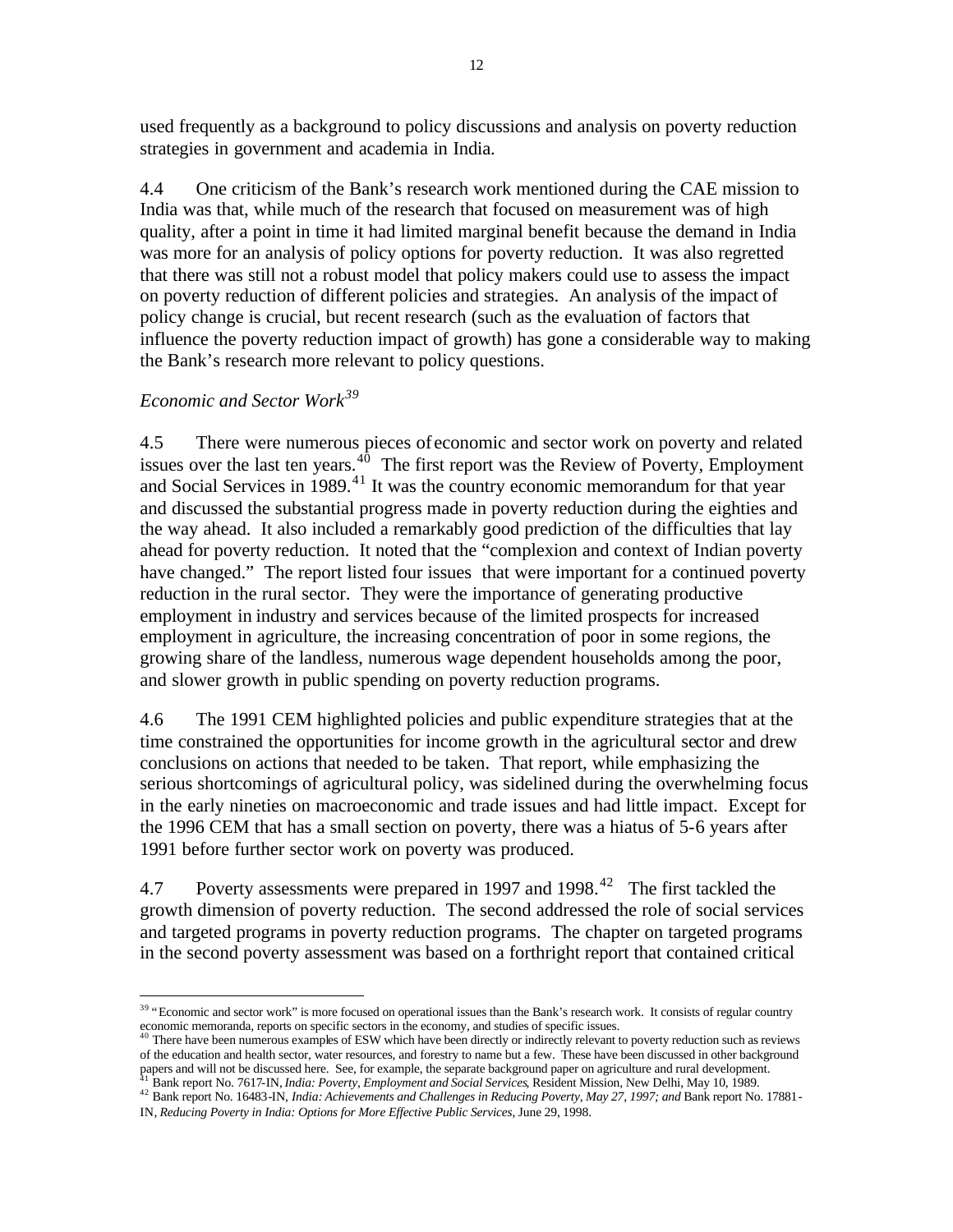conclusions on the heavy costs and low efficiency of the government's targeted programs.<sup>43</sup> According to an unsolicited statement from one state government official, it was well regarded for its analysis and clear suggestions for follow up actions. The poverty assessments were well written and interesting, but essentially they were a repackaging of previous research work by the Bank, with little material by others such as Indian scholars. The first in 1997 did not break new ground and did not indicate new operational modalities, strategies, or a re-balancing of strategies for the Bank or the government for poverty reduction. It should be recognized, however, that the 1997 report provided an important baseline of knowledge about poverty in India that the Bank had heretofore not been able to acquire. That was an important breakthrough. The second poverty assessment in 1998 was more strategic on the role of social services. The government has said that it appreciated the various pieces of ESW, but it is not clear what the value added of the two poverty assessments was to the Government's strategic thinking on poverty reduction. On the other hand, it is known that the government was not at first favorable to the Bank undertaking any poverty assessment for India and therefore the fact that such reports were produced at all is a credit to the increased collaboration between the government and the Bank in addressing difficult and sensitive issues.

4.8 A Bank-financed effort in poverty analysis of a completely different kind was a qualitative analysis of poverty in 30 villages in eastern Uttar Pradesh and north and central Bihar states. This was an innovative and collaborative approach aimed at bringing perspectives together from different disciplines, using qualitative research techniques drawn from the Rapid Rural Appraisal (RRA) and Participatory Rural Appraisal (PRA) approaches. The essential conclusion from this painstaking work was that poverty is not a simple one-dimensional condition. The study identified different types of poor<sup>44</sup> and also unearthed a considerable amount of interesting information on the importance of social capital as a support mechanism which, if absent, left families at the mercy of outsiders for assistance and employment, thus making them extremely vulnerable to chronic poverty.

4.9 Another major report in the second half of the nineties was on Rural Development and Poverty Alleviation in 1999. It followed an intense five year preparation period which involved specific studies of issues such as grain marketing, livestock, sugar, oilseeds, water resources management, targeted programs for poverty reduction, and rural credit. When the report finally emerged it drew similar conclusions to those in the 1991 CEM about the "crisis in agricultural policy" and the costs of controls, the misallocation of resources, and the inadequate development of rural infrastructure. It also noted that, although some policies introduced by the government in the early nineties had improved the terms of trade for producers of some crops, many of the same policies in place in the early nineties still constrained agricultural development and poverty reduction. This report was discussed at a workshop in New Delhi in April, 1999 and received a positive

<sup>&</sup>lt;sup>43</sup> See Radkhakrishna and K. Subbarao, op cit.

<sup>&</sup>lt;sup>44</sup> Indeed there were two types of poor identified in this work, namely the destitute poor and structural poor . Assets (broadly defined to include human capital) characterized both types of poor. See *Confronting Poverty in India – The Challenge of Uttar Pradesh, internal World Bank draft report, June 23, 2000.*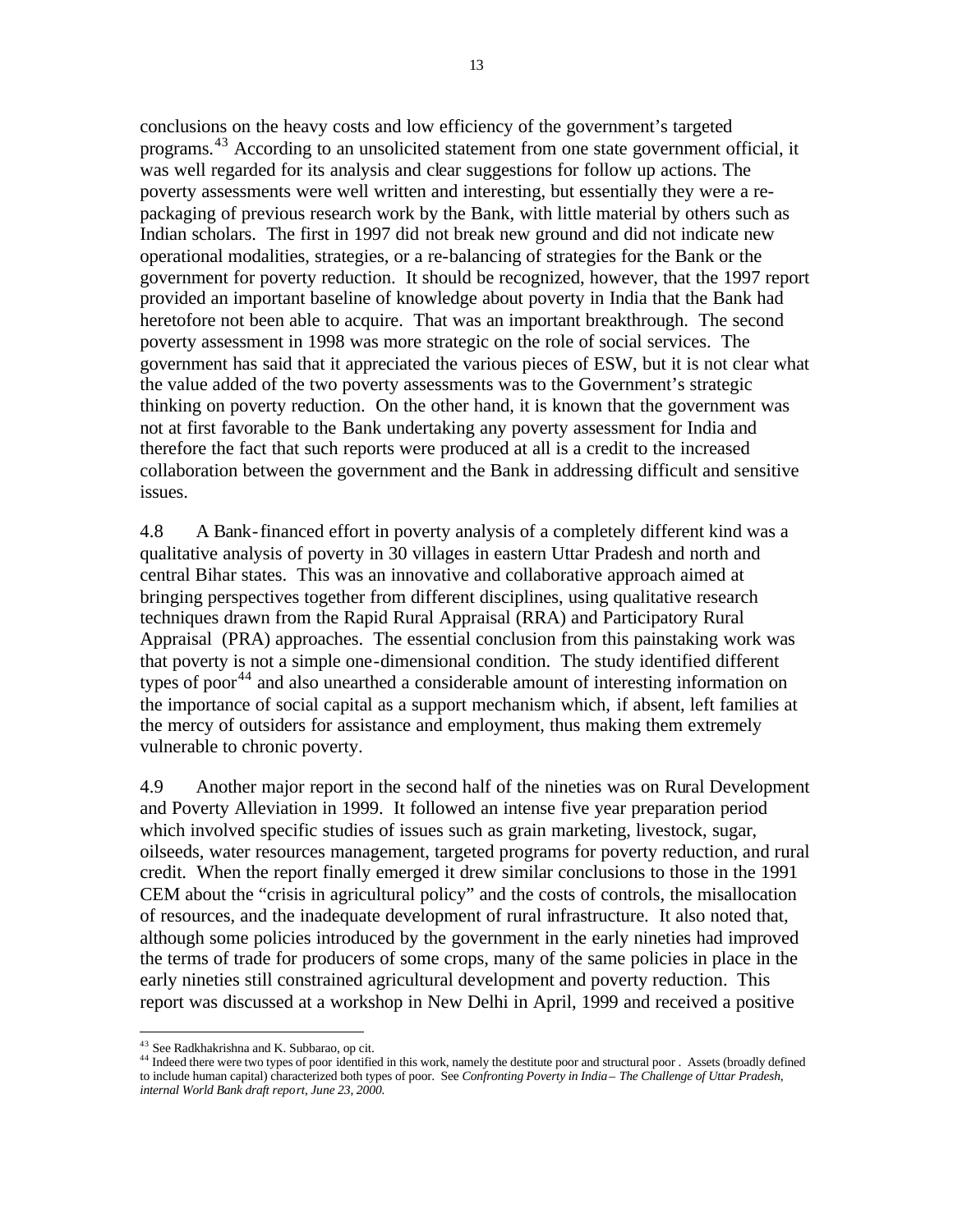response. It promises to be a flagship product for intensifying the Region's focus on rural development and poverty reduction and already some projects based on the report's conclusions are in preparation. If its messages can be disseminated effectively its impact will be substantial, but up to the end of the nineties there was no evidence at present of an active program of dissemination or dialogue with the central and state governments on the report's findings and follow-up. In 2000 there has been more focus on the issues raised in the rural development report because there has been a trend in the current central government as well as state governments to address a number of policy issues such as food price support levels and input subsidies (see paragraphs 3.1 and 3.3 above).

4.10 The OED mission to India for the CAE noted four criticisms of the Bank's approach to the analysis of poverty in its economic and sector work. First, the Bank has not developed an adequate mechanism for sharing the household data sets it has on India. This is surprising since the full data sets come from India and perhaps the real issue is the process through which these data are made available to Indian researchers. In addition the data used by the Bank are available on one of its web pages. Another criticism was that papers and reports prepared by the Bank are available in India only at a cost that is impossible to meet for the average researcher or student. This is certainly a problem and perhaps the use of electronic media is a solution. Third, the Bank has not adequately involved Indian researchers in the Bank's poverty research and ESW on a regular basis, or on as many occasions as may have been possible. This does need to be addressed and it should be possible to have the Bank's field office in New Delhi involved in identifying qualified researchers and to make arrangement for the appropriate levels of compensation. Finally, it was said, the Bank has not provided adequate financial support for analytical work on poverty in Indian institutes. Perhaps some of the Bank's projects could address this issue directly with components to support specific research.

# *Evaluation of Non-Lending Assistance*

4.11 In the first half of the nineties the relevance of the Bank's research to its poverty reduction strategy was modest because it was dominated by measurement issues and the evaluation of employment programs. This research was no doubt relevant to Indian governments that financed these targeted programs. They were generally not illuminating for the Bank in making choices and allocating resources among long-term investments, although it is known that the government in 1989 approached the Bank with a request for assistance with the financing of rural works programs. The Bank responded that no support could be provided unless there was an increase in the effectiveness and productivity of the programs. This response was no doubt given on the basis of the research into the public works programs. So far as the ESW is concerned, namely the 1989 and 1991 CEMs, their relevance and quality were respectively substantial and satisfactory but their impact was negligible because they were virtually ignored by Regional management.

4.12 In the second half of the nineties the relevance of Bank research work on poverty became substantial because it was more focused on strategic questions such as the characterization of poverty and policy choices. The quality of research continued to be highly satisfactory. CEMs starting with the 1996 report, also became more relevant to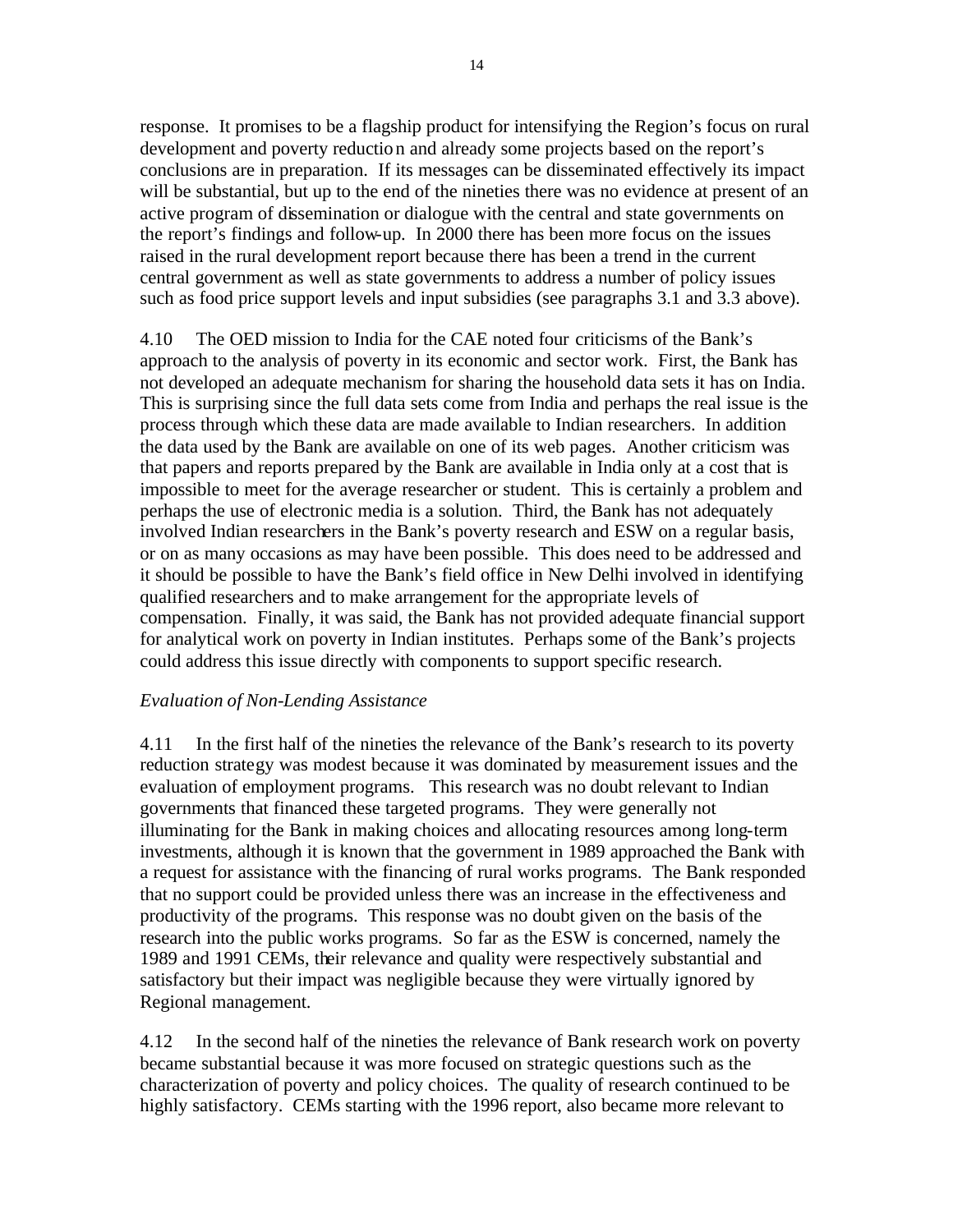actions on poverty reduction, and rural development in particular. The two poverty assessments (the flagship documents on poverty) produced in the second half of the nineties were readable and interesting but were essentially re-statements of research results, and despite some discussion of options for action, contained little discussion of priority actions. The relevance of the 1997 poverty assessment was substantial. The 1998 report was more strategic but provided little further value added over the "country assistance strategy proposals" on social services presented in the 1997 CAS a year earlier (see paragraph 4.2). While it covered targeting issues very well, this area of activity was not relevant to the Bank's lending program. Nevertheless, the overall relevance of the 1998 poverty assessment is judged to have been substantial. The quality of the two poverty assessments was satisfactory. The impact of all ESW can be viewed in two ways. On the one hand they provided an excellent synopsis of the conclusions of major areas of Bank research work on India (with some new material) which has been widely read. On the other hand, their operational impact appears so far to have been modest.<sup>45</sup>

4.13 Reports for sectors such as rural development, education, and nutrition contained important and substantially relevant analysis of satisfactory quality, and they successfully incorporated poverty issues into their analysis of agricultural price policy, ineffectiveness of agricultural subsidies, human capital development, food security and early childhood development. Except for the education report, however, they were somewhat muffled in their operational conclusions and hence the impact of most of the reports, without an intense dissemination program is uncertain.

4.14 The other sector reports, including the 1997 sector report on health, contributed very little to the debate on poverty reduction. Both health sector reports in 1995 and  $1997<sup>46</sup>$  refer to the difficulties for the poor from "out-of-pocket" payments for health care and the need to target this group for exemptions. The solution, however, was to "strengthen the existing system for targeting the poor rather than create a new mechanism". But in the event the system proposed focused on the identification of those eligible and little else (see 1997 report, pages xiii and 57).

# **Lending Assistance**

### *Strategic Focus of Poverty Reduction Strategy*

4.15 The Annex table provides a list of all projects financed by the Bank by major sector for the years FY 94 to FY 99 (the primary focal period for this CAE). These projects have been classified according to whether they were likely to be making a contribution to poverty reduction through broad-based growth, broadly targeted social services or narrowly targeted services to the poor.

 $\overline{a}$  $45$  In reviewing the first draft of this paper, the Region made the point that there have been substantial improvements in lending services and that progress has been most appreciable over the past few years. The evaluation of the non-lending assistance in this revised version of this paper is much more positive than in the first draft. <sup>46</sup> Bank report No. 13042-IN, *India: Policy and Finance Strategies for Strengthening Primary Health Care Services*, Population and

Human Resources Division, South Asia Country Department, May 15, 1995; and Bank report No. 15753-IN, *India: New Directions in Health Sector Development at the State Level: An Operational Perspective*, Population and Human Resources Division, South Asia Country Department, February 11, 1997.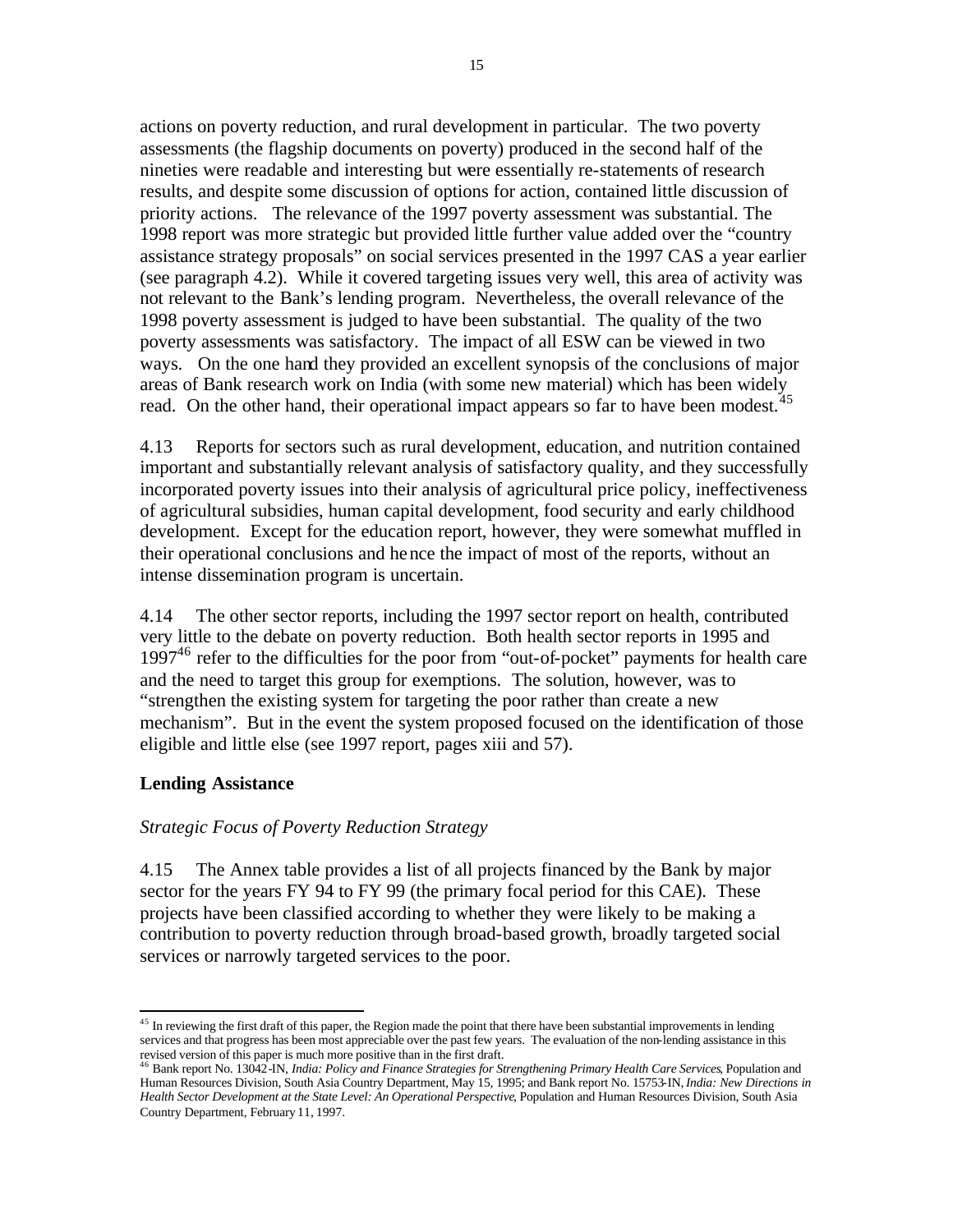4.16 Figure 1 summarizes the information in the Annex. The table shows quite a heavy concentration of Bank projects (on average 58 percent) over these six years are focused on the objective of achieving growth and implicitly poverty reduction. Another 34 percent are focused on broadly targeted social services as vehicles for poverty reduction. Figure 1 shows the increase in lending for broadly targeted assistance in FY95 and particularly in FY 96 that reflects the increase in lending to the health and education sectors. The emphasis on growth increased over the last two years due to a substantial number of new irrigation projects (including water resource consolidation projects), and the National Technology project that should contribute to long run growth in agricultural productivity.

4.17 Of course year to year changes (such as the substantial decline in lending during FY 99) should not be the focus, rather the proportions over time are more relevant. The general pattern indicates that the Bank's assistance program has focused mainly on supporting broad-based growth and employment generation through investments or by contributing to establishing the enabling policy or institutional environment for growth. Obviously a substantial part of the Bank's potential impact on poverty reduction will need to come from these projects since growth and employment generation are necessary conditions for poverty reduction, but this analysis says nothing about whether growth is pro-poor or not.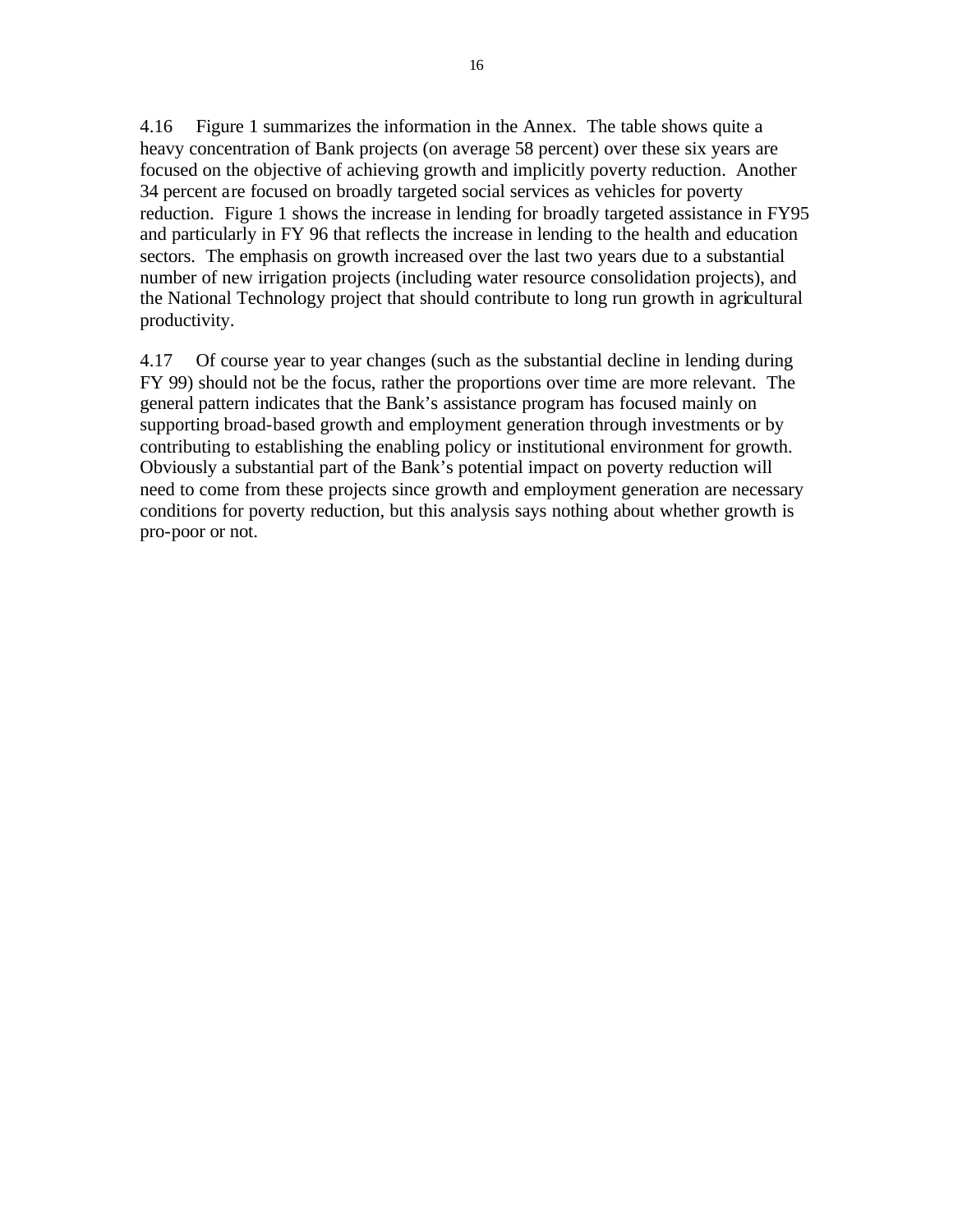

**Figure 1: Summary of Strategic Poverty Reduction Focus of Bank Lending (FY94-FY99)**

# *Poverty-Targeted Interventions (PTIs)*

 $\overline{a}$ 

4.18 Since 1992 the Bank has rated all investment projects submitted to the Executive Board as either a "poverty-targeted intervention" or not. Projects are given a "yes or no" PTI rating. Broadly, the rating reflects an assessment by the Bank about the expected impact of the project on poverty reduction.<sup>47</sup> Most projects, if they qualify as a PTI, do so according to the second (weaker) criterion mentioned in the footnote, namely the proportion of poor among the project beneficiaries is higher than the proportion in the population as a whole. There is usually no mechanism to verify (or subsequently monitor) whether the potential beneficiary group has a larger proportion of poor than the population as a whole, nor whether benefits from the project will pass to the poor. The poor group may be quite broad. For example, the District Primary Education Projects (DPEPs) have been classified as "poverty targeted" and therefore it is presumed that the proportion of poor primary students among those enrolled in the program is greater than the proportion of poor in the total population. While these projects are focused on the poorest districts, there are no data available to verify the proportion of students from poor households.

<sup>&</sup>lt;sup>47</sup> Projects are classified as "Poverty targeted interventions" if "(a) they have a specific mechanism for targeting the poor and/or (b) the proportion of poor people among its beneficiaries is significantly larger than the proportion of poor in the total population". If projects qualify according to the "(a)" criterion they are referred to as showing narrow targeting, but if they qualify according to the "(b)" criterion, they are referred to as showing broad targeting.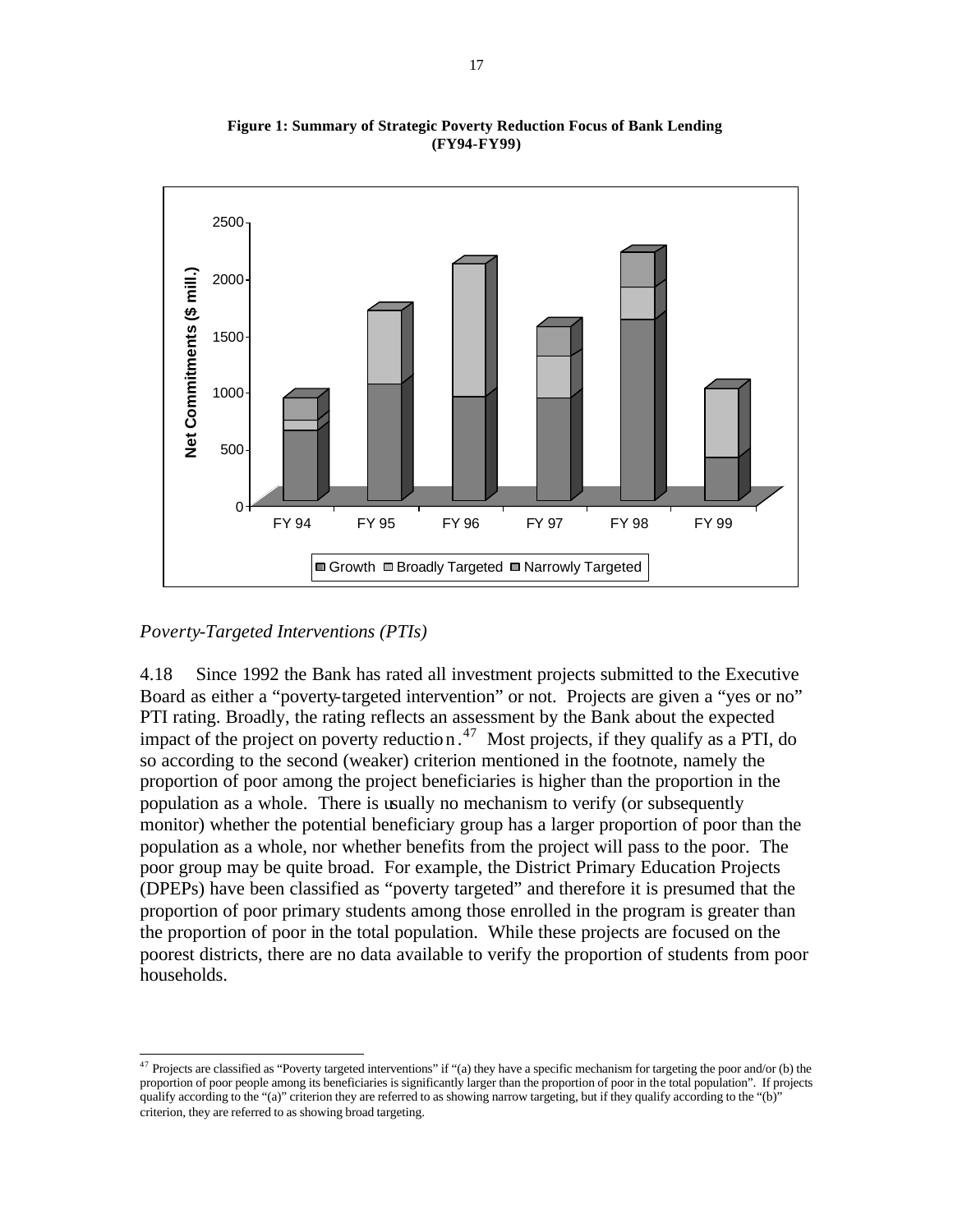4.19 The results for India for all years since this classification of projects started are shown in Figure 2 below. It shows that Indian projects have been rated quite high in terms of the PTI criterion, namely about 56 percent for the FY94–FY99 period. Indeed the India projects have scored well compared with all IDA projects for which the PTI percentage has typically been around 54 percent. It should be said that there is substantial skepticism regarding this classification within the Bank since many projects are seen as getting a "free ride" into the PTI classification because the criteria are quite generous and are often based on minimal verification. Moreover actual benefits for the poor are rarely measured.





*Poverty Impact of the Lending Program*

4.20 There is little doubt that a number of the Bank-assisted projects will have a positive impact on poverty reduction, either through their impact on growth and employment, increased income of the direct beneficiaries in agricultural projects, or in terms of some direct effect through various types of targeting such as in the Bank-assisted rubber and sericulture projects.

4.21 Nevertheless, the precise impact of Bank-assisted projects on poverty reduction in India is impossible to measure because there has been no systematic monitoring of the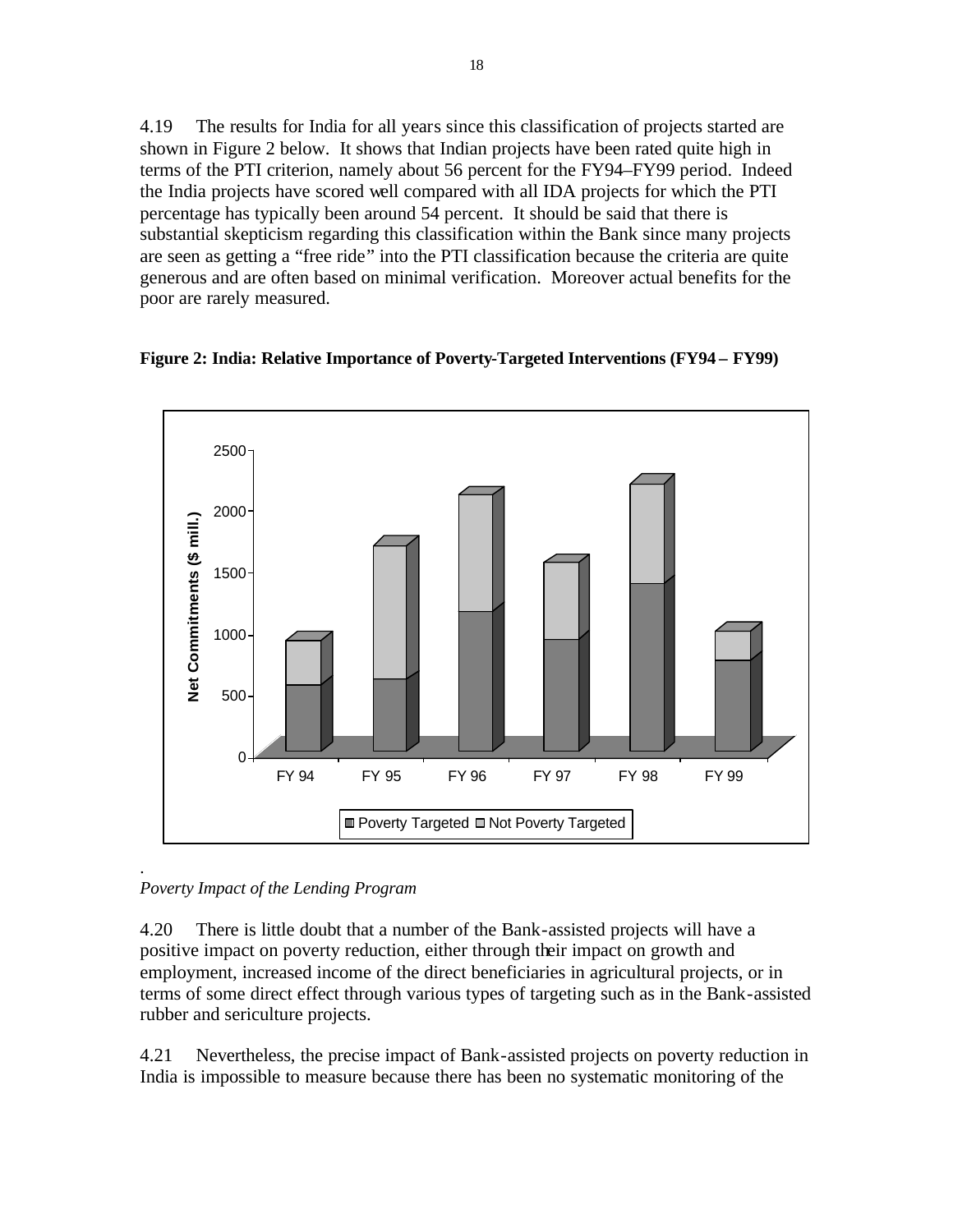poverty reduction. <sup>48</sup> Some agricultural projects such as irrigation projects contain information (reported in Project Status Reports) on changes in incomes of participating farmers, but this information is usually only directly relevant to those with assets such as land and only indirectly relevant to those without assets through a (usually unmeasured) employment effect. In forestry projects there are data on employment effects during implementation, but it is not clear whether this impact will be sustained after project completion. Projects aimed at improving social services such as the District Primary Education projects are clearly important to human capital development and they collect data on enrollment, drop outs and repetition rates. The following are some examples.

- The **Assam Rural Infrastructure** project (approved in FY95, US\$126 million) has, led to an acceleration of the growth rate in paddy and horticultural production. This is presumed to have had a positive impact on employment, but basically it is those with land and other assets who have benefited. Similar conclusions can be reached for other irrigation-based projects.
- The **Forestry Projects** which have implemented Joint Forest Management (JFM) based on community involvement in forest management are expected to provide benefits for the poor. But, as the draft India Country Case Study for the OED Forest Sector review states, "… a large part of the (community) benefits to the poor have been through wages" during implementation of forest rehabilitation activities (page 40). The question is, will these benefits be sustained through other project activities once the rehabilitation work has been completed. It is generally acknowledged that poverty reduction was never the original main design goal in the series of forestry projects during the nineties, rather it was improvement of the public sector management of forest resources.
- The **District Primary Education projects** (DPEPs) now have improved monitoring systems for primary school enrollments, repetition and dropouts that will provide information on the progress of participating district schools. So far the gains have been "more noteworthy for girls than for other socially disadvantaged groups, scheduled tribes, other minority groups, children with special needs and working children<sup>"49</sup> This is a major achievement for gender and social balance, and certainly encouraging for long term poverty reduction since these projects are being implemented in the poorest districts in the poorest states.

4.22 There was, during the last ten years only one Bank-financed project designed to assist the government with its broad and narrowly targeted poverty reduction programs, namely the Social Safety Net project.

• The **Social Safety Net Project** provided assistance to the gove rnment (approved in December 1992, \$500 million) which was highly relevant as it aimed to help the central government protect its social spending and facilitate the ongoing structural

 $48$  A criticism of the Bank made at the "entry workshop" on poverty issues in New Delhi in May, 1999 by an invited Indian expert was that despite "pumping in huge amounts, the Bank had no monitoring and evaluation of projects."

<sup>49</sup> Aide Memoire for Ninth Joint Review Mission (April 9-23, 1999), for *India: District Primary Education Program* .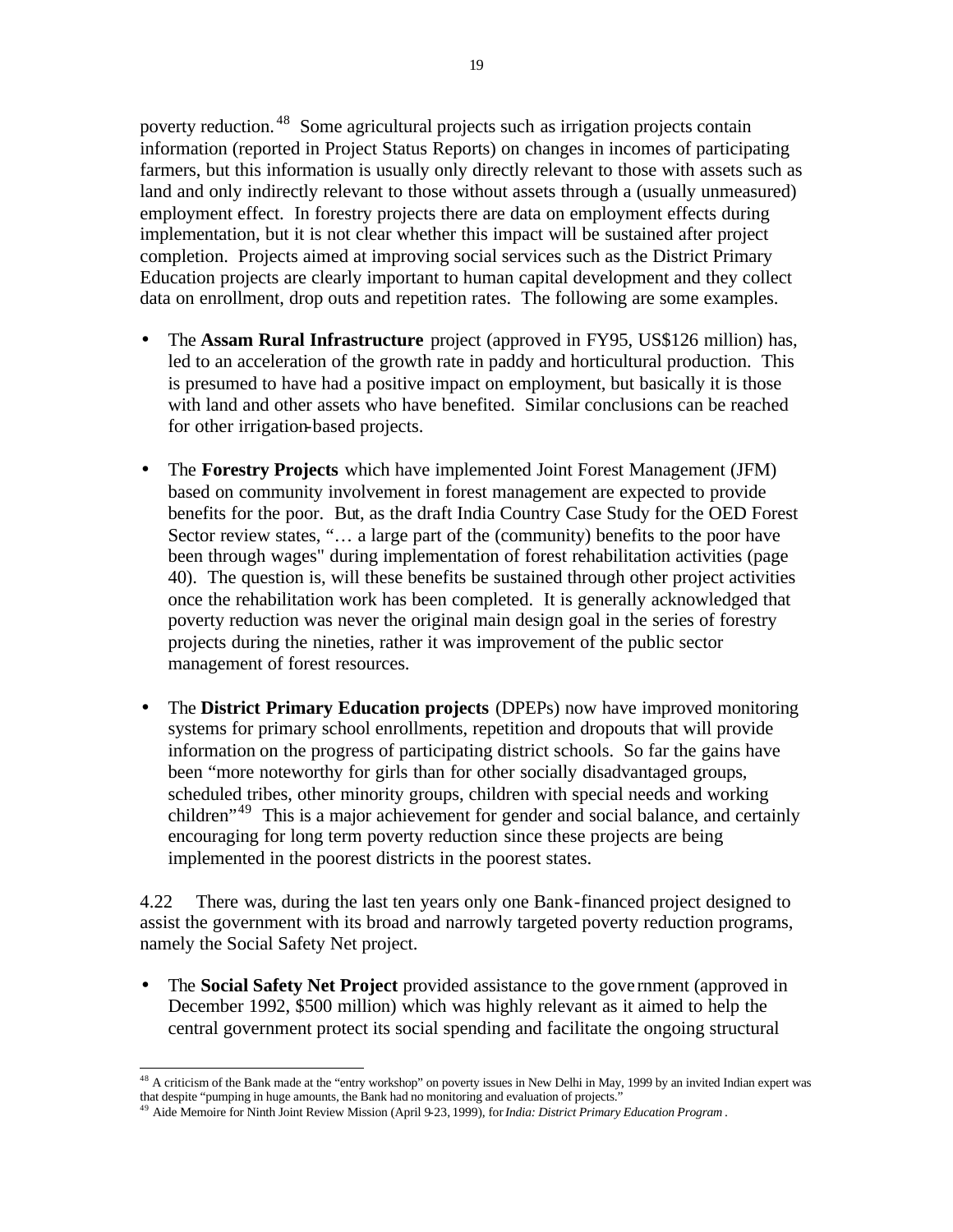adjustment program at a time of severe budget pressures. The central objective of the Social Safety Net (SSN) program was to finance key social programs such as primary education, primary health care, disease control, nutrition and for labor retrenchments in public enterprises. Without such additional assistance the government may not have been able to continue its targeted programs which at that time were seen as being even more necessary because of the secondary effects of the macroeconomic crisis (for example inflation had reached 17 percent per annum in August 1991 and there were considerable pressures on the foreign exchange account) and because of the necessary belt-tightening that followed.

• The OED evaluation of this project concluded that the project had only a moderately satisfactory outcome and limited impact, with likely sustainability but negligible institutional development. The project missed a golden opportunity to review the social and economic justification for a number of targeted programs. Instead, many inefficiently targeted programs still exist at substantial costs to the budget.

### *Current Moves to More Targeted Programs*

4.23 The Region has moved quite vigorously toward financing a number of targeted programs in three states (the District Poverty Initiatives Projects in Rajasthan, Andhra Pradesh and Madhya Pradesh) which have the hallmarks of social funds plus significant institutional development components. <sup>50</sup> These projects rely on the existing institutional structure to provide support to Community Interest Groups (CIGs) in identifying, designing and implementing projects demanded by the communities and then maintained by them. There is a formal but simple ex ante evaluation procedure that is passed through the village councils (Gram Panchayats) for review and to a District Office for approval. <sup>51</sup> A recent review by a Quality Assurance Group panel in the Bank reviewed these projects. While accepting that there were some risks that the institutional framework for DPIP projects may not be sustained, the panel regarded them as carefully prepared in great detail, with sound "quality at entry," and strong government support. The panel concluded that they were well worth appraising.

4.24 This initiative took five years to prepare and so the details are many. An important recent paper which provides a framework for institution building for social fund projects, a joint effort between the social and agricultural groups in the Bank's New Delhi office, provides a logical framework for these projects. If successfully implemented as designed they have good prospects for making a substantial impact on poverty reduction. Fundamentally these projects aim at the development of social capital at the community and village level as the basis for making faster progress on poverty reduction among the poorest groups.

 $\overline{a}$ <sup>50</sup> DPIPs for Andhra Pradesh and Rajasthan were approved in April 2000

<sup>&</sup>lt;sup>51</sup> It is also possible for the CIGs to take a project directly to the District project unit.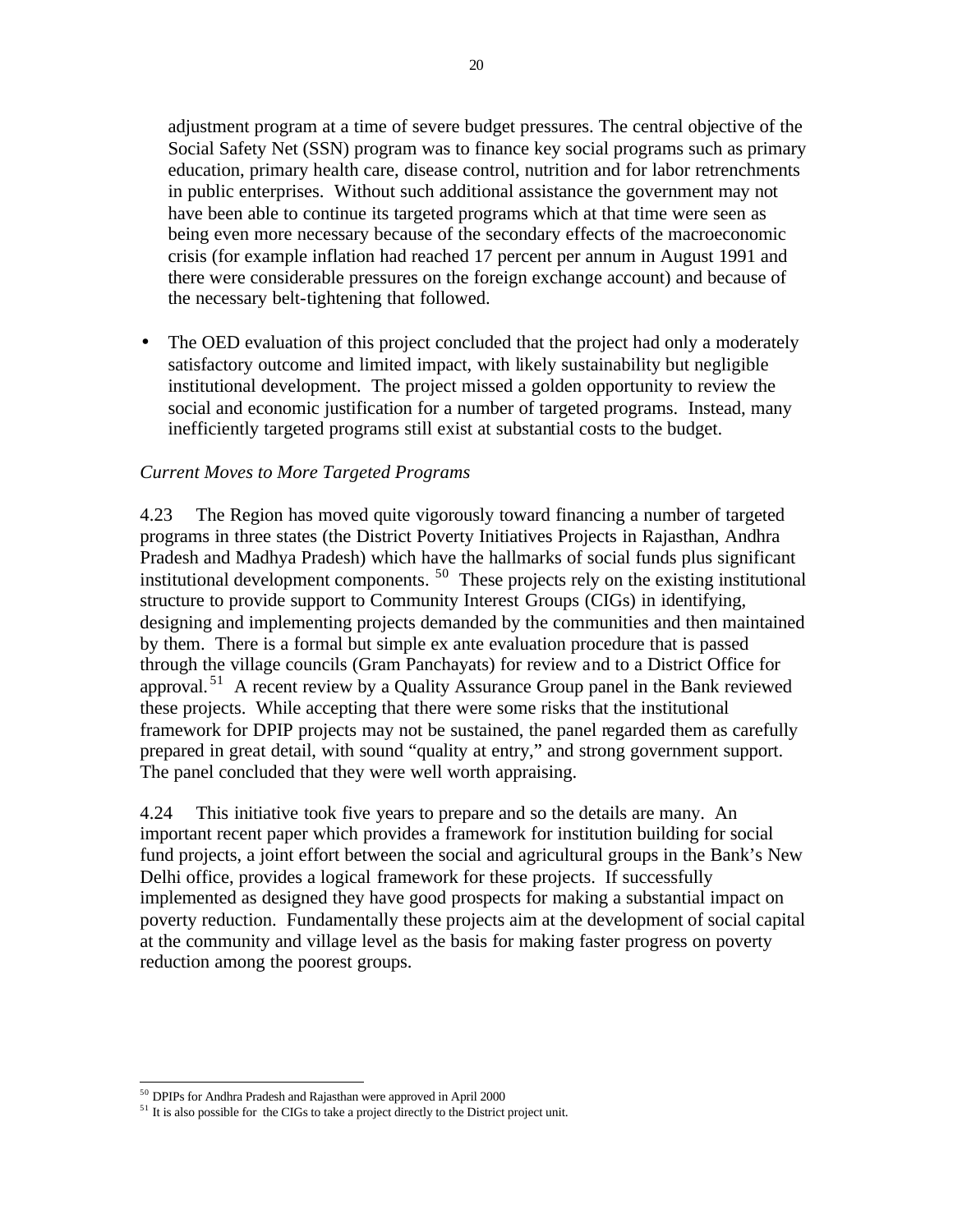#### *Evaluation of Lending Assistance*

4.25 CASs insist that the Bank's assistance strategy has the over-arching objective of poverty reduction. <sup>52</sup> It is, however, impossible to assess the outcome of the program in terms of poverty reduction because of the absence of any systematic monitoring of the outcomes on poverty or other welfare measures. While many of the projects have poverty reduction as an objective there is usually little connection between the objectives and the subsequent actions. For example in irrigation projects most of the benefits accrue to those who hold land and who by definition are not the poor. There are no projects in the current cohort which address land policy issues although in the context of the Sodic Lands Reclamation Project women were given co-owner status of land reclaimed and allocated to poor individuals as part of the project.<sup>53</sup> In addition many of the specific measures to assist the poor and improve the efficiency of resource allocation for the benefit of the poor are lagging in projects.<sup>54</sup> These are serious shortcomings in an otherwise increasingly well balanced, focused program of assistance and an increasing attention to poverty reduction.

4.26 On balance, the outcome of the Bank's completed and ongoing projects as a whole with respect to their achievement of poverty reduction is expected to be moderately satisfactory. The reason for this rating is that, while the program has been focused on outputs (including growth) from projects, its relevance to poverty reduction was by and large modest in the early nineties tending to substantial in the late nineties. Efficacy in terms of poverty reduction can only be assessed if there is monitoring. Obviously the Bank cannot shoulder the whole burden of achieving poverty reduction in India, but as the 1999 Rural Development report has stated, the 1990s saw a "less poverty alleviating growth."<sup>55</sup> On the other hand the Bank was in the past not focused sharply and strongly enough on the necessary enabling conditions such as institutions, agricultural production incentives and agricultural technology which would have enhanced the prospects for the growth of rural employment and incomes, and poverty reduction.

4.27 Institutional development for many Bank projects was modest in most cases but sometimes negligible because of its penchant for establishing project implementation units.<sup>56</sup> They cannot possibly develop the regular institutions for future work of the same kind. On the other hand there are projects (such as the series of forestry projects) which have focused on strengthening the existing forestry institutions and playing a catalytic role in bringing policy and institutional issues "to the table" for discussion and resolution. This strategy is making good progress. In general, however, the common problem in ongoing projects is institutional and therefore on balance the institutional development

<sup>52</sup> The most recent example being the Executive Summary of the *India: Country Assistance Strategy – Progress Report*, January 27, 1999.<br><sup>53</sup> This was an agreement reached with state authorities as part of the implementation the Sodic Lands Reclamation project in Uttar

Pradesh.

<sup>&</sup>lt;sup>54</sup> See the background paper for the CAE on Agricultural and Rural Development for details of components in irrigation projects such water users associations and special programs for the poor which are behind schedule in comparison with construction which is usually on schedule.

<sup>55</sup> *India: Towards Rural Development and Poverty Alleviation*, op cit, page 30.

<sup>&</sup>lt;sup>56</sup> While project management or coordinating units are still being established, there is less emphasis on this in recent years.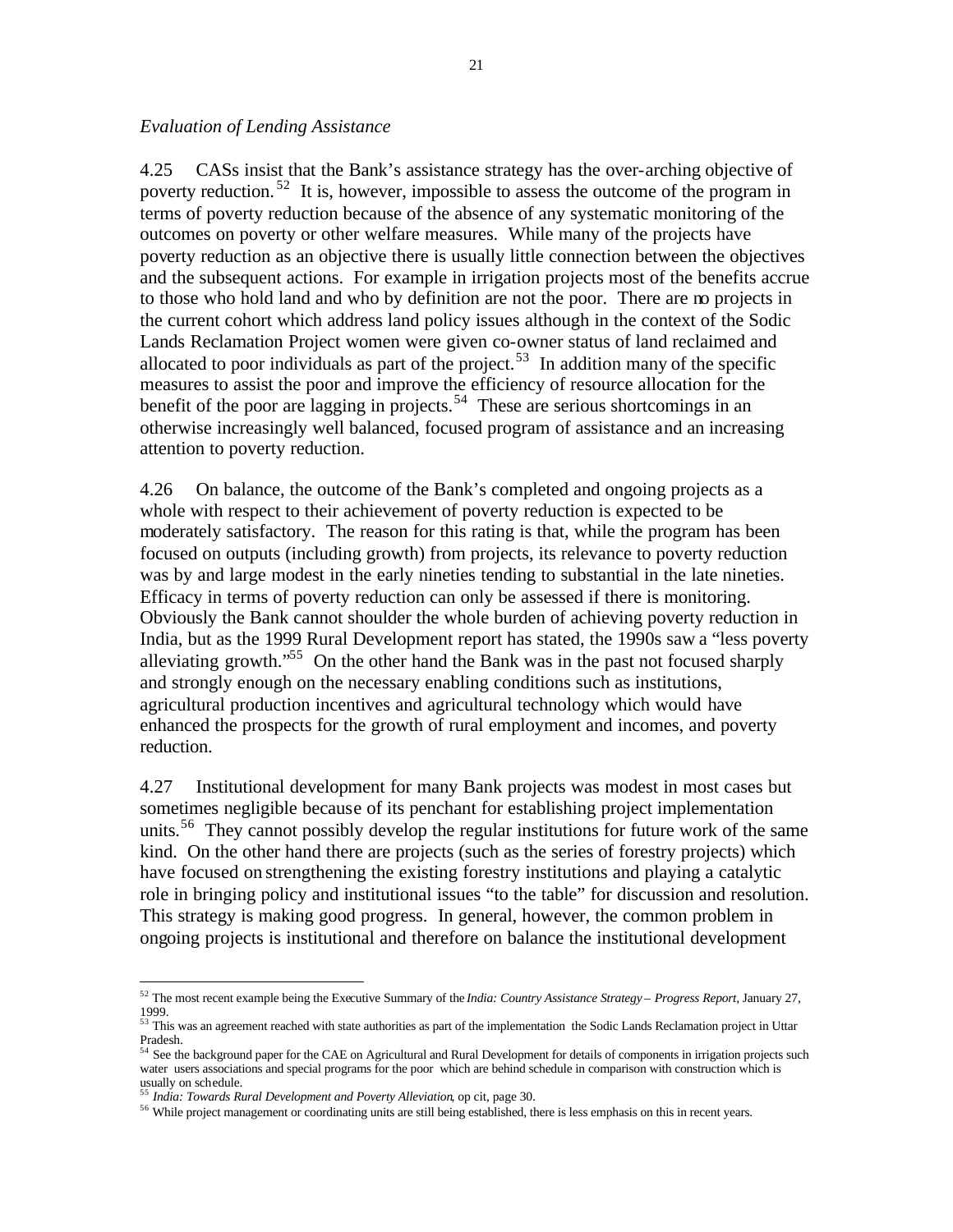for poverty reduction arising out of Bank projects is likely to be modest. For some projects such as the DPEPs the institutional development is more likely to be substantial because these projects have established an institutional framework which is capable of focusing effectively on the primary education of the poor. The sustainability of projects in terms of poverty reduction is unlikely to uncertain because the logical framework for a poverty focus has not been established.

# **5. Overall Evaluation Of The Poverty Focus Of The Bank's Assistance Program**

5.1 The Bank's total assistance program over the last ten years, as reflected in project documents and project status reports, did not give an air of urgency about poverty reduction in India. It is true that CASs have always placed poverty reduction on the agenda as an important objective but it was not until the latter part of the nineties that any real fire was put behind this objective. Projects were negotiated earlier in the nineties that included poverty reduction in their objectives but the effort put into that objective and the outcome in terms of poverty reduction was only moderately satisfactory. Projects were certainly relevant to energy production, infrastructure construction, delivery of health and education services, and to agricultural production in the early nineties. There was certainly an increase in lending for primary social services in the first half of the nineties. Monitoring and evaluation systems to assess the results for poverty reduction were usually non-existent and therefore efficacy is more difficult to assess. Concurrently the Bank's non-lending work as a whole on poverty was satisfactory, but by and large (assigning greatest weight to ESW) the impact was modest since the work was largely ignored at the operational level. On balance, the outcome of the total Bank assistance program in terms of poverty reduction was moderately satisfactory in the first half of the nineties, since strategies were weak and most projects were more relevant to production increases without very much evidence that substantial increases in employment (and therefore poverty reduction) were being generated.

5.2 The second half of the nineties certainly saw improvements in the poverty focus of Bank assistance programs. CASs became more focused on the issues of poverty but non-lending assistance was less than satisfactory. The lending program was partly business as usual with large irrigation and infrastructure projects but it also had a substantial component of broadly targeted assistance such as primary social sector projects.

5.3 As mentioned earlier there was a "sea change" in the latter part of the nineties in respect to the strategy and focus of the India assistance program on poverty reduction. There was also increased attention by the Bank, along with the government, to the measurement of poverty at the state and national levels. As mentioned above, the result is now considerable uncertainty about the overall trends in poverty in India. This uncertainty is, of course, out of the Bank's control but it does have implications for claims the Bank may wish to make in its country assistance strategy about reductions in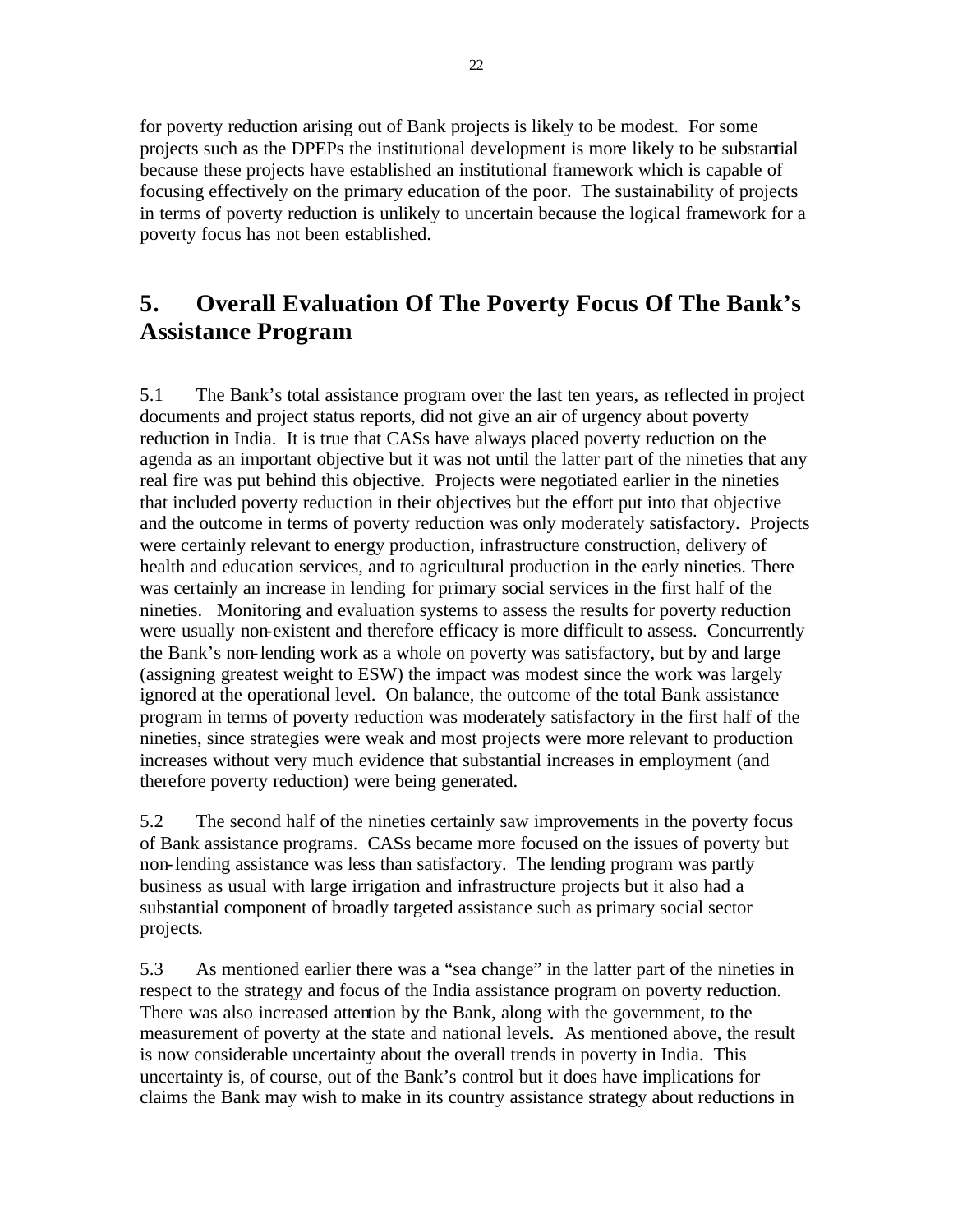poverty. The Bank is to be congratulated, however, on its assistance to the government to improve the accuracy of poverty measurement in India. These developments and the Bank's assistance are relatively recent and are mainly relevant to the future lending program. It does not change the evaluation for the whole of the nineties from a moderately satisfactory outcome in terms of poverty reduction.

5.4 The institutional development impact of projects for poverty reduction is expected to be modest but in some cases negligible because Bank-assisted projects have not always developed sustainable institutional structures to address poverty. Sustainability of projects as mechanisms or models for poverty reduction is uncertain because in most cases a clear replicable replicable model for economic development and poverty reduction has not yet evolved.

# **6. Conclusion - A Vision For Poverty Reduction Strategies**

6.1 This paper has referred to a number of issues important to poverty reduction in India. In order of priority they are

- Macroeconomic stability—to reduce the "inflation tax" on the poor.
- Stimulate growth in poorer (and often less progressive) states and regions (rural and urban) and investment opportunities and establish programs to stimulate "pro poor" growth.
- Rural development—growth in rural areas (farm and non-farm) to provide employment for all labor, but increased farm productivity and production will create many jobs for the poor. In this context the private sector has an important contribution to make in achieving widespread poverty reduction.
- Improved social services on a wide front to improve human capital and provide the poor with the "initial conditions" to participate in the labor market for off farm jobs.
- Support improvements in the structure, quality and sensitivity of governance at the district, community and village levels to enhance the rate of development of social capital so that effective and efficient targeted programs of assistance to the poor can be implemented that will provide benefits directly to the poor.
- Poverty Monitoring and Evaluation is a necessary activity without which neither the Government's actions nor the Bank's assistance program for poverty reduction can be evaluated.

6.2 *Macroeconomic stability***.** This is endangered at present by the government's serious fiscal problems. Addressing these problems is an important first order of business for the economy as well as the poor because inflation created by an increasing budget deficit will be highly damaging to the welfare of the poor and will undo progress on poverty reduction already made. The Bank should emphasize macroeconomic stability as one of the most important poverty reduction strategies open to the government.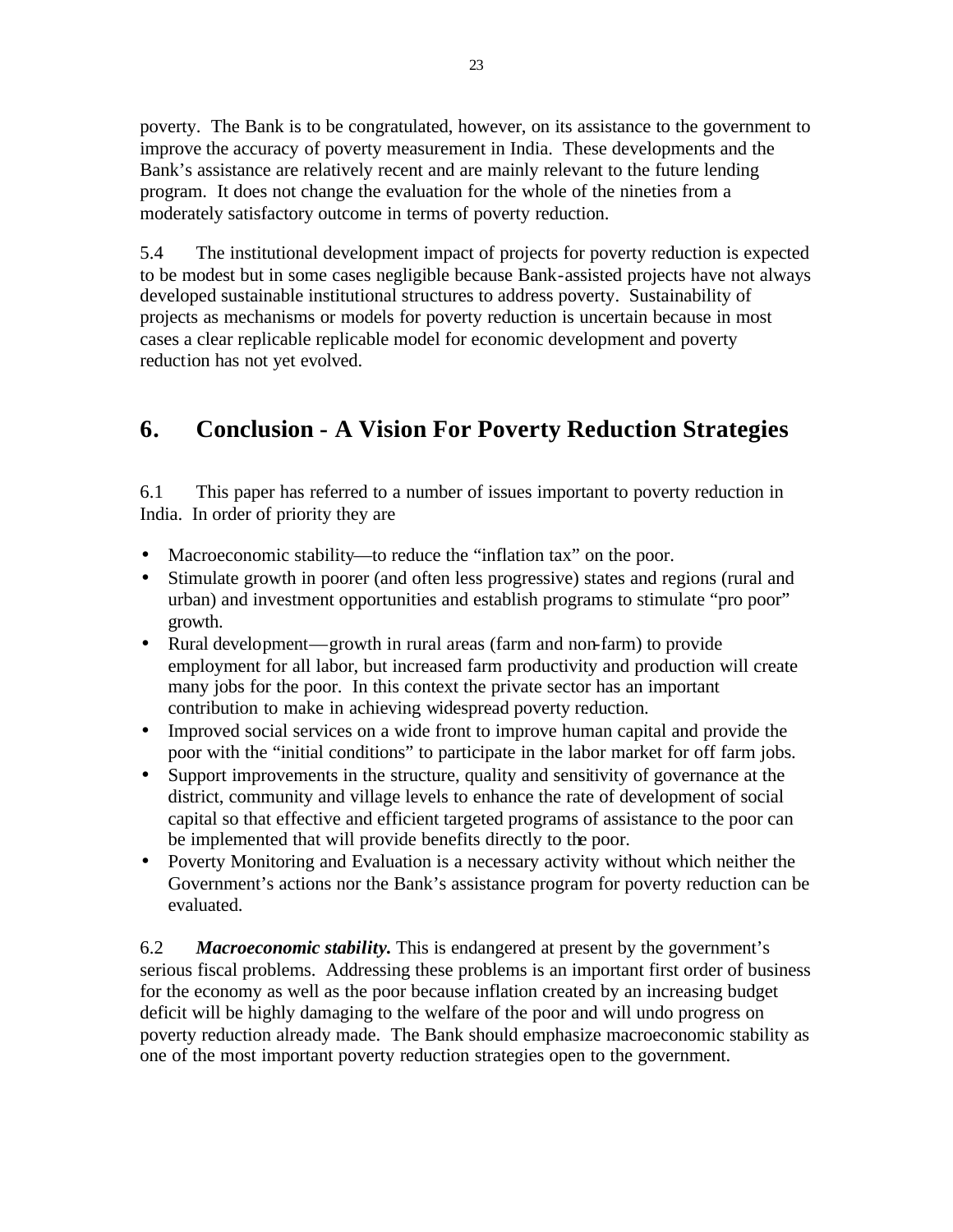6.3 *Stimulating growth in poor states and regions***.** An increase in the rate of growth and employment is of course at the heart of the Government's strategies, and supported by the Bank. The issue for poverty reduction is that this growth needs to be "pro poor" and therefore take place in poor regions and cities. Hence the government's infrastructure development (supported by the Bank) needs to focus on backward states and regions which also have a policy framework which provides incentives for investment by the private sector. The Bank's current emphasis on supporting policy reform in the progressive states should be maintained and strengthened because of the importance of improving the incentives for private sector investment for the creation of employment and poverty reduction, but this effort should be complemented by an intensive dialogue with the less progressive states aimed at enhancing the "initial conditions" for poverty reduction. A strengthening of the focus on the poorer states could be based on supporting analytical work designed to reveal the substantial marginal benefits of policy change for the poor.

6.4 *Stimulate rural development***.** A disappointing aspect of the recent economic performance has been the relative stagnation in rural poverty at around 36 percent, although as discussed above this may be too pessimistic an estimate. But even the more optimistic estimates of the incidence of poverty are depressingly high in the light of the substantial aggregate growth of the economy. To a large extent the ongoing high rates of poverty in rural areas are due to inappropriate policies in agriculture. Policies that need to be rectified are the responsibility of both central and state governments and include those resulting in excessive regulation of trade creating a disincentive effect on investment and production, and those associated with the misallocation of public expenditures through subsidies for rural power and irrigation water which still exist despite some reductions. It is also necessary to foster research to stimulate improvements in total factor productivity (including the arrest of the declining growth rate of foodcrop yields) since improvements in productivity has been shown to have a strong positive impact on poverty reduction.. Finally, the serious shortfall in rural infrastructure development and maintenance needs to be addressed. All these factors have reduced private investment and the rate of growth of employment and poverty reduction in rural areas. They need to be urgently addressed. Conclusions from Indian academic and Bank analyses of the situation coincide and there is also a solid understanding of the problems within the Government. Given the consensus on what needs to be done, the Bank should not continue to lend in the agricultural sector without improvements in the policy framework. Now is the time to act in collaboration with the central and state governments on eliminating inefficient agricultural and rural policies to allow dynamic growth of agriculture, increased employment opportunities and poverty reduction.

6.5 *Continue to improve social services***.** While India lags in its average level of human capital development, progress has been made. But the emphasis should be on accelerating this progress to ensure that those looking for work in the expanding Indian economy are qualified and ready to take part in its economic development and continued growth. Research clearly shows that deficiencies in assets such as literacy and technical skills are devastating in their negative effect on achieving "pro poor" growth. Improving a range of "initial conditions" for growth are necessary and the Bank should insist that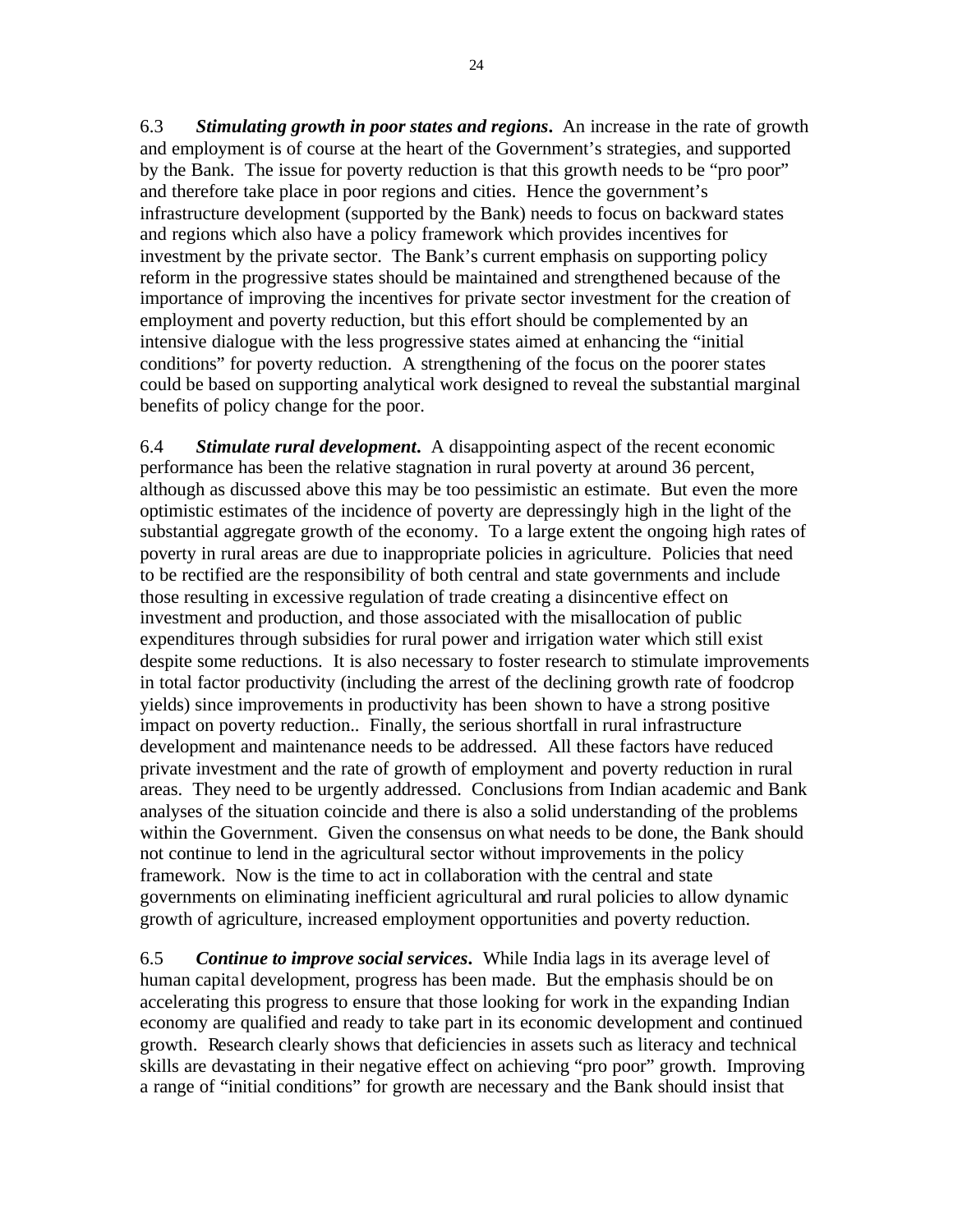public expenditure programs should address these issues as essential conditions associated with any development program focused on increasing the rate of economic growth and reducing poverty.

6.6 *Improve social capital***.** One of the pervasive shortcomings in governance at the district, community and village levels has been the ineffectiveness of efforts by the poor to have an impact on the allocation of financial resources. The Bank is now embarking on a series of programs with state governments to empower community and village institutions with greater influence and decision making opportunities in the allocation of local resources. This program (District Poverty Initiatives projects) should be pursued, carefully monitored, and if shown to be successful expanded to other states. The Bank should take the risk on these types of projects to not only address poverty reduction but also to make local governance more "pro poor".

6.7 *Poverty monitoring and evaluation***.** It is essential that central and state governments (in collaboration with the Bank) agree to achieve a major improvement in poverty monitoring for each ongoing and future investment operation. It is not credible for the Bank to be investing, in partnership with the governments, if neither partner is interested in monitoring the outcome of the most important objective of those investments.

6.8 *Closing comment***.** These issues should be the basis for the country dialogue at the central and state government levels. A necessary condition for such a dialogue will be sound analysis of policy options through research, and economic and sector work, and the monitoring of outcomes of investments. This dialogue, analysis, investment for growth, rural development, human and social capital development, and improved governance are what the "second wave of reforms" should be based on. The Bank must, however, stand firm on the fundamental principle that financial assistance without an acceptable policy framework is not likely to yield results and is therefore not acceptable. There is enough evidence that central and state government policy analysts agree with this proposition but the political process for achieving policy change usually stalls before changes can be made.

6.9 Despite progress on human capital development during most of the nineties the Bank treated poverty reduction more as an after thought than the guiding light of its assistance strategy. It focused too much on assistance benefiting those who already have assets and who can take advantage of the new opportunities created by the structural reforms. This strategy generally ignored the poor with relatively few assets. There are strong signs that this approach has changed considerably over the last two years or so leading to a much stronger focus by the Bank on ensuring that development programs benefit the poor.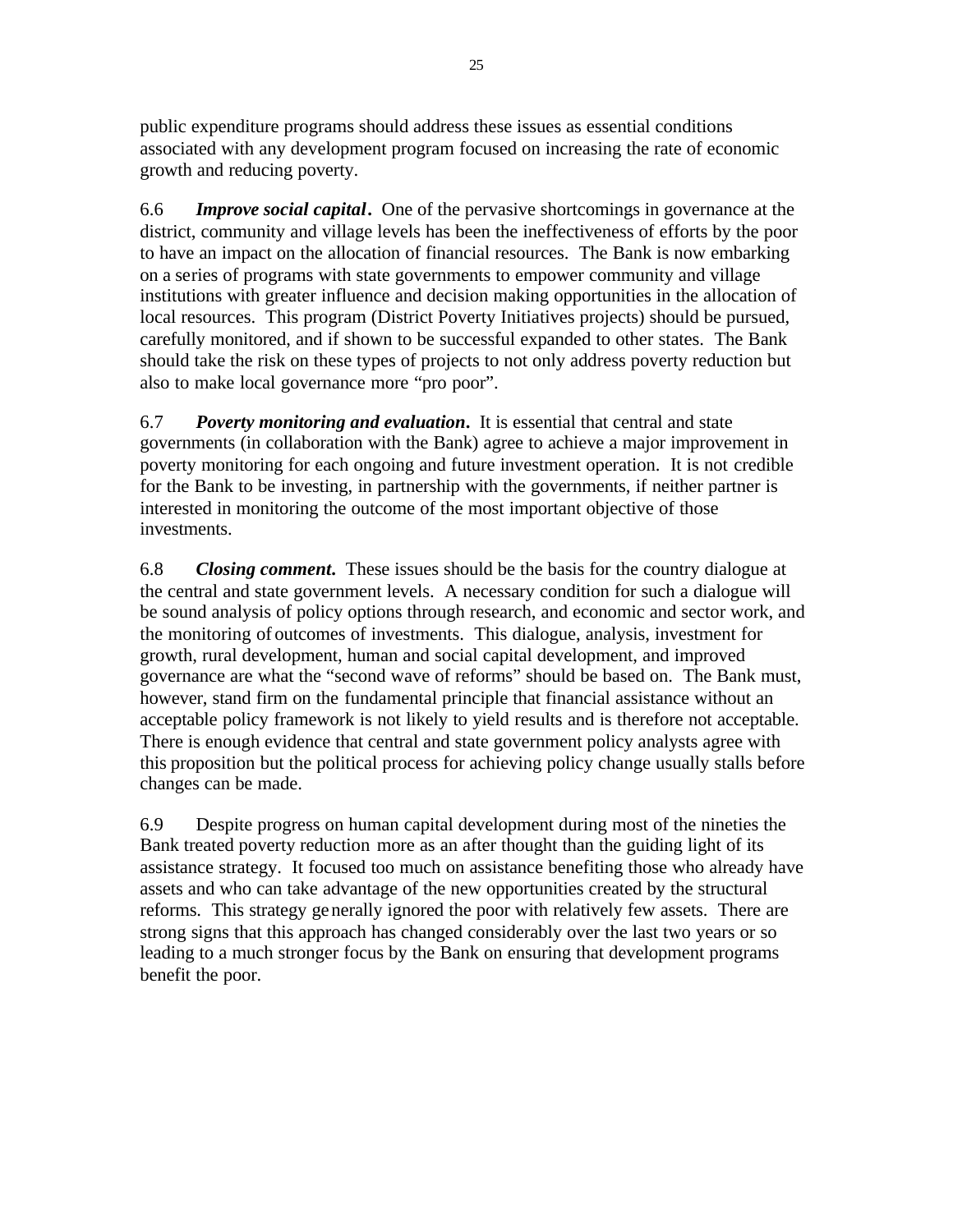| Project<br>ID      | <b>Project Name</b>                 | <b>Net</b><br>Commit<br><b>US\$M</b> | <b>Approval</b><br><b>FY</b> | <b>Revised</b><br><b>Closing</b><br>Date | Program objective                           |            | <b>Poverty Focus Strategy Type</b> |                             | <b>PTI</b><br>Rating |
|--------------------|-------------------------------------|--------------------------------------|------------------------------|------------------------------------------|---------------------------------------------|------------|------------------------------------|-----------------------------|----------------------|
| <b>Agriculture</b> |                                     |                                      |                              |                                          |                                             | Growth     | <b>Broadly</b><br><b>Targeted</b>  | <b>Narrowly</b><br>Targeted |                      |
| 41264              | Watershed Mgt. Hills II             | 135.0                                | 1999                         | 3/31/05                                  | Improve Agric. Productive Potl. in 5 states |            |                                    | Yes                         | Yes                  |
| 50646              | <b>UP Sodic Lands II</b>            | 194.0                                | 1999                         | 9/30/05                                  | Environmentally Sustainable Dev.            |            |                                    | <b>Yes</b>                  | Yes                  |
| 10561              | Natl. Agric. Technology             | 196.8                                | 1998                         | 12/31/03                                 | Environmentally Sustainable Dev.            | Yes        |                                    |                             | $\overline{N}$       |
| 35824              | <b>UP Diversified Agric.Support</b> | 179.9                                | 1998                         | 3/31/04                                  | Poverty Red. and Human Resource Dev.        | Yes        |                                    |                             | Yes                  |
| 35169              | <b>UP Forestry</b>                  | 52.9                                 | 1998                         | 7/31/02                                  | Environmentally Sustainable Dev.            | <b>Yes</b> |                                    |                             | <b>Yes</b>           |
| 49477              | <b>Kerala Forestry</b>              | 39.0                                 | 1998                         | 12/31/02                                 | Environmentally Sustainable Dev.            | Yes        |                                    |                             | $\overline{N}$       |
| 36062              | Ecodevelopment                      | 28.0                                 | 1997                         | 6/30/02                                  | Environmentally Sustainable Dev.            | Yes        |                                    |                             | Yes                  |
| 35158              | AP Irrigation III                   | 325.0                                | 1997                         | 1/31/03                                  | Environmentally Sustainable Dev.            | Yes        |                                    |                             | Yes                  |
| 10529              | Orissa WRCP                         | 290.9                                | 1996                         | 9/30/02                                  | Environmentally Sustainable Dev.            | <b>Yes</b> |                                    |                             | Yes                  |
| 10506              | <b>MP Forestry</b>                  | 58.0                                 | 1995                         | 12/31/99                                 | Environmentally Sustainable Dev.            | Yes        |                                    |                             | Yes                  |
| 10503              | Agric. Human Res. Devlpt.           | 59.5                                 | 1995                         | 12/31/00                                 | Poverty Red. and Human Resource Dev.        | Yes        |                                    |                             | N <sub>o</sub>       |
| 10522              | Assam Rural Infrastructure          | 126.0                                | 1995                         | 12/31/03                                 | <b>Economic Management</b>                  | Yes        |                                    |                             | Yes                  |
| 10476              | <b>Tamil Nadu WRCP</b>              | 282.9                                | 1995                         | 3/31/02                                  | Environmentally Sustainable Dev.            | Yes        |                                    |                             | N <sub>o</sub>       |
| 10449              | <b>AP Forestry</b>                  | 77.4                                 | 1994                         | 9/30/00                                  | Environmentally Sustainable Dev.            |            |                                    | Yes                         | Yes                  |
| 10448              | Forestry Research/Educ.             | 47.0                                 | 1994                         | 12/31/99                                 | Environmentally Sustainable Dev.            | Yes        |                                    |                             | $\overline{N}$       |
| 9964               | Water Resources Consol.             | 258.0                                | 1994                         | 12/31/00                                 | Environmentally Sustainable Dev.            | Yes        |                                    |                             | Yes                  |
| <b>Education</b>   |                                     |                                      |                              |                                          |                                             |            |                                    |                             |                      |
| 45050              | DPEP (Rajasthan)                    | 86.0                                 | 1999                         | 12/31/04                                 | Poverty Red. and Human Resource Dev         |            | Yes                                |                             | Yes                  |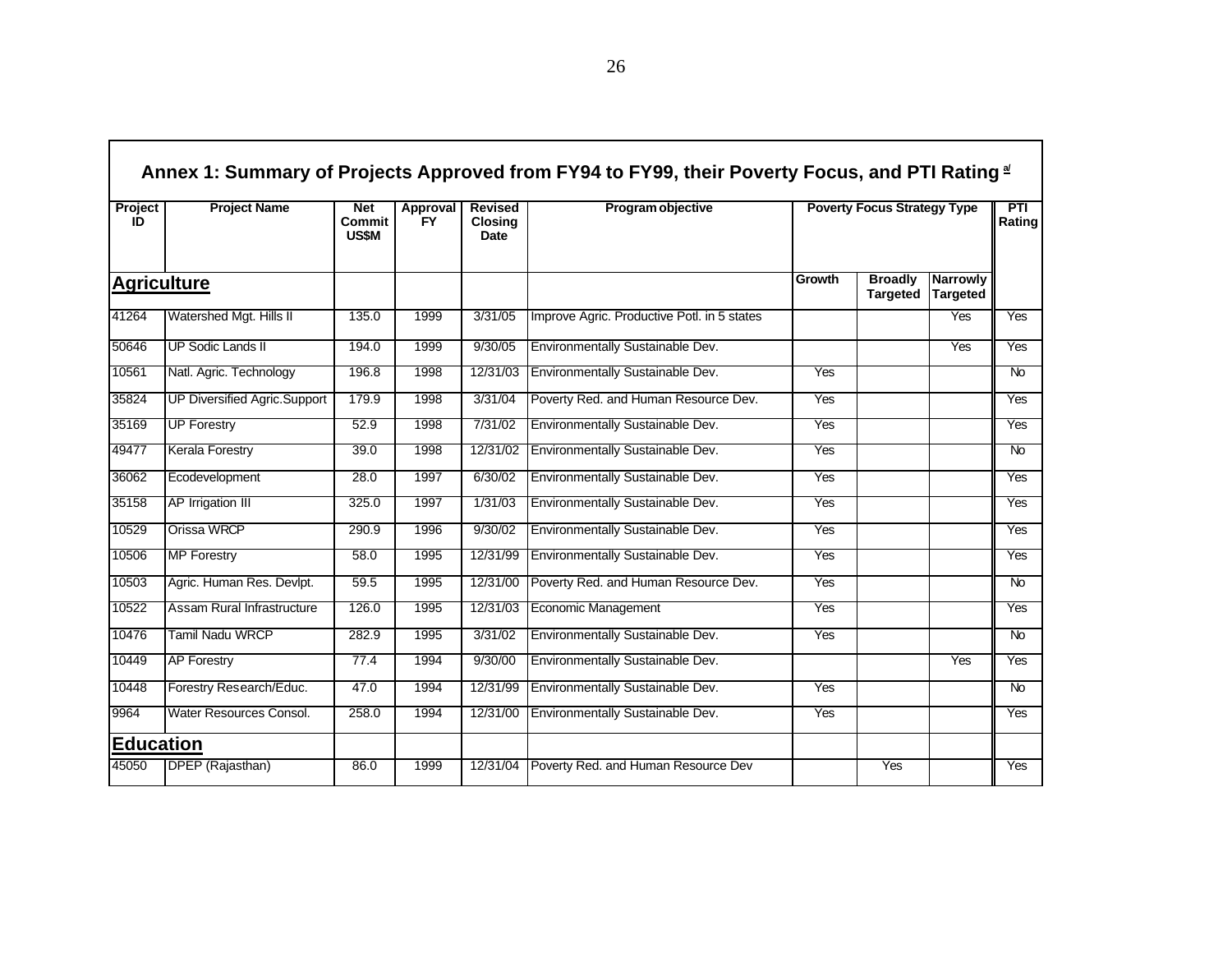|               | Annex 1: Summary of Projects Approved from FY94 to FY99, their Poverty Focus, and PTI Rating $\frac{d}{dx}$ |                                             |                       |                                          |                                              |                                    |     |     |                |  |  |  |
|---------------|-------------------------------------------------------------------------------------------------------------|---------------------------------------------|-----------------------|------------------------------------------|----------------------------------------------|------------------------------------|-----|-----|----------------|--|--|--|
| Project<br>ID | <b>Project Name</b>                                                                                         | <b>Net</b><br><b>Commit</b><br><b>US\$M</b> | Approval<br><b>FY</b> | <b>Revised</b><br><b>Closing</b><br>Date | Program objective                            | <b>Poverty Focus Strategy Type</b> |     |     | PTI<br>Rating  |  |  |  |
| 38021         | <b>DPEP III (Bihar)</b>                                                                                     | 152.0                                       | 1998                  | 9/30/03                                  | Poverty Red. and Human Resource Dev.         |                                    | Yes |     | Yes            |  |  |  |
|               | <b>Education (cont'd)</b>                                                                                   |                                             |                       |                                          |                                              |                                    |     |     |                |  |  |  |
| 50638         | <b>UP Basic Education</b>                                                                                   | 59.4                                        | 1998                  | 9/30/00                                  | Poverty Red. and Human Resource Dev.         |                                    | Yes |     | Yes            |  |  |  |
| 35821         | <b>DPEP II</b>                                                                                              | 425.2                                       | 1996                  |                                          | 6/30/03 Poverty Red. and Human Resource Dev. |                                    | Yes |     | Yes            |  |  |  |
| 10464         | <b>District Primary Education</b>                                                                           | 260.3                                       | 1995                  |                                          | 3/31/02 Poverty Red. and Human Resource Dev. |                                    | Yes |     | Yes            |  |  |  |
| Power         |                                                                                                             |                                             |                       |                                          |                                              |                                    |     |     |                |  |  |  |
| 49537         | AP Power (APL I)                                                                                            | 134.0                                       | 1999                  |                                          | 8/31/03 Economic Management                  | Yes                                |     |     | $\overline{N}$ |  |  |  |
| 35160         | Haryana Power (APL I)                                                                                       | 60.0                                        | 1998                  |                                          | 12/31/00 Economic Management                 | <b>Yes</b>                         |     |     | N <sub>o</sub> |  |  |  |
| 35170         | <b>Orissa Power Sector</b>                                                                                  | 350.0                                       | 1996                  |                                          | 12/31/02 Economic Management                 | Yes                                |     |     | <b>No</b>      |  |  |  |
| Finance       |                                                                                                             |                                             |                       |                                          |                                              |                                    |     |     |                |  |  |  |
| 39935         | <b>ILFS Infrastructure Finance</b>                                                                          | 205.0                                       | 1996                  |                                          | 9/30/01 Private Sector Development           | Yes                                |     |     | <b>No</b>      |  |  |  |
| 10563         | Financial Sector Devlpt.                                                                                    | 500.0                                       | 1995                  |                                          | 10/31/02 Private Sector Development          | Yes                                |     |     | <b>No</b>      |  |  |  |
|               | <b>Environment</b>                                                                                          |                                             |                       |                                          |                                              |                                    |     |     |                |  |  |  |
| 43728         | Environmental Cap. Bldg.<br>T/A                                                                             | 50.0                                        | 1997                  | 6/30/03                                  | <b>Environmental Management</b>              |                                    | Yes |     | <b>No</b>      |  |  |  |
| 10485         | <b>Hydrology Project</b>                                                                                    | 142.0                                       | 1996                  | 3/31/02                                  | <b>Environmental Management</b>              |                                    | Yes |     | <b>No</b>      |  |  |  |
| 10463         | <b>Indust. Pollution Prevention</b>                                                                         | 166.0                                       | 1995                  | 3/31/02                                  | <b>Environmental Management</b>              |                                    | Yes |     | N <sub>o</sub> |  |  |  |
|               | <b>Population, Health and Nutrition</b>                                                                     |                                             |                       |                                          |                                              |                                    |     |     |                |  |  |  |
| 45051         | Second Natl. AIDS/HIV                                                                                       | 191.0                                       | 1999                  | 7/31/04                                  | Poverty Red. and Human Resource Dev.         |                                    | Yes |     | Yes            |  |  |  |
| 50651         | Maharashtra Health System                                                                                   | 134.0                                       | 1999                  | 3/31/05                                  | Poverty Red. and Human Resource Dev.         |                                    | Yes |     | Yes            |  |  |  |
| 35827         | Women & Child Devlpt.                                                                                       | 300.0                                       | 1998                  | 9/30/03                                  | Poverty Red. and Human Resource Dev.         |                                    |     | Yes | Yes            |  |  |  |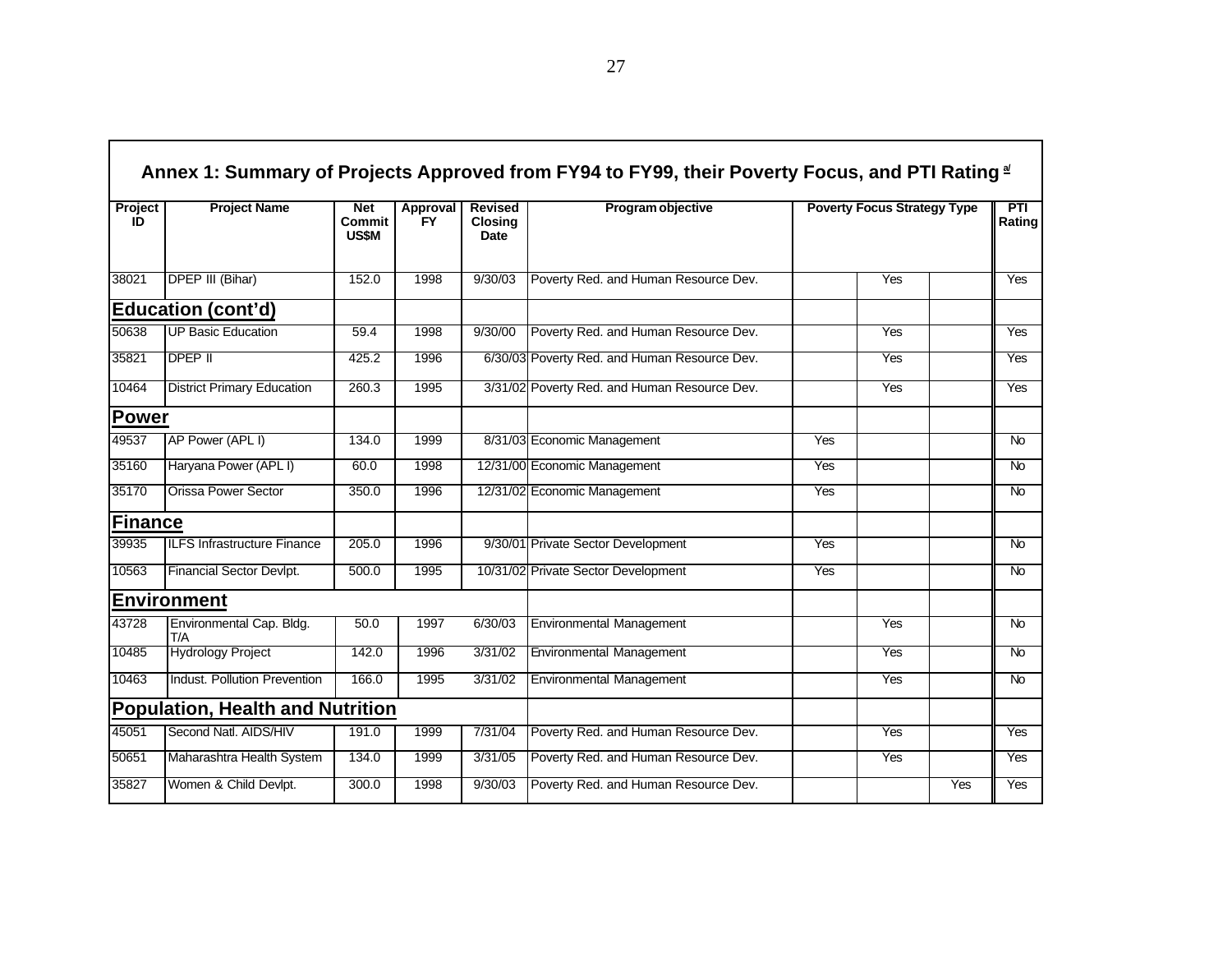| Project<br>ID | <b>Project Name</b><br><b>Net</b><br><b>Revised</b><br>Approval<br><b>Commit</b><br><b>FY</b><br><b>Closing</b><br><b>US\$M</b><br>Date |       | Program objective | <b>Poverty Focus Strategy Type</b> |                                      |            | <b>PTI</b><br>Rating |            |                |
|---------------|-----------------------------------------------------------------------------------------------------------------------------------------|-------|-------------------|------------------------------------|--------------------------------------|------------|----------------------|------------|----------------|
| 10496         | Orissa Health System                                                                                                                    | 76.4  | 1998              | 3/31/04                            | Poverty Red. and Human Resource Dev. |            | Yes                  |            | <b>Yes</b>     |
|               | Population, Health and Nutrition (cont'd)                                                                                               |       |                   |                                    |                                      |            |                      |            |                |
| 10473         | <b>Tuberculosis Control</b>                                                                                                             | 142.4 | 1997              | 12/31/02                           | Poverty Red. and Human Resource Dev. |            | Yes                  |            | Yes            |
| 10511         | <b>Malaria Control</b>                                                                                                                  | 164.8 | 1997              | 3/31/03                            | Poverty Red. and Human Resource Dev. |            | Yes                  |            | Yes            |
| 10531         | Reproductive Health I                                                                                                                   | 248.3 | 1997              | 3/31/03                            | Women in Development                 |            |                      | Yes        | Yes            |
| 44449         | Rural Women's Devlpt.                                                                                                                   | 19.5  | 1997              | 12/31/03                           | Women in Development                 |            |                      | Yes        | $\overline{N}$ |
| 35825         | State Health System II                                                                                                                  | 350.0 | 1996              | 3/31/02                            | Poverty Red. and Human Resource Dev. |            | Yes                  |            | Yes            |
| 10489         | AP First Ref. Health System                                                                                                             | 133.0 | 1995              | 3/31/02                            | Poverty Red. and Human Resource Dev. |            | Yes                  |            | Yes            |
| 10455         | <b>Blindness Control</b>                                                                                                                | 117.8 | 1994              | 6/30/01                            | Poverty Red. and Human Resource Dev. |            |                      | <b>Yes</b> | <b>Yes</b>     |
| 10457         | Population IX                                                                                                                           | 88.6  | 1994              | 12/31/01                           | Poverty Red. and Human Resource Dev. |            | Yes                  |            | <b>Yes</b>     |
|               | <b>Social protection</b>                                                                                                                |       |                   |                                    |                                      |            |                      |            |                |
| 49385         | AP Econ. Restructuring                                                                                                                  | 543.2 | 1998              | 3/31/04                            | <b>Private Sector Development</b>    | Yes        |                      |            | Yes            |
|               | <b>Transportation</b>                                                                                                                   |       |                   |                                    |                                      |            |                      |            |                |
| 49301         | <b>AP Emergency Cyclone</b>                                                                                                             | 150.0 | 1997              | 7/31/00                            | Environmentally Sustainable Dev.     | <b>Yes</b> |                      |            | N <sub>o</sub> |
| 45600         | TA State Roads Infrastruc.                                                                                                              | 51.5  | 1997              | 12/31/01                           | Environmentally Sustainable Dev.     | Yes        |                      |            | <b>No</b>      |
| 9995          | State Highways I (AP)                                                                                                                   | 350.0 | 1997              | 1/31/03                            | Environmentally Sustainable Dev.     | <b>Yes</b> |                      |            | N <sub>o</sub> |
| 9870          | <b>Container Transport</b>                                                                                                              | 94.0  | 1994              | 12/31/00                           | Environmentally Sustainable Dev.     | Yes        |                      |            | $\overline{N}$ |
|               | <b>Urban Development</b>                                                                                                                |       |                   |                                    |                                      |            |                      |            |                |
| 50637         | <b>TN Urban Development II</b>                                                                                                          | 105.0 | 1999              | 11/30/04                           | Environmentally Sustainable Dev.     | Yes        |                      |            | $\overline{N}$ |
| 34162         | Maharashtra Earthquake                                                                                                                  | 216.8 | 1994              | 12/31/98                           | Poverty Red. and Human Resource Dev. | Yes        |                      |            | $\overline{N}$ |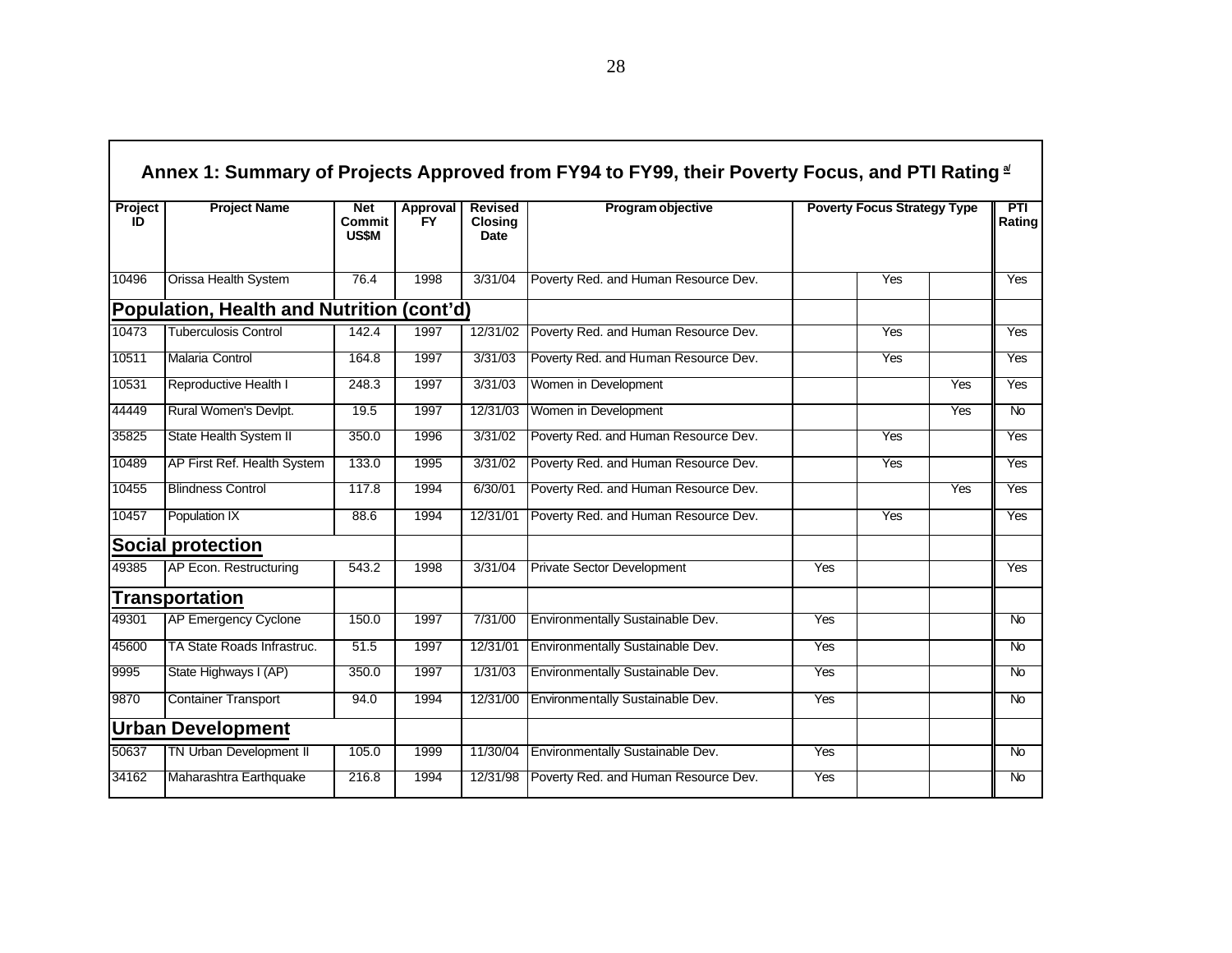| Annex 1: Summary of Projects Approved from FY94 to FY99, their Poverty Focus, and PTI Rating $\frac{a}{2}$<br><b>Poverty Focus Strategy Type</b> |                                         |                               |                                                                     |                                   |                                                                     |     |               |           |  |  |  |  |
|--------------------------------------------------------------------------------------------------------------------------------------------------|-----------------------------------------|-------------------------------|---------------------------------------------------------------------|-----------------------------------|---------------------------------------------------------------------|-----|---------------|-----------|--|--|--|--|
| Project<br>ID                                                                                                                                    | <b>Project Name</b>                     | Net<br>Commit<br><b>US\$M</b> | Approval<br>FY                                                      | <b>Revised</b><br>Closing<br>Date | Program objective                                                   |     | PTI<br>Rating |           |  |  |  |  |
|                                                                                                                                                  | <b>Water Supply &amp;</b>               |                               |                                                                     |                                   |                                                                     |     |               |           |  |  |  |  |
| <b>Sanitation</b>                                                                                                                                |                                         |                               |                                                                     |                                   |                                                                     |     |               |           |  |  |  |  |
| 10484                                                                                                                                            | UP Rural Water Devlpt.                  | 59.6                          | 1996                                                                | 5/31/02                           | Women in Development                                                |     | Yes           | <b>No</b> |  |  |  |  |
| 10480                                                                                                                                            | Bombay Sewage Disposal                  | 192.0                         | 1996                                                                | 12/31/02                          | Environmentally Sustainable Dev.                                    |     | Yes           | <b>No</b> |  |  |  |  |
| 10461                                                                                                                                            | <b>Madras Water Supply II</b>           | 86.5                          | 1995                                                                | 6/30/02                           | Environmentally Sustainable Dev.                                    |     | Yes           | <b>No</b> |  |  |  |  |
| <b>Mining</b>                                                                                                                                    |                                         |                               |                                                                     |                                   |                                                                     |     |               |           |  |  |  |  |
| 9979                                                                                                                                             | Coal Sector Rehabilitation              | 517.0                         | 1998                                                                | 6/30/03                           | Environmentally Sustainable Dev.                                    | Yes |               | <b>No</b> |  |  |  |  |
| 43310<br>$\sqrt{2}$                                                                                                                              | Coal, Env & Soc. Sec<br>Mitigation<br>. | 63.0                          | 1996<br>$\bullet$ $\bullet$ $\bullet$ $\bullet$ $\bullet$ $\bullet$ | 6/30/01<br>$\sim$ $\sim$          | Environmentally Sustainable Dev.<br>the contract of the contract of | Yes |               | Yes       |  |  |  |  |

a/ PTI = Poverty Targeted Intervention. See paragraph 4.18 of the main text for an explanation.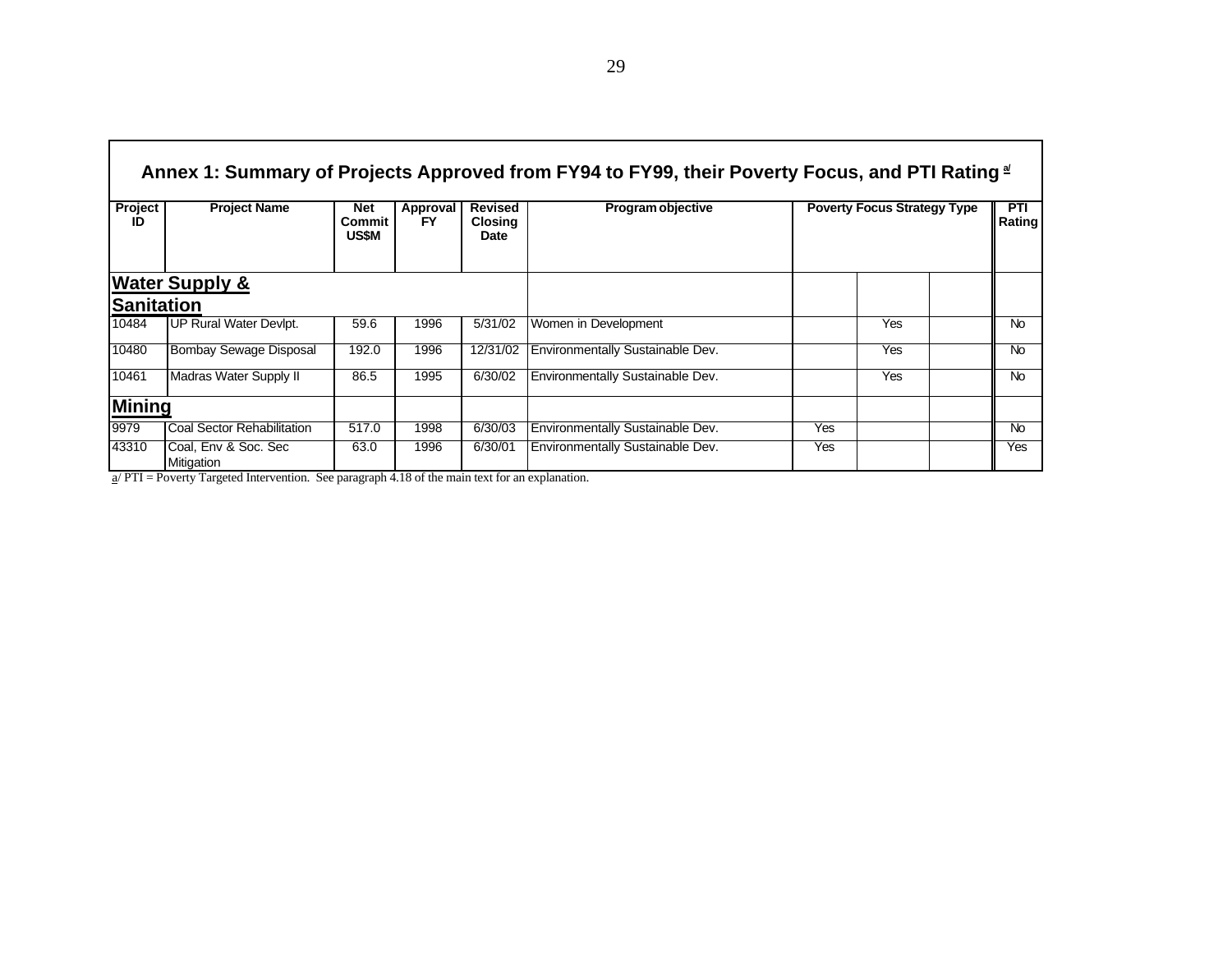# **Annex 2: Summary of Discussion at CAE Workshop on Agriculture, Rural Development, and Poverty Reduction**

## **April 5, 2000**

#### **Introductory presentation** drew attention to:

- Relatively little World Bank (and Government) attention to agricultural development issues and limited concern about poverty reduction in the first half of the 1990s.
- A substantial pick up in the Bank's focus on agricultural development and poverty reduction in the second half of the 1990s.
- Overall OED concluded that Bank-assisted agriculture and rural development programs had inadequate focus on poverty reduction during the 1990s despite sound results in forestry and watershed development.
- On balance the outcome of the agriculture, rural development and poverty reduction programs were judged to be moderately satisfactory, with modest institutional development and sustainability.

### **Discussion**

**The chair** noted three issues emerging from the paper:

- The stagnation of agricultural growth;
- The impact of this deceleration of growth on poverty reduction
- What should have been done by the Bank and the Government during the 1990s.

The chair also noted two important institutional changes that were not highlighted in the background paper, namely:

- The emergence of decentralized government through the Panchyat Raj institutions
- The recent revamping of the Public Distribution System.

#### **Agricultural Growth and Performance**

- Data suggested that growth in agriculture, while fluctuating annually, was similar in the 1990s compared with the 1980s. Nevertheless, many in the audience observed that agriculture was nevertheless performing poorly. For example, the growth in grain yields and the rate of growth of grain production had both declined, although it was recognized that these trends were part of an overall structural adjustment in agriculture resulting in less emphasis on traditional grain crops.
- It was agreed that the decline in public investment in Indian agriculture during the 1980s was a contributing factor to slow growth in agriculture during the 1990s.
- There was agreement on the slow down in growth of real rural wages and also the collapse of non-farm employment—with obvious impacts on incomes and poverty.

### **Dialogue on Agricultural Policy**

• There was also agreement that the Bank had not interacted closely enough with either central Government/states on constraints of agricultural policy to rural development.